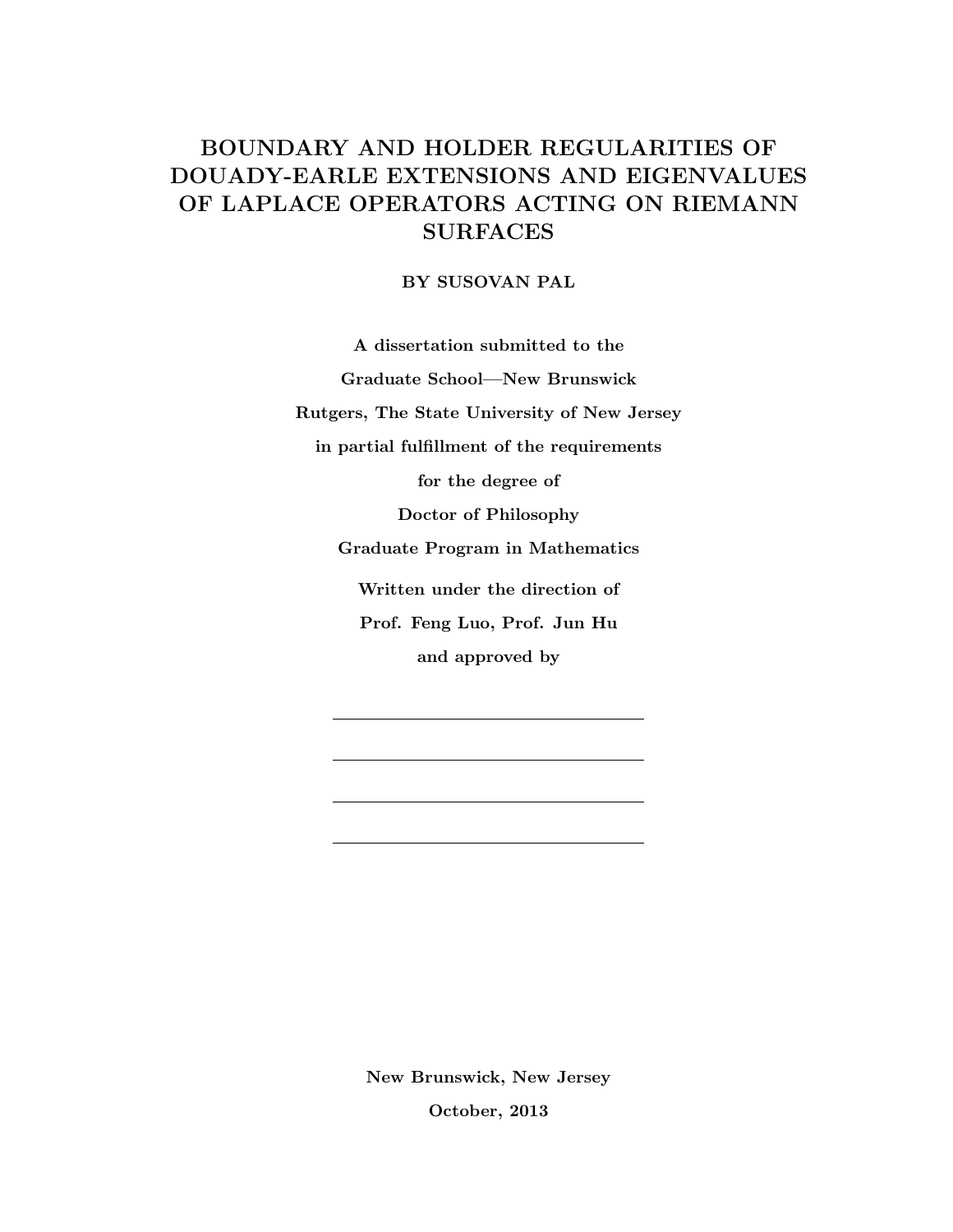#### ABSTRACT OF THE DISSERTATION

# BOUNDARY AND HOLDER REGULARITIES OF DOUADY-EARLE EXTENSIONS AND EIGENVALUES OF LAPLACE OPERATORS ACTING ON RIEMANN SURFACES

#### by SUSOVAN PAL

Dissertation Director: Prof. Feng Luo, Prof. Jun Hu

Douady-Earle extensions of homeomorphisms of the unit circle are of particular interest in understanding contractibility and complex structures of Teichmueller and assymptotic Teichmueller spaces. Motivated by questions in analysis and partial differential equations, one can ask how regular the Douady-Earle extensions can be on the closed unit disk if one puts sufficient regularity on the circle homeomorphisms to start with. In first part of this thesis which consists of the first four chapters, we prove that Douady-Earle extensions of Holder continuous circle homeomorphisms are Holder continuous with the same Holder exponent, and Douady-Earle extensions of circle diffeomorphisms are diffeomorphisms of the closed unit disk.

Eigenvalues of Laplace operators on Riemannian manifolds are widely studied by differential geometers. But when the manifold is a hyperbolic Riemann surface, the problem becomes more special, because the collar lemma and the minimax principles allow us to construct functions which produce lower and upper bounds on eigenvalues on that Riemann surface. In the second part of this thesis consisting of chapters 5 and 6, we show, using the minimax principles, given any small positive number  $\epsilon$  and given any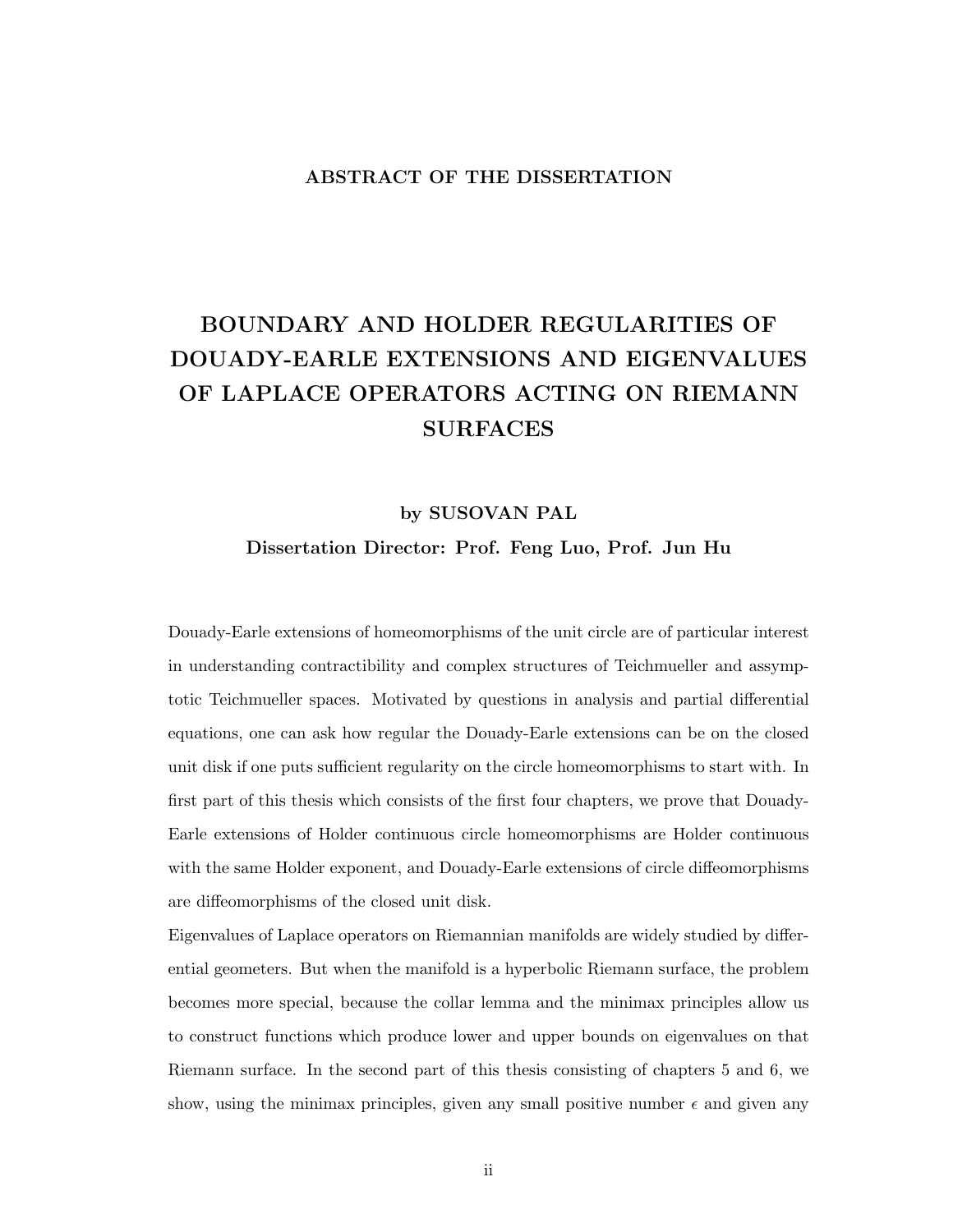big natural number  $k$ , we can construct a Riemann surface whose  $k$ -th eigenvalue is less than  $\epsilon$ . The result was first proved by Burton randol, here we provide a much simpler and geometric proof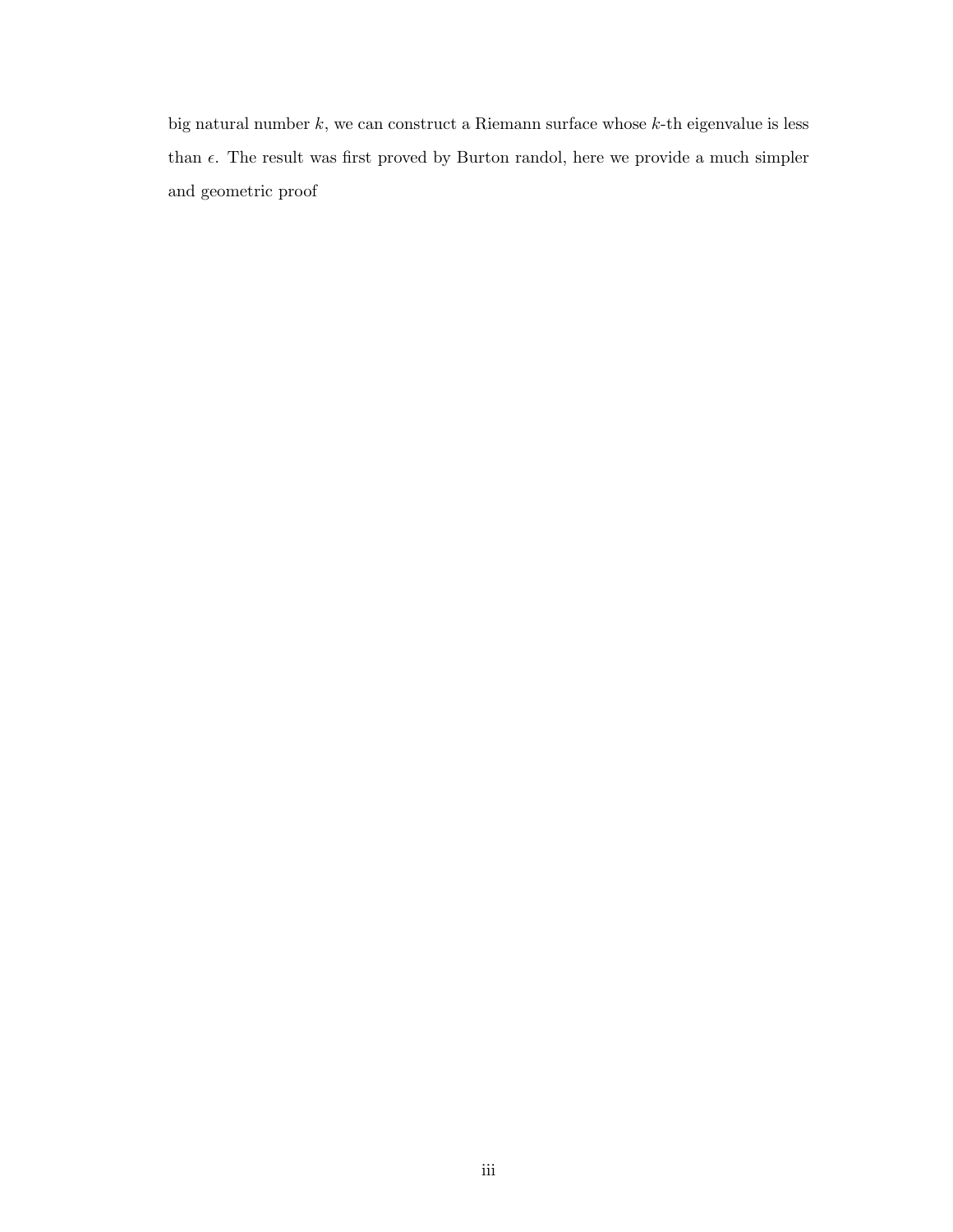## Acknowledgements

I would like to thank Prof. Feng Luo for introducing to me several research problems and for his constant encouragements, support and many helpful discussions, and thank Prof. Jun Hu for his advice and in particular, his help in the study of the main problems in the first four chapters. I would also take this opportunity to thank Prof. Jane Gilman and Prof. Yanyan Li for serving on my defense committee.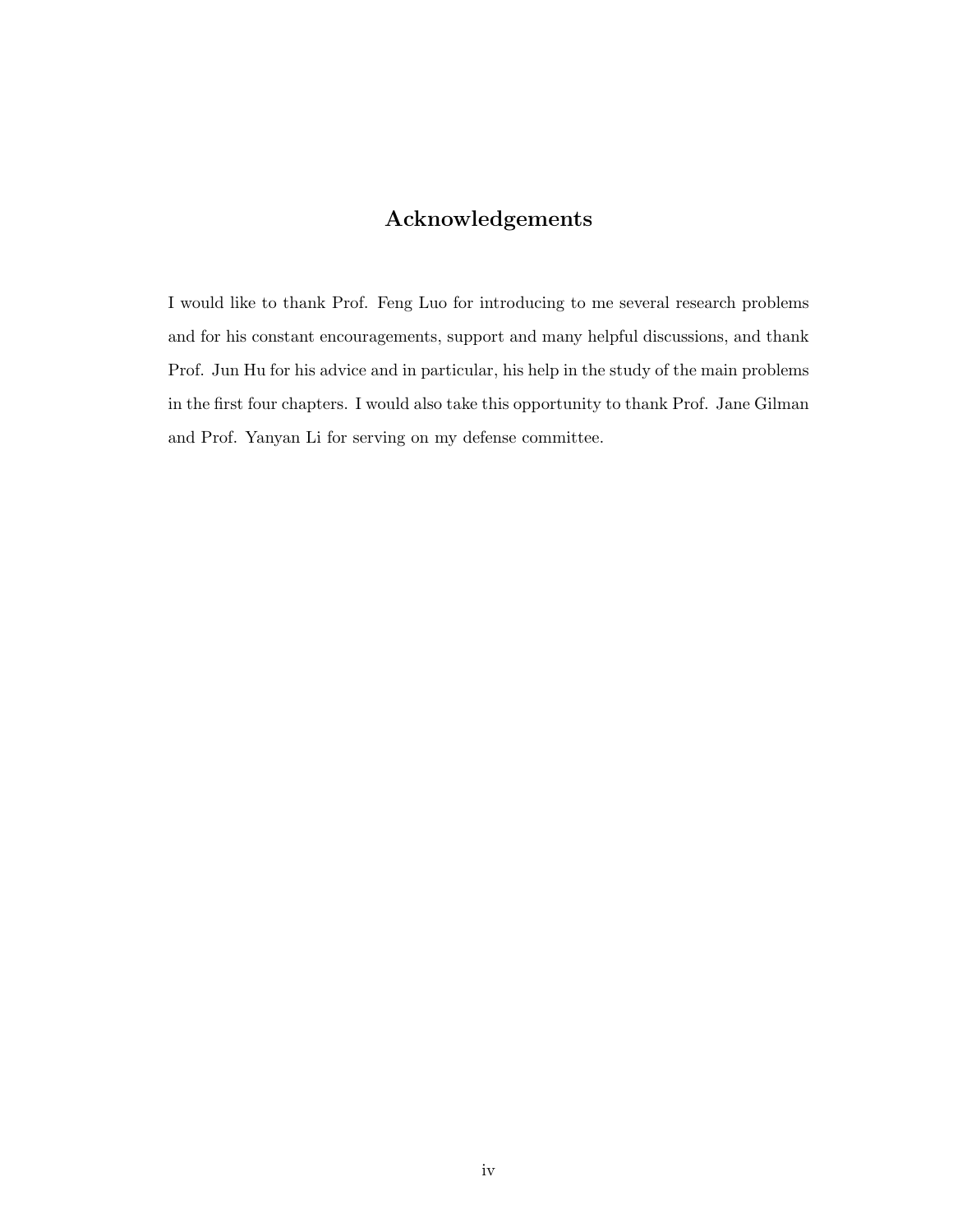## Dedication

The thesis is dedicated to my parents, to my Father for inspiring me to love Mathematics at a young age, and my Mother for her constant encouragement in my academic career.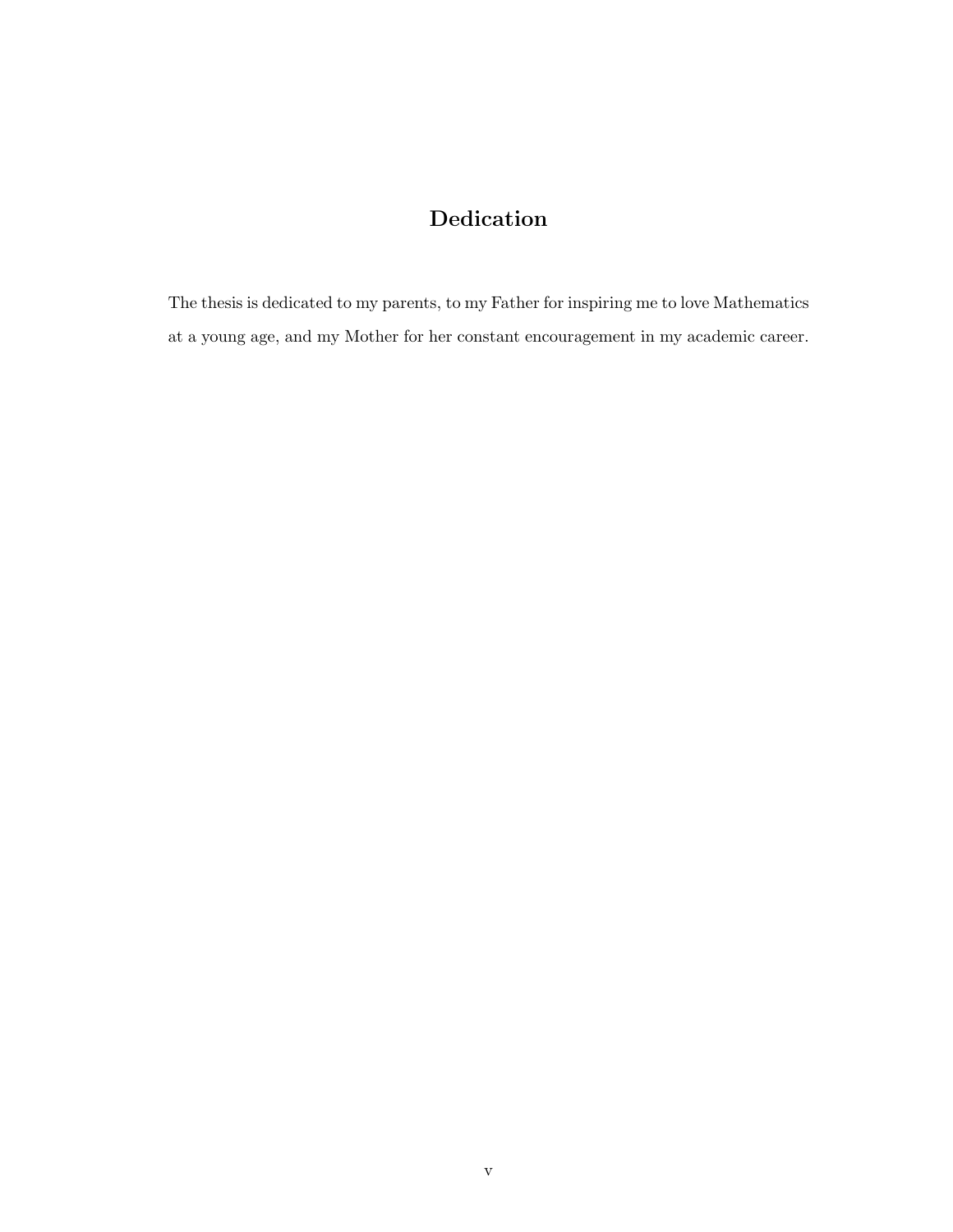## Table of Contents

| $\overline{\text{ii}}$                                                                         |  |  |  |  |  |
|------------------------------------------------------------------------------------------------|--|--|--|--|--|
| iv                                                                                             |  |  |  |  |  |
| $\mathbf{V}$                                                                                   |  |  |  |  |  |
| 1.<br>1                                                                                        |  |  |  |  |  |
| 2. Introduction to different extensions of circle homeomorphims and                            |  |  |  |  |  |
| 4                                                                                              |  |  |  |  |  |
| 2.1.<br>4                                                                                      |  |  |  |  |  |
| 2.2.<br>5                                                                                      |  |  |  |  |  |
| 2.3.<br>6                                                                                      |  |  |  |  |  |
| 3. Douady-Earle extensions of Holder continuous and Lipchitz continu-                          |  |  |  |  |  |
| 8                                                                                              |  |  |  |  |  |
| 8                                                                                              |  |  |  |  |  |
| 3.2. $C^{0,\alpha}$ -Holder continuity of the harmonic extensions of $C^{0,\alpha}$ map on the |  |  |  |  |  |
| 9                                                                                              |  |  |  |  |  |
| 3.3.<br>12                                                                                     |  |  |  |  |  |
| 3.4. Proof of Theorem 2<br>14                                                                  |  |  |  |  |  |
| 4. $C^1$ boundary-regularity of Douady-Earle extensions of $C^1$ circle dif-                   |  |  |  |  |  |
| 17                                                                                             |  |  |  |  |  |
| 17                                                                                             |  |  |  |  |  |
| 19                                                                                             |  |  |  |  |  |
| 5. Introduction, preliminaries and brief history<br>26                                         |  |  |  |  |  |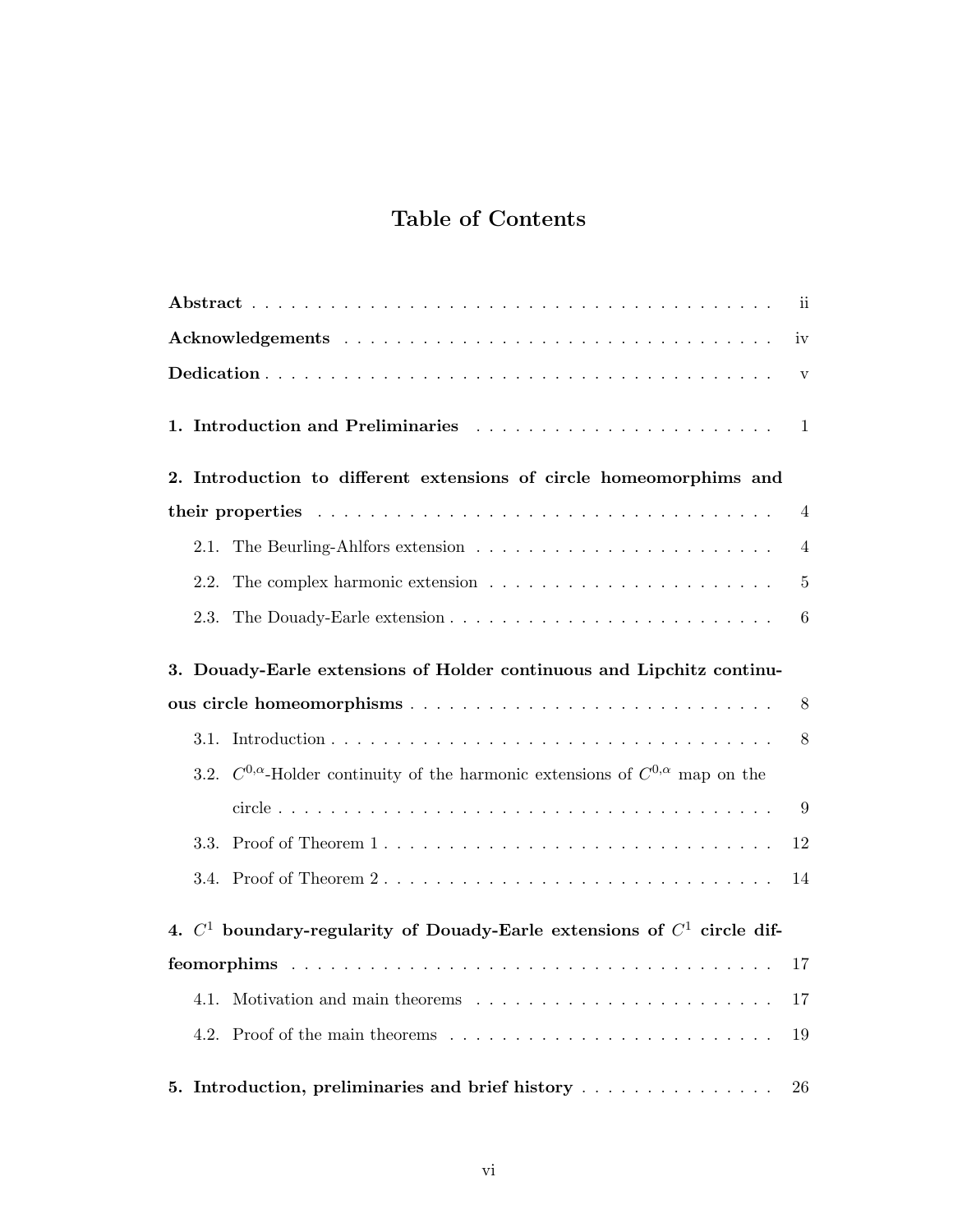|  | 6. Statement and Proof of the main theorem 28 |                                                                                                      |  |  |  |
|--|-----------------------------------------------|------------------------------------------------------------------------------------------------------|--|--|--|
|  |                                               |                                                                                                      |  |  |  |
|  |                                               | 6.2. Proof of the main theorem $2 \ldots \ldots \ldots \ldots \ldots \ldots \ldots \ldots \ldots 31$ |  |  |  |
|  |                                               | 6.3. Application of the main theorem $\ldots \ldots \ldots \ldots \ldots \ldots \ldots \ldots$ 32    |  |  |  |
|  |                                               |                                                                                                      |  |  |  |
|  |                                               |                                                                                                      |  |  |  |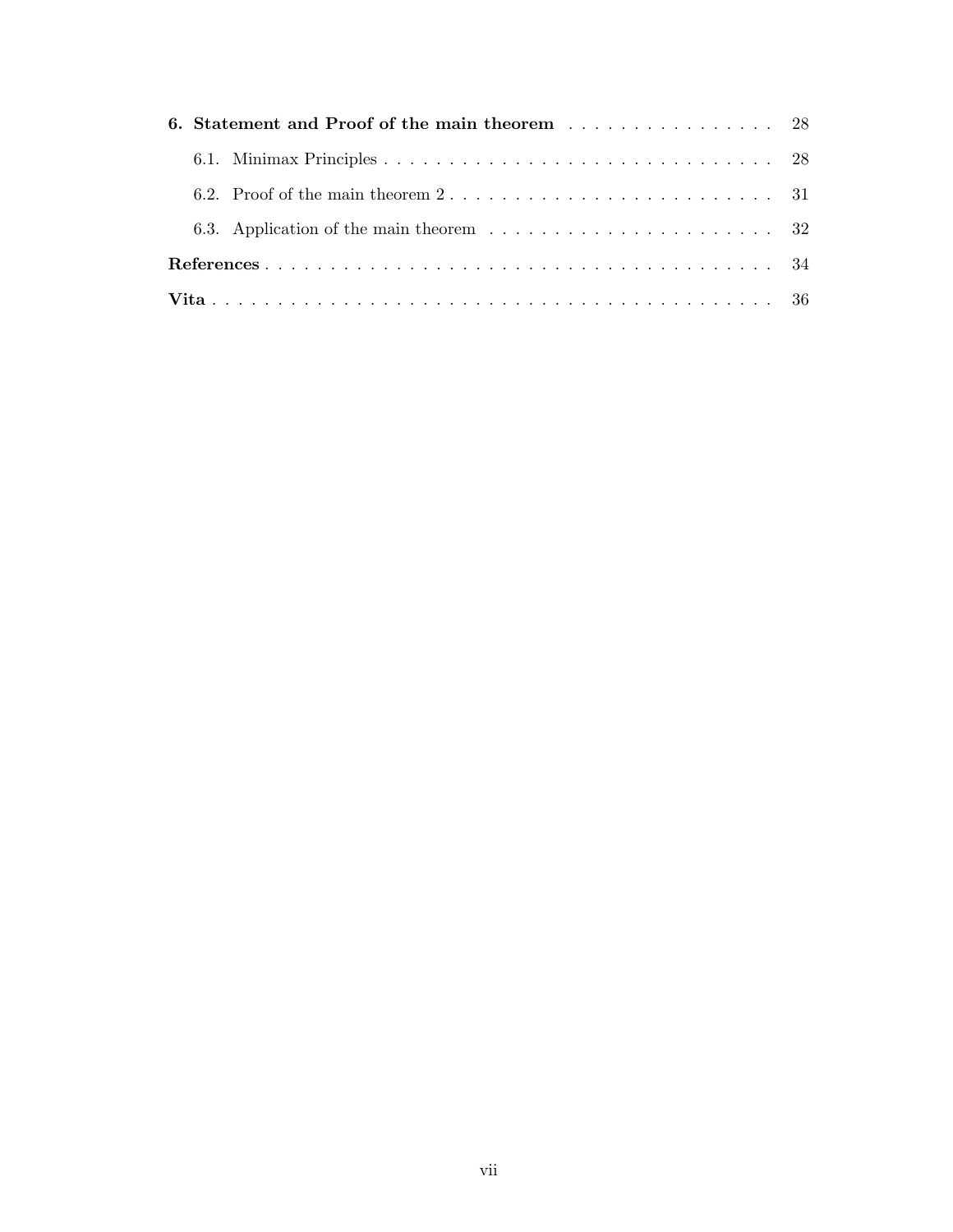## Chapter 1

## Introduction and Preliminaries

In this chapter, we will define and give examples for some necessary concepts, which will be needed later to understand the main mathematical results of our topic. In particular, we will be defining several types of mappings: holomorphic, conformal, quasiconformal, quasisymmetric, harmonic mappings between open subsets of the complex plane, and whenever necessary, between Riemann surfaces. In all the upcoming defintions, assume that  $U, V$  are connected open subsets of the complex plane, unless otherwise mentioned. Also, we will use the words maps and homeomorphims synonymously.

**Definition (Holomorphic functions).** A function f from an open subset U of  $\mathbb C$  to C is called holomorphic at a point  $a \in U$  if for the limit  $\lim_{z\to a} \frac{f(z)-f(a)}{z-a}$  $\frac{f(-f(a))}{z-a}$  exists. We call the limit  $f'(a)$  to be the derivative of f and call the function f to be complexdiffrentiable or holomorphic at a. If f is holomorphic at every  $a \in U$ , we call f to be holomorphic in U.

Definition (Conformal maps and conformal automorphisms): A map  $f: U \rightarrow$ V is called conformal if f is a homeomorphism, f is holomorphic and  $f'(b)$  is never zero at any b in U. In this case, we also say,  $U, V$  are biholomorphic. If  $U = V$ , we say f is a conformal automorphism of U. One can prove that when  $U = \mathbb{D}$ , conformal automorphisms of  $U = \mathbb{D}$  are precisely the maps of the form  $f(z) = e^{i\theta} \frac{z-a}{1-\bar{a}z}$ 

Definition (Riemann surface). A topological 2 (real) dimensional manifold whose transitions functions are conformal between open subsetf of the complex plane. So, a Riemann surface is a 1-dimensional complex manifold.

**Definition (Quasiconformal homeomormorphisms).** A map  $f: U \to V$  is called quasiconformal if:

a) f has distributional derivatives which are locally square-integrable on U, i.e.  $f \in$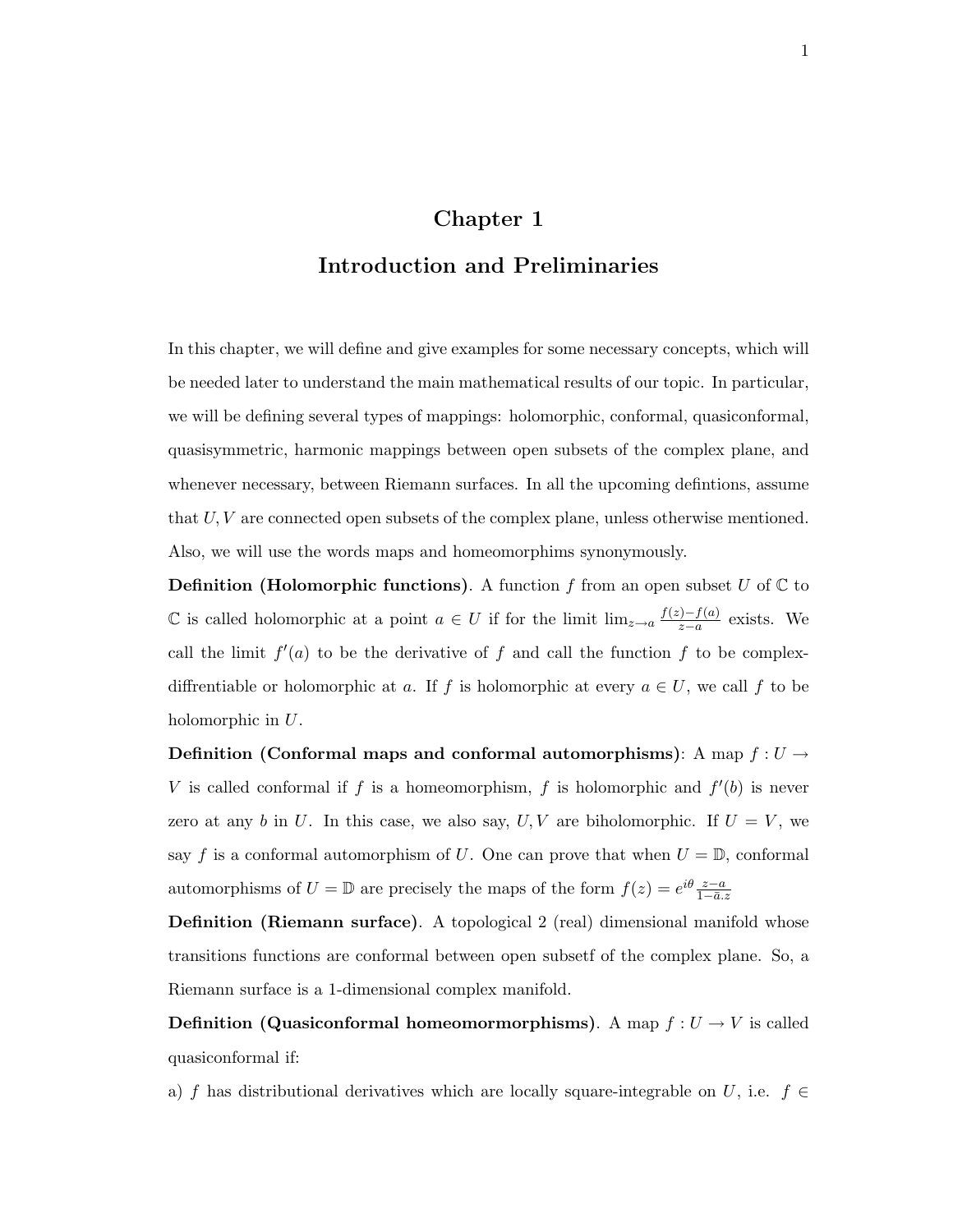$L^2_{loc}(U)$ .

b)  $|f_{\bar{z}}| \leq k |f_z|$  almost everywhere for some  $0 < k < 1$ .

Note that, a conformal homeomorphism, by defintition is a quasiconformal one, since f is infinitely differentiable, satisfying condition a), and by Cauchy-Riemann equation for holomorphicity,  $f_{\bar{z}}=0$  for all z, satisfying condition b). From a geometric point of view, a conformal homeomorphism sends infinitesinally small circles to infinitesimally small circles, but (strongly) differentiable quasiconformal homeomorphisms sends infinitesinally small circles to infinitesimally small ellipses with bounded eccentricities, so geometrically, they are the next best kind of maps we can get after conformality.

Also note that, the above conditions a) and b) being chart-independent, we can define a quasiconformal map between Riemann surfaces just by defining it to be quasiconformal between any two local charts of the surfaces.

Definition (Quasisymmetric homeomorphisms). A  $\text{map } f : \mathbb{R} \to \mathbb{R} \text{ or } f : \mathbb{S}^1 \to \mathbb{S}^1$ is called quasisymmetric if given four distinct points  $a, b, c, d$  in  $\mathbb{S}^1$  or  $\mathbb R$  with cross-ratio 1, the cross-ratio of  $f(a)$ ,  $f(b)$ ,  $f(c)$ ,  $f(d)$  is uniformly bounded.

Definition (Extension operators on homeomorphims of the unit circle  $\mathbb{S}^1$ ): Any operator E from the space of homeorphisms of  $\mathbb{S}^1$  to homeomorphims of  $\overline{\mathbb{D}}$  will be called an extension operator. there are several such operators, namely the complex harmonic extension, the Beurling-Ahlfors extension, the Douady-Earle extension, among many others. For their definitions and a brief account, please see the next chapter.

Definition (Conformally natural extension operators). An extension operator E from the space of homeomorphims of  $\mathbb{S}^1$  to the space of homeomorphisms of  $\overline{\mathbb{D}}$  is called conformally natural if for every homeomorphism  $f$  of  $\mathbb{S}^1$ , and for every pair of conformal automorphisms A, B of D, we have  $E(A \circ f \circ B) = A \circ E(f) \circ B$ . The property of conformal naturality is crucial in proving the contractibility of Teichmueller spaces, which is the space of quasiconformally equivalent Riemann surfaces modulo isotopy. The best know example of such an operator is the Douady-Earle extension operator, whose Holder and boundary regularity is the main topic of our work. For a brief introduction to Douady-Earle extenions, please consult chapter 2, and a for a detiled account, please consult the original paper by Profs. Adrien Douady and Clifford Earle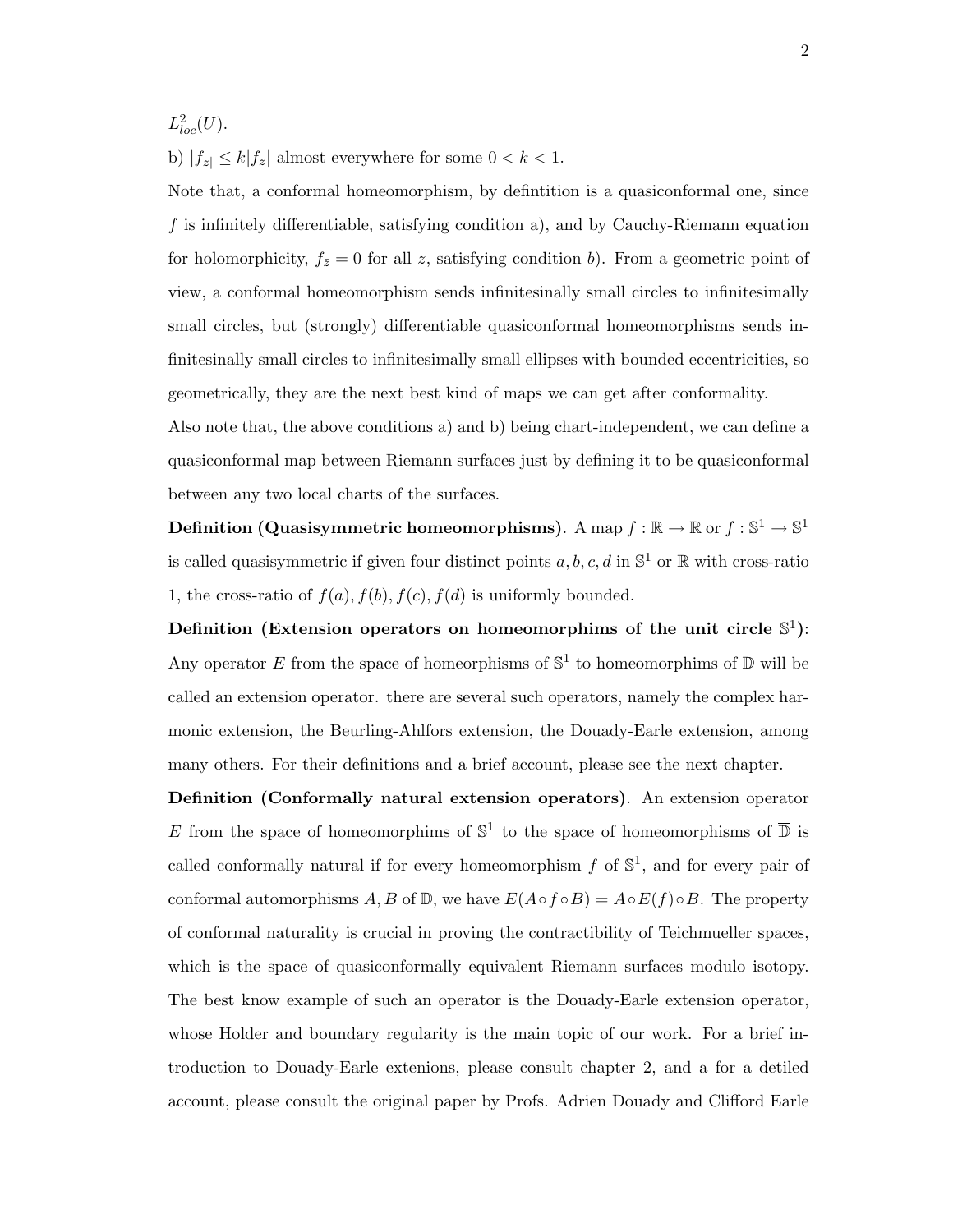[8]. It is also worthwhile to mention that Douady-earle extensions has been applied to many other related areas, for example in mathematical physics, e.g. Hele-Shaw flow of viscous fluids [25].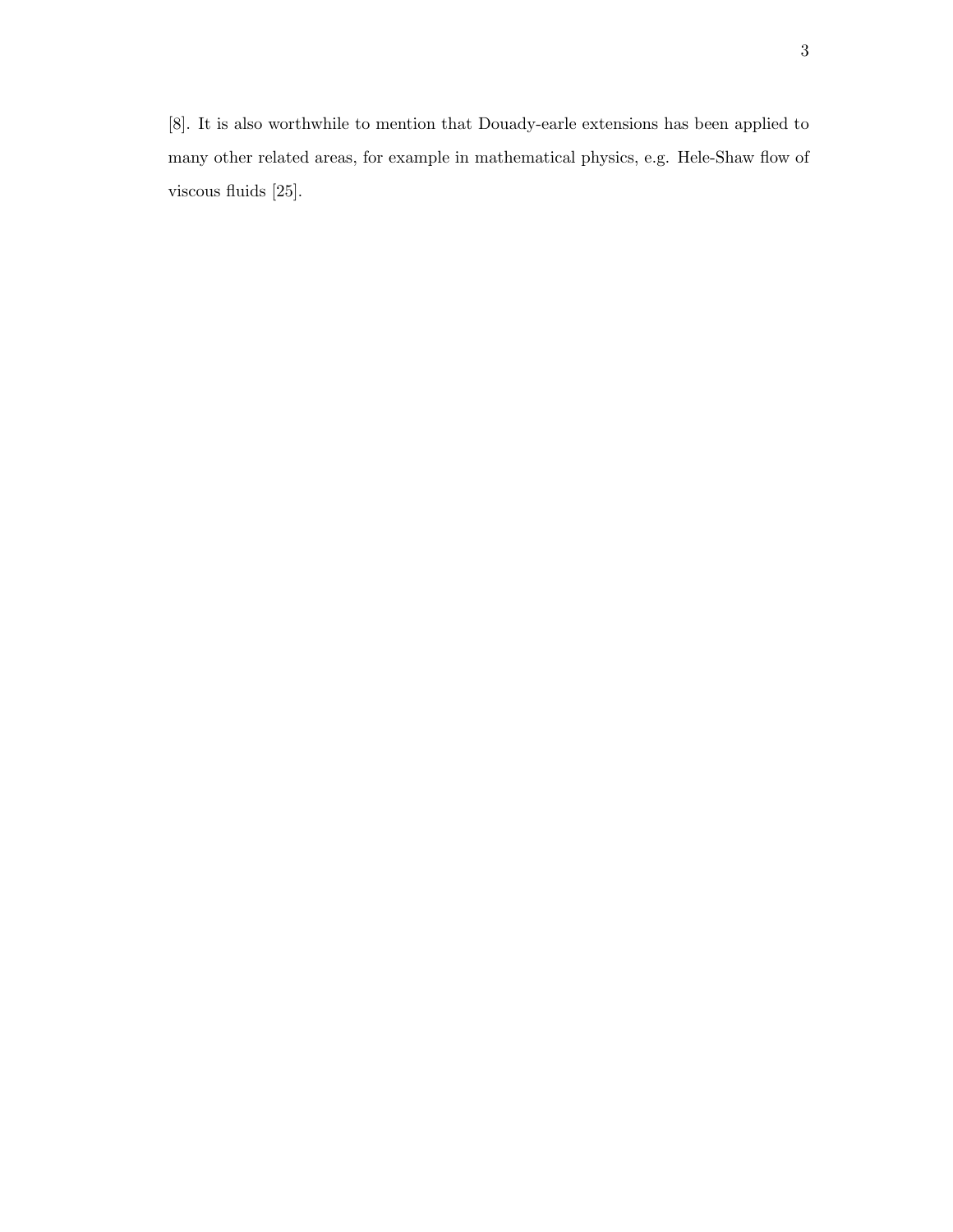## Chapter 2

# Introduction to different extensions of circle homeomorphims and their properties

The problem of finding quasiconformal extension to  $\overline{D}$  of quasi-symmetric homeomorphism of the unit circle  $\mathbb{S}^1$  has been studied for a long time. The first work in this direction was done by Beurling and Ahlfors in [3], where they constructed an explicit example of such a homeomorphism. While Beurling-Ahlfors extensions have the advantages of being very explicit, and hence its regularity properties can be easily investigated, they are not conformally natural, which is a very useful feature of Douady-Earle extensions. But Douady-Earle extensions are harder to define and so their regularity properties are not so easy to understand. Both of the above extension operators send quasisymmetric circle maps to quasiconformal maps of D. Another extension operator that is studied widely in analysis and potential theory is complex harmonic extension, which sends homeomorphims of circle to homeomorphisms of the closed disk, but it is not conformally natural, and does not send quasisymmetric maps to quasiconformal maps in general.

#### 2.1 The Beurling-Ahlfors extension

Let  $h : \mathbb{R} \to \mathbb{R}$  be an orientation-preserving homeomorphism of the real line. Define  $F = F(h) : \mathbb{H} \to \mathbb{H}$  by

$$
F(x+iy) = u(x,y) + iv(x,y),
$$

where: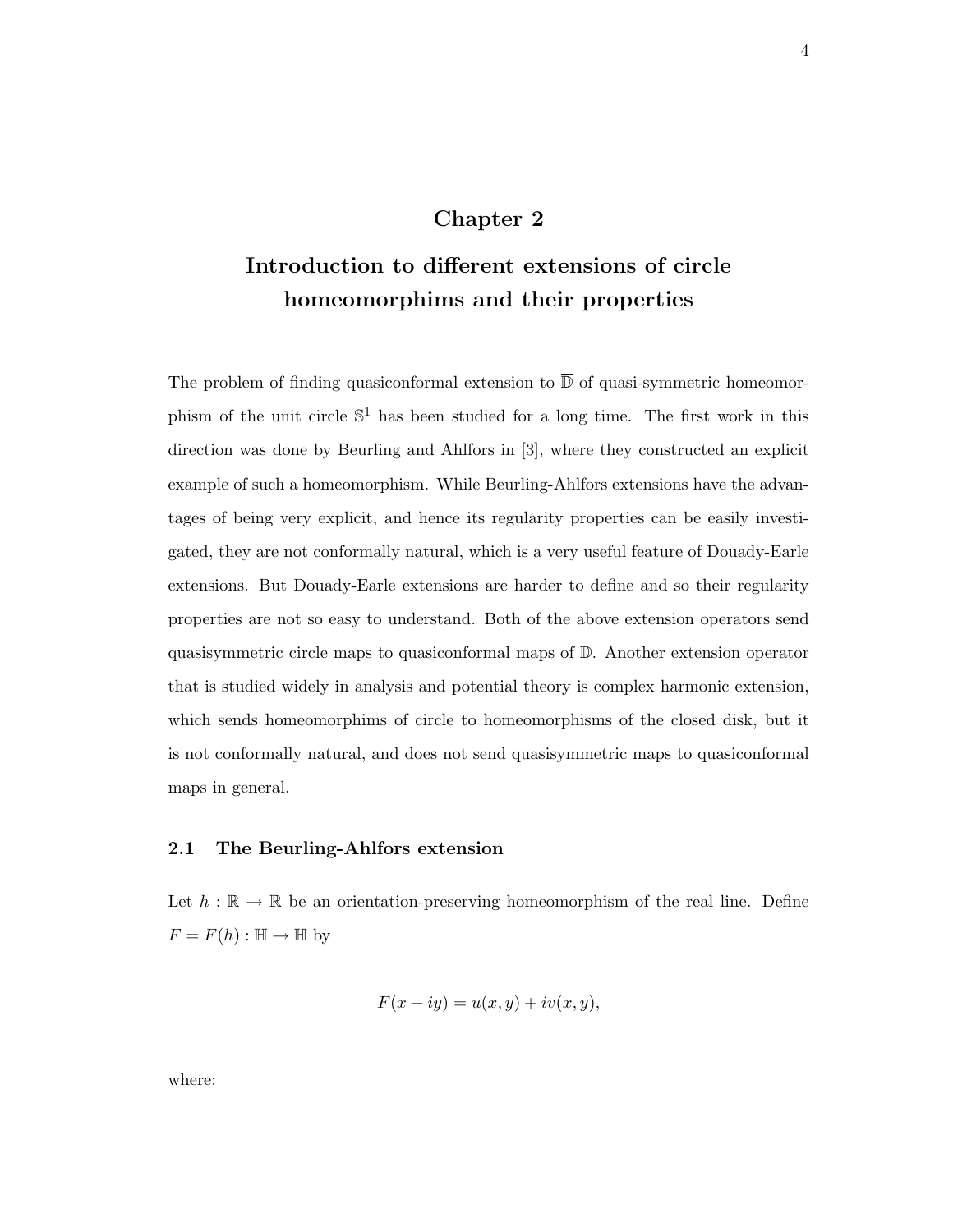$$
u(x,y) = \frac{1}{2y} \int_{-y}^{y} h(x+t)dt,
$$

$$
v(x,y) = \frac{1}{2y} \int_0^y (h(x+t) - h(x-t))dt.
$$

It is clear that  $v(x, y) \geq 0$ , and  $v(x, y) \to 0$  as  $y \to 0$ . Moreover,  $u(x, 0) = h(x)$ , so  $F(h)$  is a continuous extension of h to the upper half plane  $\mathbb{H}$ . The oparator F has the following properties:

1) If h is a homeomorphims of  $\mathbb{R}, F(h)$  is a homeomorphism of  $\overline{\mathbb{H}}$ .

2) If h is a  $C^1$  diffeomorphism of  $\mathbb R$ , then  $F(h)$  is a  $C^1$  diffeomorphim of  $\overline{\mathbb H}$ .

3) If h is M-quasisymmetric, then  $F(h)$  is K-quasiconformal, with K depending only on M.

4) As we mentioned before  $F$  is not conformally natural extension.

#### 2.2 The complex harmonic extension

The complex harmonic extension can be defined for any continuous function on the circle that takes value in the complex plane. More precisely, Let  $f : \mathbb{S}^1 \to \mathbb{C}$  be continuous. Then its complex harmonic extension  $H(f)$  is the solution to the Dirichlet problem of finding the unique harmonic function with the prescribed boundary value  $f$ . More explicitly, it is given by:  $H(f)(z) := \int_{\mathbb{S}^1} f(t)p(z,t)|dt|$ , where  $p(z,t) = \frac{1}{2\pi} \cdot \frac{1-|z|^2}{|z-t|^2}$  $|z-t|^2$ is the Poisson kernel. The extension  $H(f)$  satisfies the following properties:

1) Poisson kernel itself being harmonic function,  $H(f)$  is also harmonic.

2) If f is a homeomorphism of  $\mathbb{S}^1$ , then  $H(f)$  is a homeomorphism of  $\overline{\mathbb{D}}$ .

3)  $H(f)$  is always real-analytic in  $\mathbb{D}$ .

4)  $H(f)$  is not necessarily quasiconformal, even if f is quasisymmetric, in fact  $H(f)$  is quasiconformal if and only if The Hilbert transform of the derivative of f is in  $L^{\infty}(\mathbb{S}^{1})$ . 5) H is only conformally natural from the right hand side, i.e.  $H(f \circ B) = H(f) \circ B$ for every conformal automorphism  $B$  of  $D$ .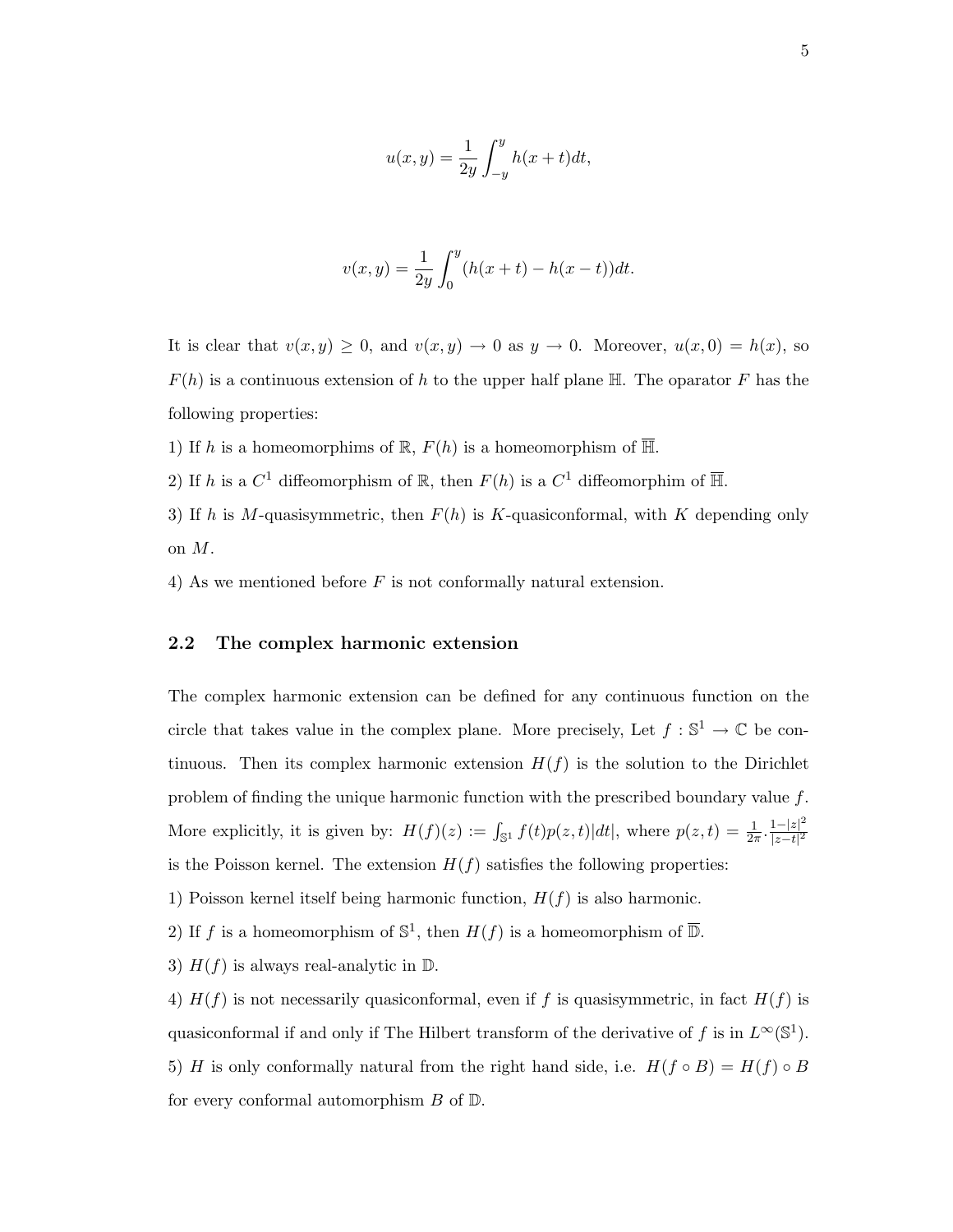#### 2.3 The Douady-Earle extension

Finally, we come to the most important extension operator, namely the Douady-earle Extension operator. Douady-Earle extensions or the barycentric extensions of circle homeomorphisms are indispensable tools for studying the topological and complex structure of the Teichmueller space and the asymptotic Teichmueller space of a Riemann surface, which are the spaces of possible quasiconformally equivalent complex structures on that Riemann surface modulo isotopy fixing the ideal boundary of that Riemann surface [13]. In particular, they are used to show that the Teichmueller spaces are all contractible [8], to obtain alternate characterizations of equivalence in the definitions of asymptotic Teichmueller spaces ([11], [10], [13]). But it is quite interesting that the definitions of Douady-Earle extensions do not involve any of the above spaces. Below, we briefly point out the definition, following [8], of the Douady-earle extension  $\Phi(f)$  of a given homeomorphism f of  $\mathbb{S}^1$ . For a non-atomic probability measure  $\mu$  on  $S^1$ , the vector field  $V_\mu$  given by:

$$
V_\mu(w)=\int_{S^1}\frac{t-w}{1-\bar{w}t}d\mu(t)
$$

has a unique zero in  $\mathbb D$  and hence the conformal barycenter  $B(\mu)$  of the measure  $\mu$  is defined to be the unique zero of the vector field  $V_\mu$ . Next, the Douady-Earle/Barycentric extension  $\Phi(f)$  of f is defined to be :  $\Phi(f)(z) = B(f_* \eta_z)$ , where  $\eta_z$  is the harmonic measure on  $S^1$  with respect to  $z \in \mathbb{D}$  and  $f_*\eta_z$  is its pull back by f. Stated more explicitly,  $\Phi(f)(z)$  is the unique w such that the integral  $\int_{S^1}$  $f(t)-w$  $\frac{f(t)-w}{1-w.f(t)}p(z,t)|dt|=0$ , where  $p(z,t) = \frac{1}{2\pi} \cdot \frac{1-|z|^2}{|z-t|^2}$  $\frac{1-|z|^2}{|z-t|^2}$  is the Poisson kernel which appears in the context of the complex harmonic extension of a continuous function defined on  $S<sup>1</sup>$ .

Douady-Earle extension has the following important properties:

- (1) Conformal naturality:  $\Phi(A \circ f \circ B) = A \circ \Phi(f) \circ B \ \forall A, B \in G = Aut(\mathbb{D}).$
- (2) Continuity: let  $f_n \to f$  uniformly on  $\mathbb{S}^1$ , then  $\Phi(f_n)$  and all its derivatives converge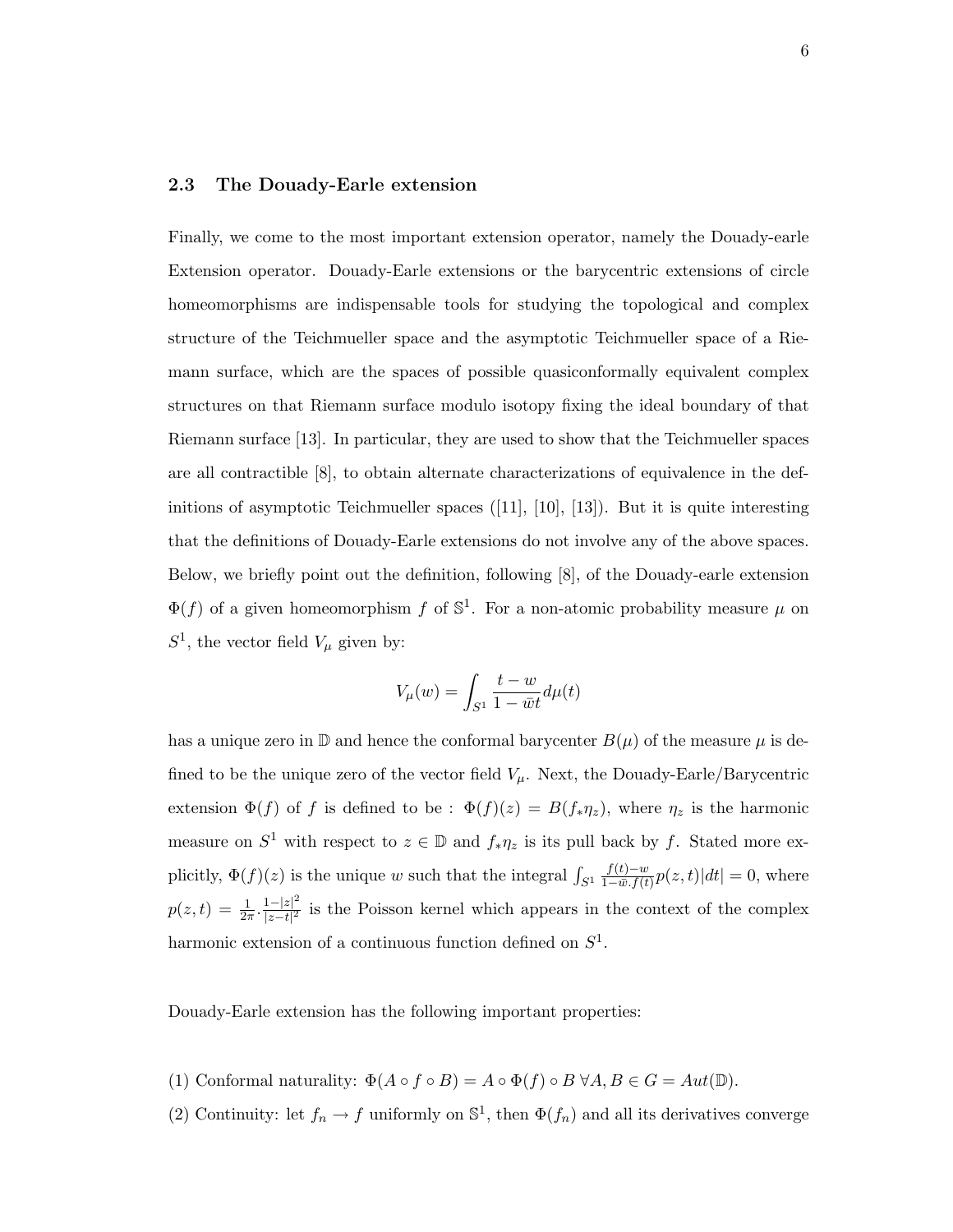pointwise to those of  $\Phi(f)$ .

(3)  $\Phi(f)$  is continuous upto the boundary of D, in fact it is a homeomorphism of  $\overline{\mathbb{D}}$ .

(4)  $\Phi(f)|_{\mathbb{D}}$  is real-analytic diffeomorphism of  $\mathbb{D}$ .

(5) If f is quasisymmetric (respectively, symmetric), then  $\Phi(f)$  is quasiconformal (respectively, assymptotically conformal).

(6) If f is the restriction of a biholomorphic automorphism F of  $\mathbb{D}$ , then  $\Phi(f) = F$ . In particular,  $\Phi(Id) = Id.$ 

(7)  $\Phi(f)$  is bi-Lipchitz with respect to the Poincare (=hyperbolic) metric on D.

For all the above properties, consult [8] and [11].

In the next two chapters, which form the main part of this thesis, we will prove several boundary regularity properties of Douady-Earle extensions.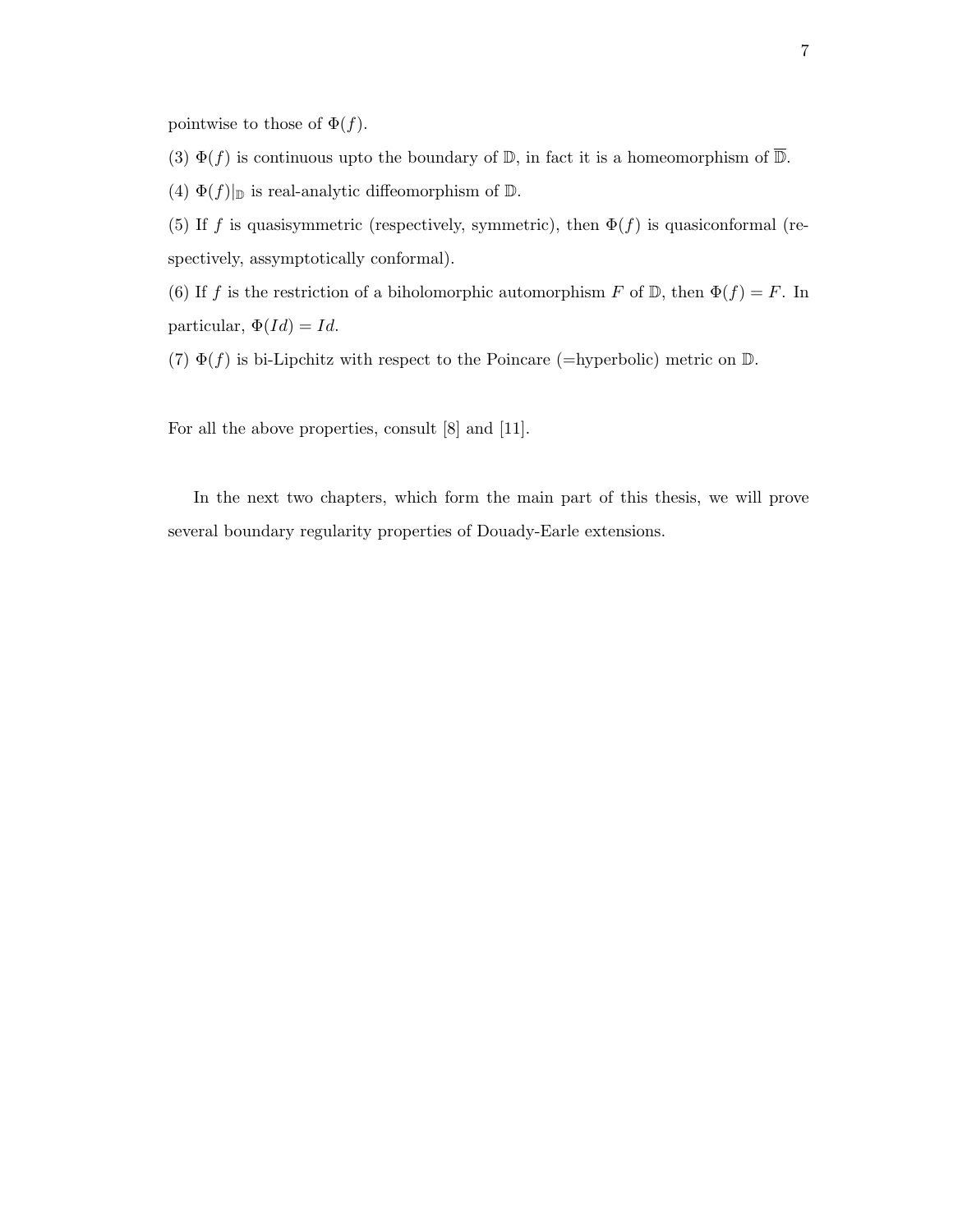## Chapter 3

# Douady-Earle extensions of Holder continuous and Lipchitz continuous circle homeomorphisms

#### 3.1 Introduction

In this chapter, we prove that Douady-Earle extension  $\Phi(f)$  of a Holder continuous circle homeomorphism  $f$  is Holder continuous with the same Holder exponent. We also provide some boundary estimates along the radial direction of  $\Phi(f)$  when f is Lipchitz. As will be clear later in the chapter, our considerations are highly motivated by the same regularity questions for complex harmonic extensions, which exhibits the same boundary regularity if one starts with Holder continuous or Lipchitz continuous circle maps.

Given any operator sending homeomorphisms of  $\mathbb{S}^1$  to homeomorphisms of  $\overline{\mathbb{D}}$ , it is natural to ask the question: if we put further regularity conditions on the first one, whether we can expect the same for the second one? This question has been largely treated by analysts (see [21]). For complex harmonic extensions, where it is well-known that the complex harmonic extension of a  $C^{k,\alpha}$  circle map is also  $C^{k,\alpha}, 0 < \alpha < 1$ . The corresponding theorem is called Kellog's theorem, and a proof of this theorem for  $k = 0$  is given in the next section, which closely follows the one given in [21]. In this paper, we prove the corresponding result for Douady-Earle extensions:

**Theorem 1.** Let  $0 < \alpha < 1$  and f be a  $\mathcal{C}^{0,\alpha}$ -homeomorphism of the unit circle  $\mathbb{S}^1$ . Then the Douady-Earle extension  $\Phi(f)$  is also  $\mathcal{C}^{0,\alpha}$ -homeomorphism of the unit disk D.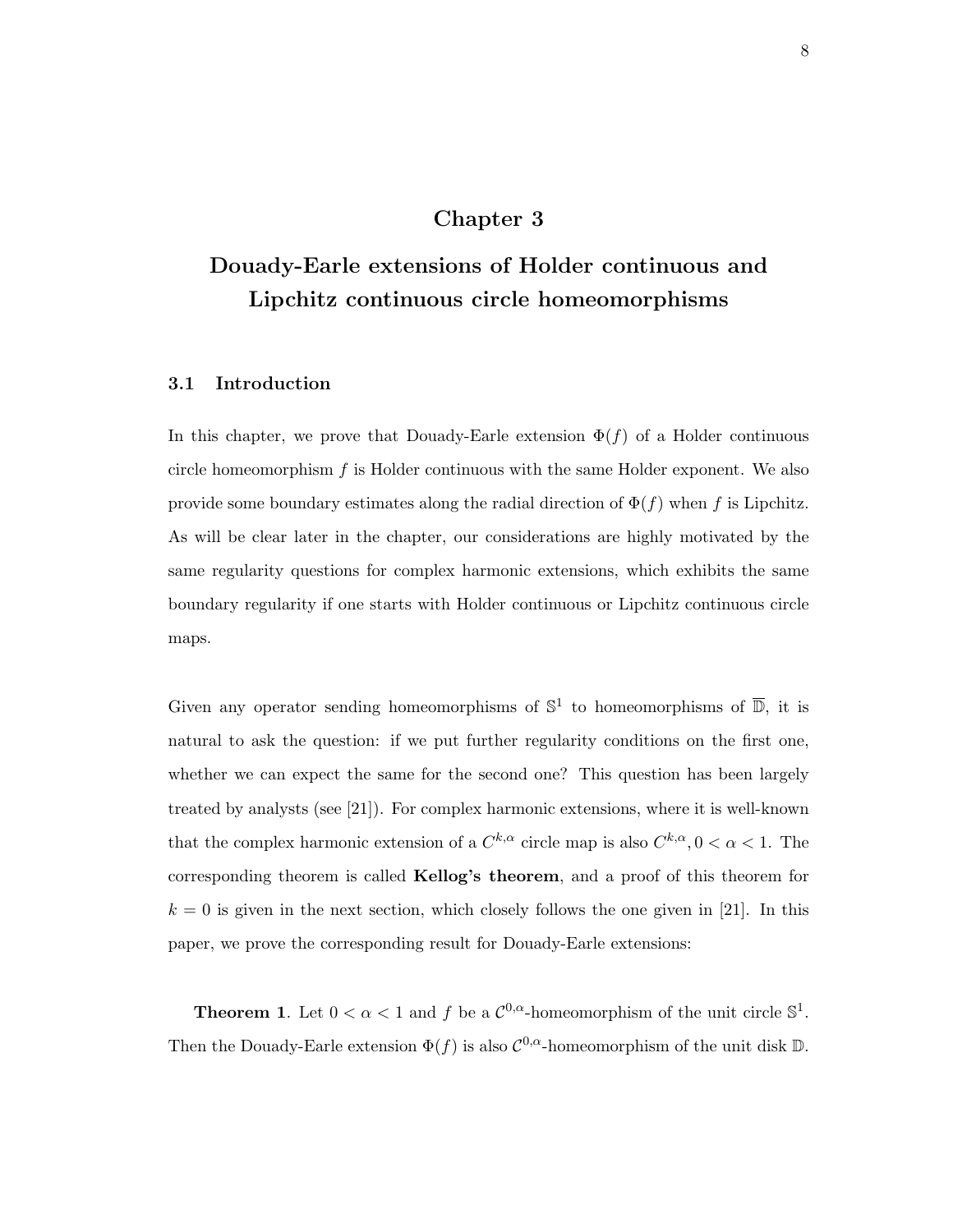**Theorem 2.** Let f be a Lipchitz (i.e.  $\mathcal{C}^{0,1}$ ) homeomorphism of  $\mathbb{S}^1$ . Then  $|\Phi(f)(r\zeta) - \Phi(f)(\zeta)| \leq M(1-r)ln(\frac{1}{1-r})$  as  $r \to 1-\zeta \in \mathbb{S}^1$ .

#### 3.2 C <sup>0,α</sup>-Holder continuity of the harmonic extensions of  $C^{0,\alpha}$  map on the circle

It is a popular theorem among mathematicians working in the areas of partial differential equations and potential theory that the complex harmonic extension of, i.e., the solution to the Dirichlet problem with  $C^{k,\alpha}$ -boundary data is also  $C^{k,\alpha}, 0 < \alpha < 1$ . In order to prove the main theorem, we need only the case  $k = 0$ , which is the following:

**Theorem 3 (Kellog's theorem)**. Let  $f : \mathbb{S}^1 \to \mathbb{C}$  be  $\mathcal{C}^{0,\alpha}(\mathbb{S}^1)$ . Then its complex harmonic extension, i.e. Poisson integral  $H(f)(z) := \int_{\mathbb{S}^1} f(t)p(z,t)|dt|$  is  $\mathcal{C}^{0,\alpha}(\mathbb{D})$ .

For a proof of the above, we introduce the notion of modulus of continuity. Let the function  $\phi$  be uniformly continuous on a connected set  $A \subset \mathbb{C}$ . Then its modulus of continuity is defined by

$$
\omega(\delta) = \omega(\delta, \phi, A) = \sup\{|\phi(z_1) - \phi(z_2)| : z_1, z_2 \in A, |z_1 - z_2| \le \delta\} \ge 0.
$$

This is an increasing continuous function with  $\omega(0) = 0$ . If A is convex it is easy to see that

$$
\omega(n\delta) \le n\omega(\delta), n \in \mathbb{N}
$$

If  $\phi$  is analytic in  $\mathbb D$  and continuous in  $\overline{\mathbb D}$  then the modulus of continuity in  $\overline{\mathbb D}$  and  $\mathbb S^1$ are essentially the same because

(2) 
$$
\omega(\delta, \phi, \mathbb{S}^1) \leq \omega(\delta, \phi, \overline{\mathbb{D}}) \leq 3\omega(\delta, \phi, \mathbb{S}^1)
$$

for  $\delta \leq \pi/2$ .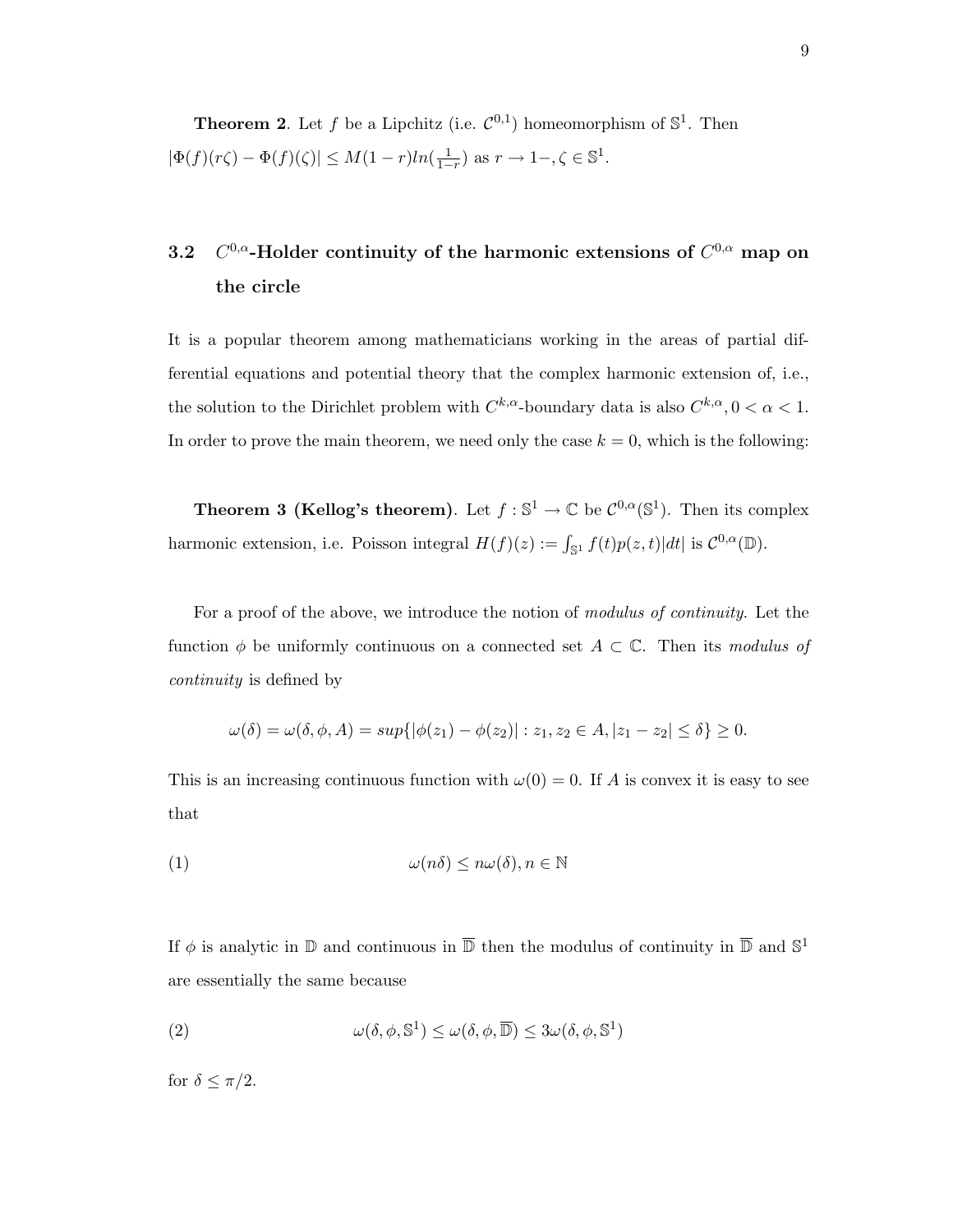The function  $\phi$  is called *Dini-continuous* if

$$
\int_0^\pi \frac{\omega(\theta)}{\theta} d\theta < \infty.
$$

The limit  $\pi$  could be replaced by any positive constant. For a *Dini-continuous* function  $\phi$  and  $0 < \delta < \pi$ , we define:

(3) 
$$
\omega^*(\delta) = \omega^*(\delta, \phi, A) = \int_0^{\delta} \frac{\omega(\theta)}{\theta} d\theta + \delta \int_{\delta}^{\pi} \frac{\omega(\theta)}{\theta^2} d\theta
$$

**Proposition 1.** Let  $\phi$  be 2 $\pi$ -periodic and Dini-continuous in R. Then we have the following:

(a) 
$$
g(z) := \frac{i}{2\pi} \int_0^{2\pi} \frac{e^{i\theta} + z}{e^{i\theta} - z} \phi(\theta) d\theta, z \in \mathbb{D}
$$

has a continuous extension to  $\overline{\mathbb{D}}$ .

(b) 
$$
|g'(z)| \leq \frac{2}{\pi} \frac{\omega(1-r)}{1-r} + 2\varphi \int_{1-r}^{\pi} \frac{\omega(\theta)}{\theta^2} d\theta \leq 2\pi \frac{\omega^*(1-r)}{1-r} \ \forall |z| \leq r.
$$

(c) 
$$
|g(z_1) - g(z_2)| \le 20\omega^*(\delta) \forall |z_1 - z_2| \le \delta < 1.
$$

Note that, the above proposition implies **Kellog's theorem**, since  $f : \mathbb{S}^1 \to \mathbb{S}^1$  is 2π-periodic and  $\alpha$ -Holder continuous implies that the function  $\phi : \mathbb{R} \to \mathbb{R}$  defined by  $\phi(\theta) = \tilde{f}(\theta) - 2\pi$  is 2 $\pi$ -periodic and  $\alpha$ -Holder continuous on R. So by c), g is  $\alpha$ -Holder continuous on  $\mathbb D$  [since  $\omega^*(\delta) = O(\delta^{\alpha})$  for  $\alpha$ -Holder continuous maps on R. Hence  $H(f) = Re(g)$  is also  $\alpha$ -Holder continuous. So the proof of Kellog's theorem boils down to proving the above proposition.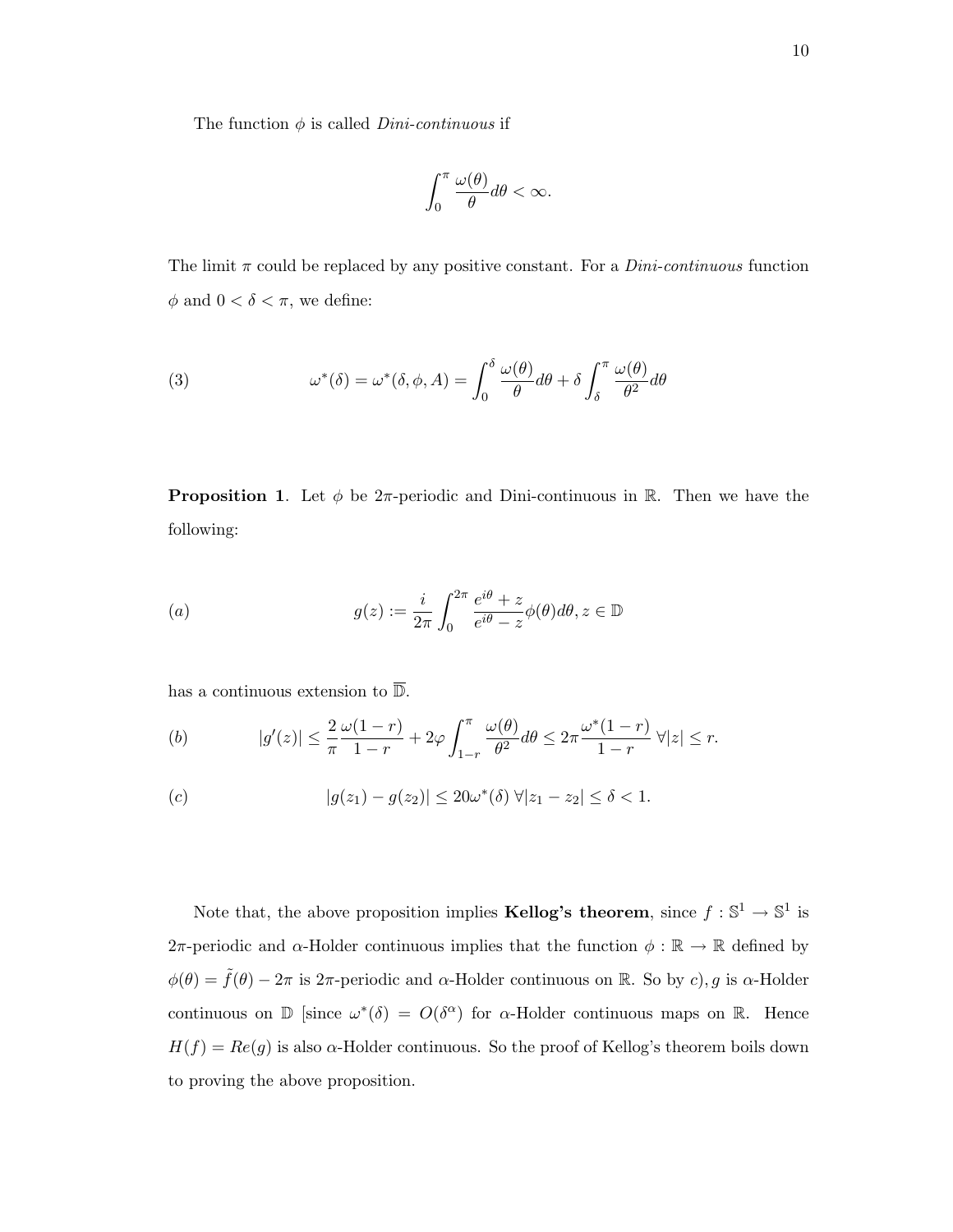**Proof of proposition 1.** It follows from the definition of  $g$  that

(4) 
$$
g'(z) = \frac{i}{2\pi} \int_0^{2\pi} \frac{e^{i\theta}}{(e^{i\theta} - z)^2} \phi(\theta) d\theta, z \in \mathbb{D}.
$$

Since the above integral vanishes for a constant function  $\phi$ , substituting  $\theta = \nu + \tau$ shows

$$
g'(re^{i\nu}) = \frac{i}{\pi} \int_{-\pi}^{\pi} \frac{e^{i\tau} - i\nu}{|e^{i\tau} - r|^2} d\tau.
$$

Next, consider the integral over the intervals  $[0, 1 - r]$  and  $[1 - r, \pi]$  separately and use the fact that  $|e^{i\theta} - r| \ge \max{\lbrace \theta/\pi, 1-r \rbrace}$  to get the inequality b)

The second one follows from  $(\text{see}(2))$ 

$$
\frac{1}{3}\omega(\delta) \le \omega(\delta/3) \le \int_{\delta/3}^{\delta} \frac{\omega(\theta)}{\theta} d\theta \le \int_0^{\delta} \frac{\omega(\theta)}{\theta} d\theta.
$$

The estimates hold also for  $|z| < r$  by the maximum principle.

Let  $z_1 = r_1 \zeta_1$ ,  $z_2 = r_2 \zeta_2$ ,  $\zeta_1$ ,  $\zeta_2 \in \mathbb{S}^1$  with  $|z_1 - z_2| \le \delta$  and put  $r = 1 - \delta$ . Integrating the estimate from b) over  $[z_1, z_2]$ , we obtain

$$
|g(z_1) - g(z_2)| \leq 2\pi\omega^*(\delta)
$$

for  $r_1 \leq r, r_2 \leq r$ .

Suppose now that either  $r_1 > r$  or  $r_2 > r$ . From the estimate b) we see that

$$
|g(r\zeta_j) - g(r_j\zeta_j)|
$$
  
\n
$$
\leq \int_r^{r_j} |g'(\xi r_j)| d\xi
$$
  
\n
$$
\leq \frac{2}{\pi} \int_0^{\delta} \frac{\omega(x)}{x} dx + 2\pi \int_0^{\delta} \left(\int_x^{\pi} \frac{\omega(\theta)}{\theta^2} d\theta dx\right).
$$

Exchanging the order of integration we obtain that the last term is equal to

$$
2\pi \int_0^\delta \frac{\omega(\theta)}{\theta} d\theta + 2\pi \delta \int_\delta^\pi \frac{\omega(\theta)}{\theta^2} d\theta
$$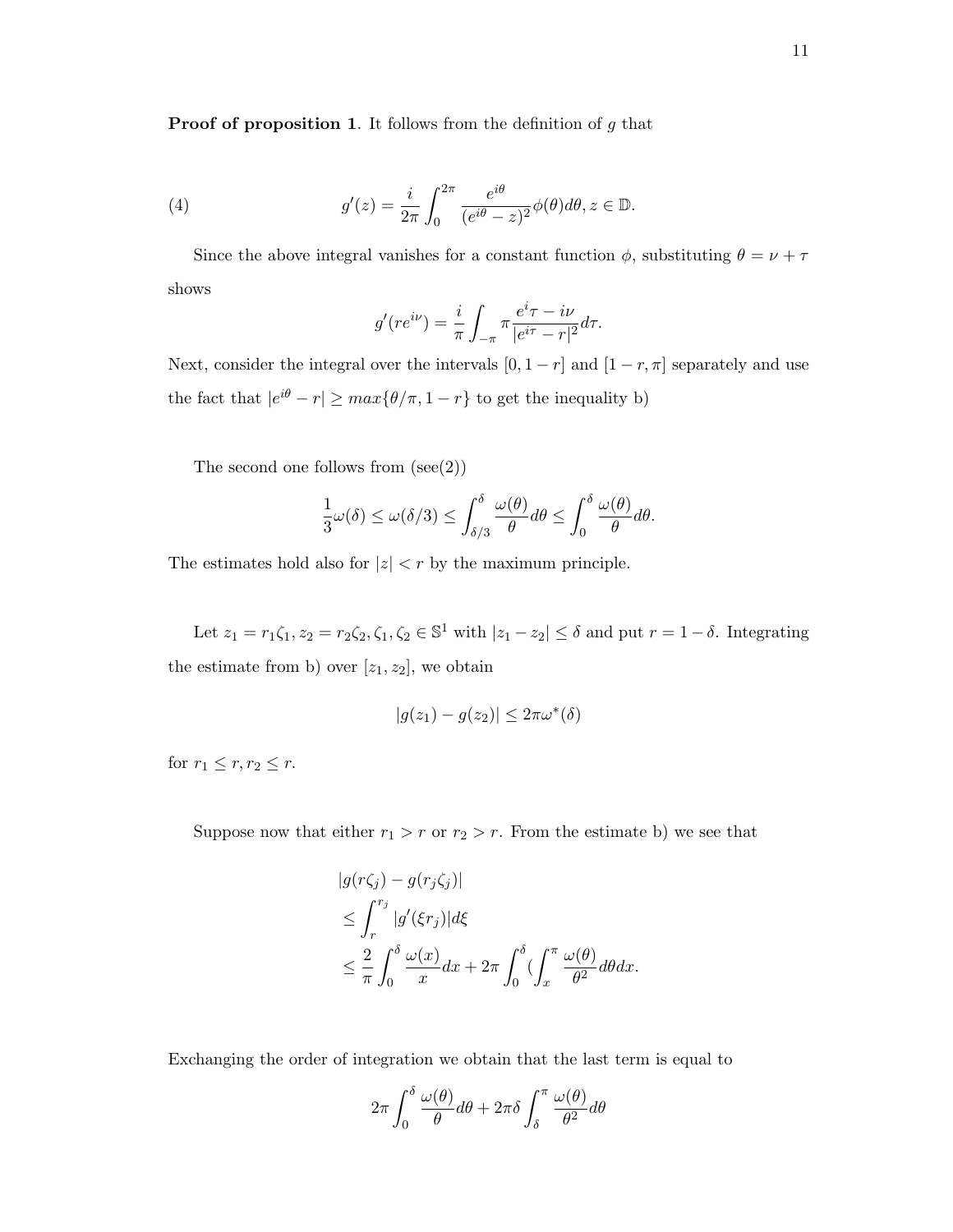Thus,  $|g(r\zeta_j) - g(r_j\zeta_j)| \leq 7\omega^*(\delta)$  by (3) (definition of  $\omega^*$ ).

Furthermore,  $|g(r\zeta_1) - g(r\zeta_2)| \leq 2\pi\omega^*(\delta)$  by (4). It follows that (c) holds in all cases. This finishes the proof of Kellog's theorem.

#### 3.3 Proof of Theorem 1

Let  $H(f)(z) := \int_{\mathbb{S}^1} f(t)p(z,t)|dt|$  denote the complex harmonic extension of the circle homeomorphism f, and let, as usual,  $\Phi(f)$  denote the Douady-Earle extension of f. Our way to get the Holder regularity of  $\Phi(f)$  is to compare  $\Phi(f)$  with the harmonic extension  $H(f)$  and show that the difference is also Holder continuous. So, we begin with the following lemmas.

#### Lemma 1.

$$
|\Phi(f)(z) - H(f)(z)| \le \int_{\mathbb{S}^1} |f(t) - f(s)| p(z, t) | dt | \forall s \in \mathbb{S}^1, z \in \mathbb{D}.
$$

#### Proof of Lemma 1.

We write  $\Phi = \Phi(f), H = H(f)$  for short. Note that

$$
\Phi(z) - f(t) - \frac{f(t) - \Phi(z)}{1 - \Phi(z)f(t)} \cdot f(t)\Phi(z) = \frac{\Phi(z) - f(t)}{1 - \Phi(z)f(t)}.
$$

Multiplying both sides by the Poisson kernel  $p(z, t)$  and integrating w.r.t.  $|dt|$ , we obtain

$$
\Phi(z) - H(z) - \int_{\mathbb{S}^1} \frac{f(t) - \Phi(z)}{1 - \Phi(z)f(t)} f(t) \Phi(z) p(z, t) |dt|
$$
  
= 
$$
- \int_{\mathbb{S}^1} \frac{f(t) - \Phi(z)}{1 - \Phi(z)f(t)} f(t) p(z, t) |dt| = 0.
$$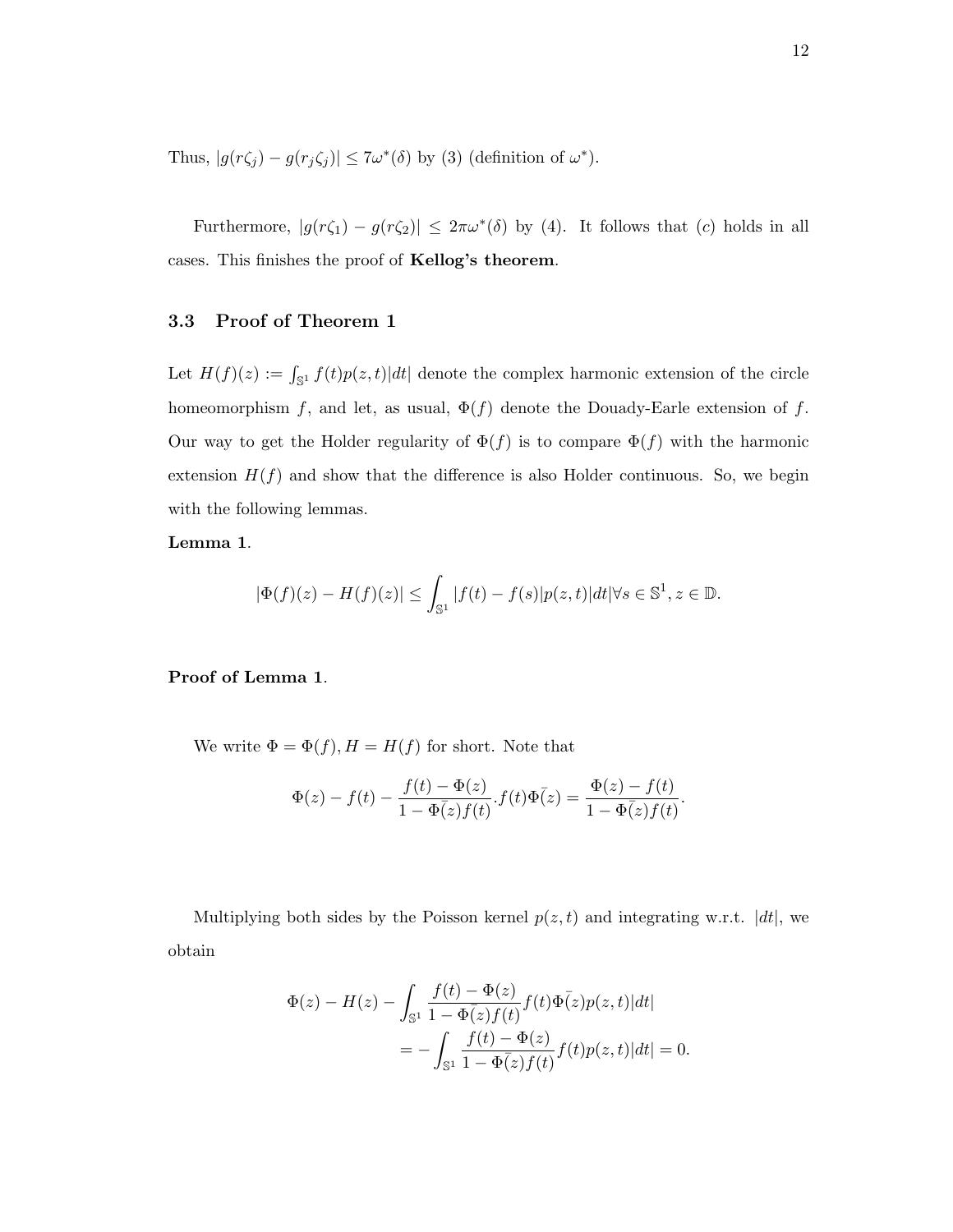Therefore,

$$
\Phi(f)(z) - H(f)(z) = \int_{\mathbb{S}^1} \frac{f(t) - \Phi(f)(z)}{1 - \Phi(f)}(z) f(t) - f(s)) \Phi(f)(z) p(z, t) |dt|.
$$

Taking the aboslute value sign on both sides, we get

$$
|\Phi(f)(z) - H(f)(z)| \le \int_{\mathbb{S}^1} |f(t) - f(s)| p(z, t) | dt|.
$$

This finsihes the proof of Lemma 1.

**Lemma 2.** For  $0 < \alpha < 1, |z - s|^{\alpha} \leq \int_{\mathbb{S}^1} |t - s|^{\alpha} p(z, t)| dt | \leq C. |z - s|^{\alpha}$ , where C is a positive constant C is independent of  $z \in \mathbb{D}$  and  $s \in \mathbb{S}^1$ .

**Proof of Lemma 2**. Call  $G_s(z) = |z-s|^\alpha$ ,  $H_s(z) = \int_{\mathbb{S}^1} |t-s|^\alpha p(z,t)|dt$ . Next, consider the Laplacian of  $G_s - H_s$  with respect to z, i.e., for  $\Psi(z) = G_s(z) - H_s(z), \Delta \Psi \ge 0$ , and that  $\Psi = 0$  on  $\mathbb{S}^1$ . Now maximum principle applied to  $\Psi$  immediately implies the left hand side of the inequality.

To prove the right hand side, which is important for our purpose, we first note that:the function on  $\mathbb{S}^1$  defined by  $t \mapsto |t-1|^\alpha$  is  $\mathcal{C}^{0,\alpha}$  on  $\mathbb{S}^1$ . So by Theorem 3 (Kellog's theorem), its complex harmonic extension is also  $\mathcal{C}^{0,\alpha}$  on  $\mathbb{D}$ .

Therefore,  $\int_{\mathbb{S}^1} |t-1|^\alpha p(z,t)|dt| \leq C|z-1|^\alpha$ . So, we have

$$
\int_{\mathbb{S}^1} |t - s|^{\alpha} p(z, t)| dt = \int_{\mathbb{S}^1} \left| \frac{t}{s} - 1 \right|^\alpha p(z, t)| dt|
$$

$$
= \int_{\mathbb{S}^1} \left| \frac{t}{s} - 1 \right|^\alpha p(z, t)| dt|
$$

$$
= \int_{\mathbb{S}^1} |t - 1|^\alpha p(\frac{z}{s}, t)| dt|
$$

$$
\leq C \left| \frac{z}{s} - 1 \right|^\alpha
$$

$$
= C |z - s|^\alpha.
$$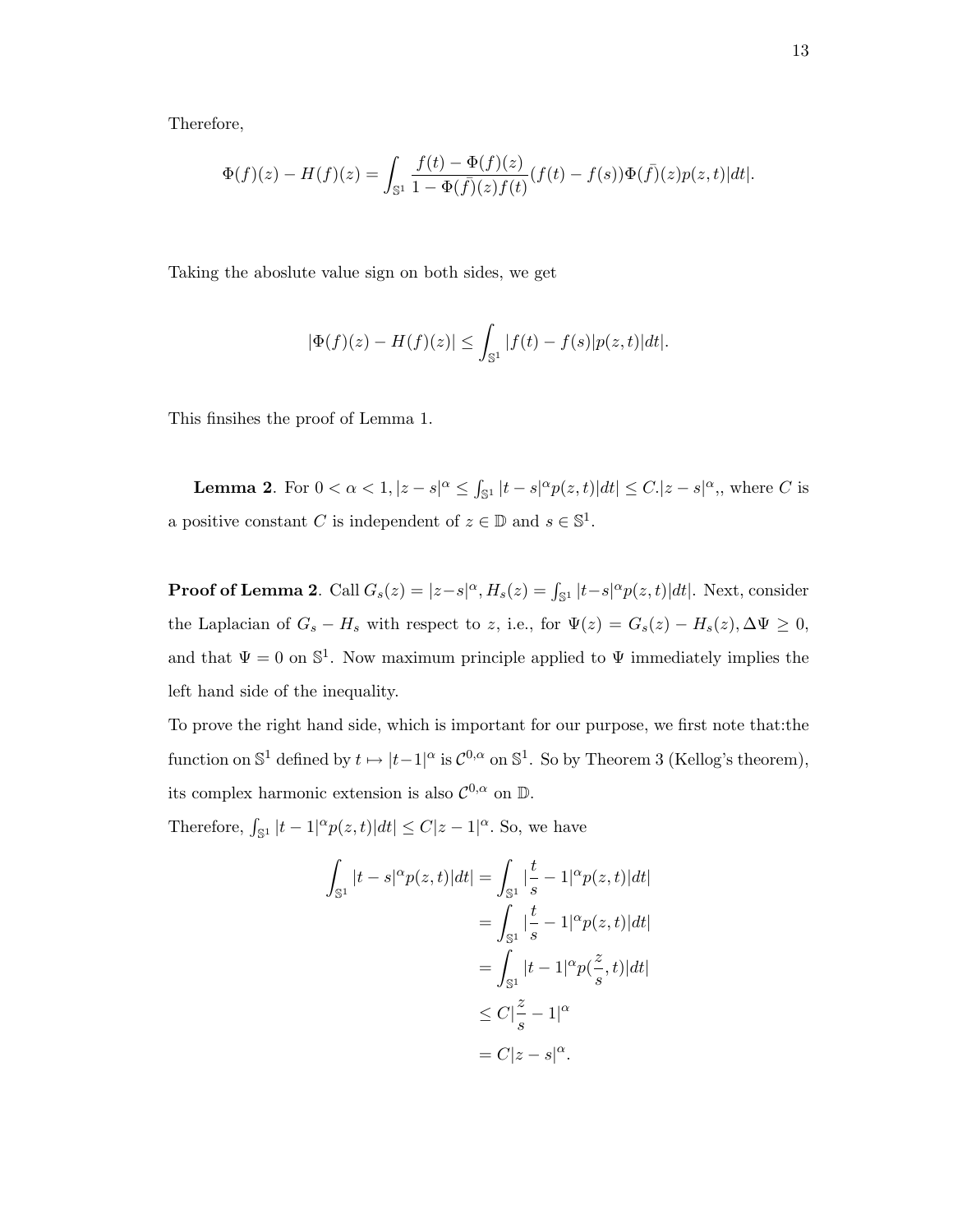This finishes the proof of lemma 2.

With this lemma, we can finally finish the proof of the Theorem 1.

Proof of Theorem 1. Using lemmas 1 and 2, and Theorem 3 (Kellog's theorem)

$$
|\Phi(f)(z) - \Phi(f)(s)|
$$
  
\n
$$
\leq |\Phi(f)(z) - H(f)(z)| + |H(f)(z) - H(f)(s)|
$$
  
\n
$$
\leq C|z - s|^{\alpha} + K|z - s|^{\alpha}
$$
  
\n
$$
= (C + K)|z - s|^{\alpha},
$$

where C, K are positive constants independent of  $z \in \mathbb{D}$  and  $s \in \mathbb{S}^1$ . This finishes the proof of Theorem 1.

## 3.4 Proof of Theorem 2

Again, we denote  $\Phi(f)$  by  $\Phi$ ,  $H(f)$  by H, and let  $\zeta \in \mathbb{S}^1$ . Then

$$
\begin{aligned} |\Phi(r\zeta) - \Phi(\zeta)| \\ &\le |\Phi(r\zeta) - H(r\zeta)| + |H(r\zeta) - H(\zeta)| \\ &\le \int_{\mathbb{S}^1} |f(t) - f(\zeta)| p(r\zeta, t) |dt| + \int_{\mathbb{S}^1} |f(t) - f(\zeta)| p(r\zeta, t) |dt| \\ &\le K_1 \int_{\mathbb{S}^1} |t - \zeta| p(r\zeta, t) |dt| + K_2 \int_{\mathbb{S}^1} |t - \zeta| p(r\zeta, t) |dt| \\ &= K \int_{\mathbb{S}^1} |t - \zeta| p(r\zeta, t) |dt|. \end{aligned}
$$

The proof of theorem 2 will be completed if we can show that

(5) 
$$
\int_{\mathbb{S}^1} |t - \zeta| p(r\zeta, t) |dt| \leq M(1 - r) \ln(\frac{1}{1 - r}) \quad \text{as } r \to 1 - .
$$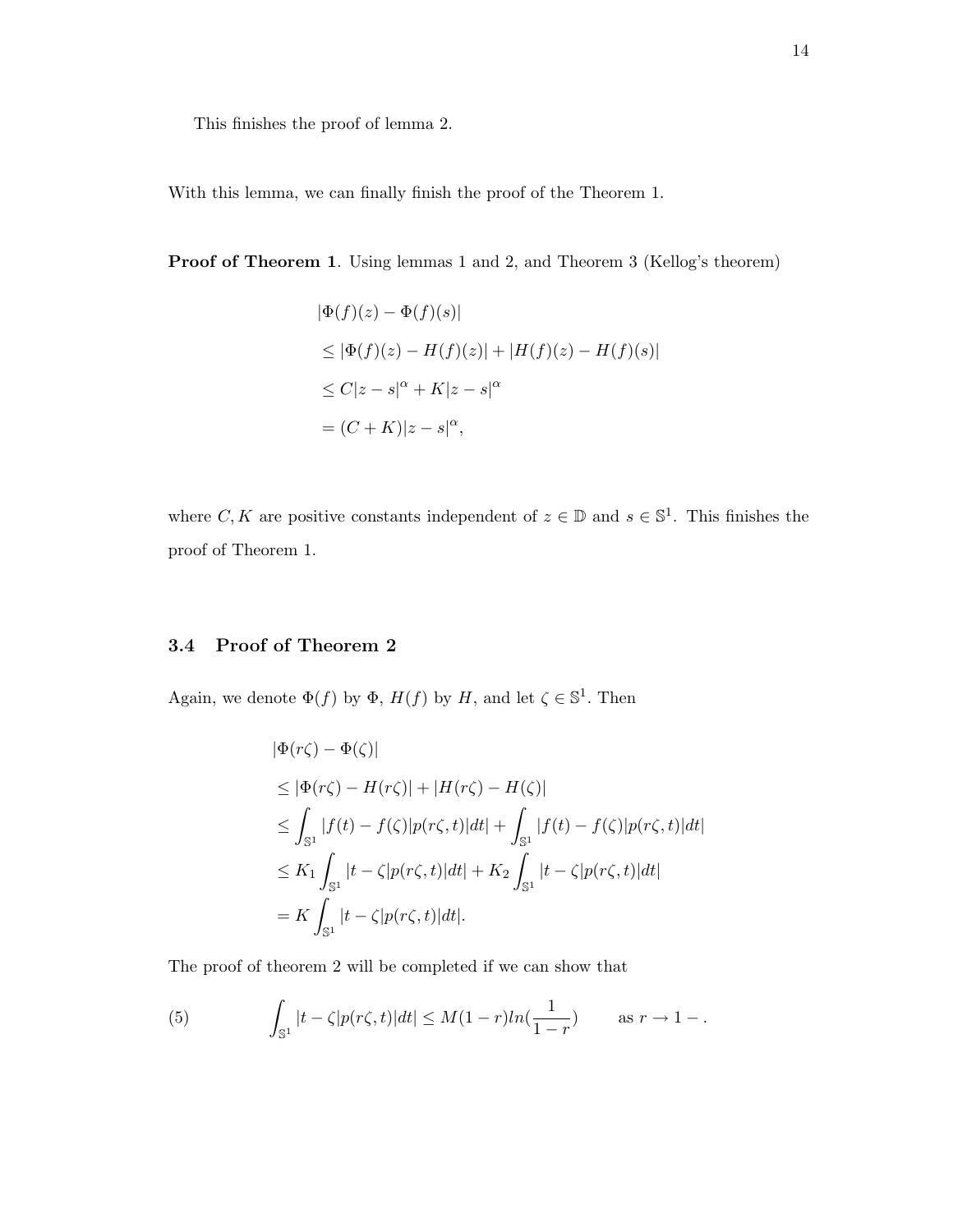Proof of (5):

$$
\int_{\mathbb{S}^1} |t - \zeta| p(r\zeta, t)| dt = \int_{\mathbb{S}^1} |t - \zeta| \frac{1 - r^2}{|r\zeta - t|^2} |dt|
$$
  
\n
$$
= \int_{\mathbb{S}^1} |\zeta - 1|^2 \frac{1 - r^2}{|r\zeta - t|^2} |dt|
$$
  
\n
$$
\leq 2(1 - r) \int_{\mathbb{S}^1} \frac{t - \zeta}{|r\zeta - t|^2} |dt|
$$
  
\n
$$
= 2(1 - r) \int_{\mathbb{S}^1} \frac{t - \zeta}{|r\zeta - t|} \frac{1}{|r\zeta - t| |\zeta|}
$$
  
\n
$$
\leq 4(1 - r) \int_{\mathbb{S}^1} \frac{|dt|}{|r\zeta - t|}.
$$

Note that, to prove (5), it is enough to assume  $\zeta = 1$ . So (5) will be proved if we can show that

$$
I(r) := \int_{\mathbb{S}^1} \frac{|dt|}{|r - t|} = O(ln \frac{1}{1 - r}).
$$

$$
I(r) = \int_{-\pi}^{\pi} (1 + r^2 - 2r\cos\theta)^{-1/2} d\theta, t = e^{i\theta}
$$

$$
= \int_{-\pi}^{\pi} [(1 - r)^2 + 2r(1 - \cos\theta)]^{-1/2}
$$

Choose and fix once and for all  $\theta_0\in(0,\pi/4)$  so that

$$
1 - \cos\theta = 2\sin^2\frac{\theta}{2} \ge \frac{\theta^2}{4} \forall \theta \in (0, \theta_0)
$$

Then we get

.

$$
\int_{-\pi}^{\pi} [(1-r)^2 + 2r(1 - \cos\theta)]^{-1/2}
$$
\n
$$
= \int_{-\theta_0}^{\theta_0} [(1-r)^2 + 2r(1 - \cos\theta)]^{-1/2} d\theta + \int_{[-\pi,\pi] \setminus [-\theta_0,\theta_0]} (1 + r^2 - 2r\cos\theta)^{-1/2} d\theta
$$
\n
$$
= 2 \int_0^{\theta_0} [(1-r)^2 + 2r(1 - \cos\theta)]^{-1/2} d\theta + O(\frac{1}{\sqrt{r}})
$$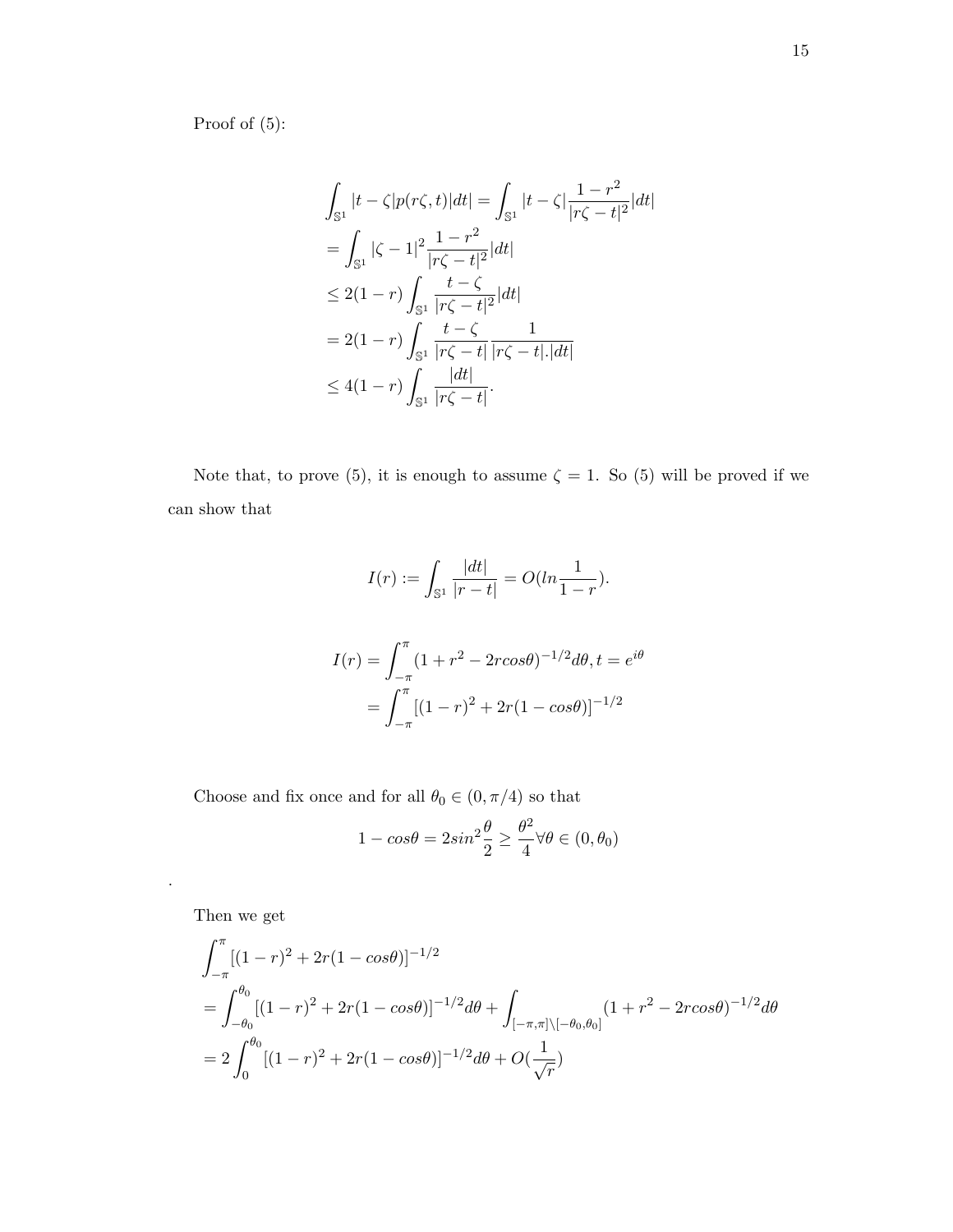Choosing  $r$  sufficiently close to 1, the above becomes

$$
\leq 2 \int_0^{1-r} [(1-r)^2 + 2r \cdot \frac{1}{4} \theta^2]^{-1/2} d\theta + 2 \int_{1-r}^{\theta_0} [(1-r)^2 + 2r \cdot \frac{1}{4} \theta^2]^{-1/2} d\theta + O(\frac{1}{\sqrt{r}})
$$
  
\n
$$
\leq 2 \cdot \int_0^{1-r} \frac{1}{1-r} d\theta + 2 \int_{1-r}^{\theta_0} \frac{1}{2} r \cdot \frac{d\theta}{\theta}
$$
  
\n
$$
= 2 + r \ln \theta_0 + \frac{1}{2} r \ln \frac{1}{1-r}
$$
  
\n
$$
\leq 2 + \frac{1}{2} \ln \frac{1}{1-r} = O(\ln \frac{1}{1-r}) \quad \text{as } r \to 1 - .
$$

Hence

$$
I(r) := \int_{\mathbb{S}^1} \frac{|dt|}{|r-t|} = O(ln\frac{1}{1-r}),
$$

which proves (5), and hence Theorem 2.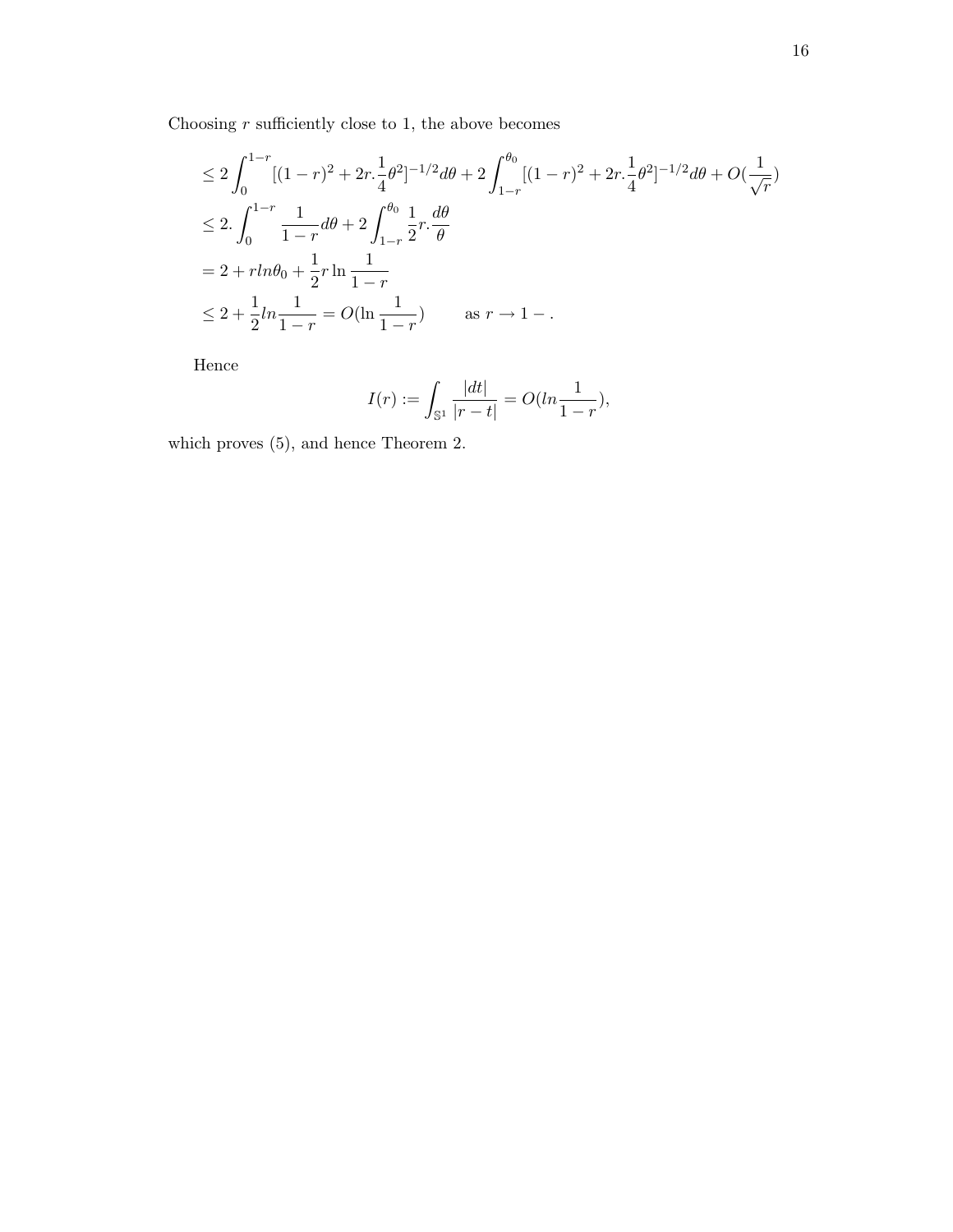## Chapter 4

# $C^1$  boundary-regularity of Douady-Earle extensions of  $C^1$ circle diffeomorphims

#### 4.1 Motivation and main theorems

The Douady-Earle extension  $\Phi(f)$  has several intersting regularity properties.  $\Phi(f)$  is real-analytic on  $\mathbb D$  with non-singular Jacobian at every point on  $\mathbb D$ . Thus,  $\mathbb D$  is a diffeomorphism of  $\mathbb{D}$ . But one can only expect  $\Phi(f)$  is continuous upto and at any boundary point p since f is a homeomorphism of  $\mathbb{S}^1$ . It gives rise to a question: what regularity does  $\Phi(f)$  have at a boundary point p if f is differentiable at p or  $\mathcal{C}^1$  in a neighborhood of p on  $\mathbb{S}^1$ ? Earle showed in [9] the following result provided that f is differentiable at p and  $f'(p) \neq 0$ .

**Earle's theorem** (Existence of angular derivative). Let  $f$  be an orientationpreserving homeomorphism of  $\mathbb{S}^1$ . If f is differentiable at a point  $p \in \mathbb{S}^1$  and  $f'(p) \neq 0$ , then the difference quotient  $\frac{\Phi(f)(z)-\Phi(f)(p)}{z-p}$  converges to  $f'(p)$  as a point z in D converges to p non-tangentially. Furthermore,  $\frac{\partial}{\partial z}\Phi(f)(z)$  and  $\frac{\partial}{\partial \bar{z}}\Phi(f)(z)$  converge to  $f'(p)$  and 0 respectively as z approaches p non-tangentially.

In the previous theorem, by a *non-tangential limit* of an expression involving z a z approaching p, we mean that for any small positive real number  $\epsilon$ , the expression has a limit as along as  $z \in \mathbb{D} \cap \Omega_{\epsilon}$  and approaches p, where  $\Omega_{\epsilon}$  is the region in the complex plane bounded by two rays emanating from p and having angle  $\frac{\pi}{2} - \epsilon$  with the radius through p. By definition, the existence of the limits of the three expressions and the pattern of the limiting values in Earles Theorem entitle the map  $\Phi(f)$  to have the angular derivative at  $p \in \mathbb{S}^1$  [9].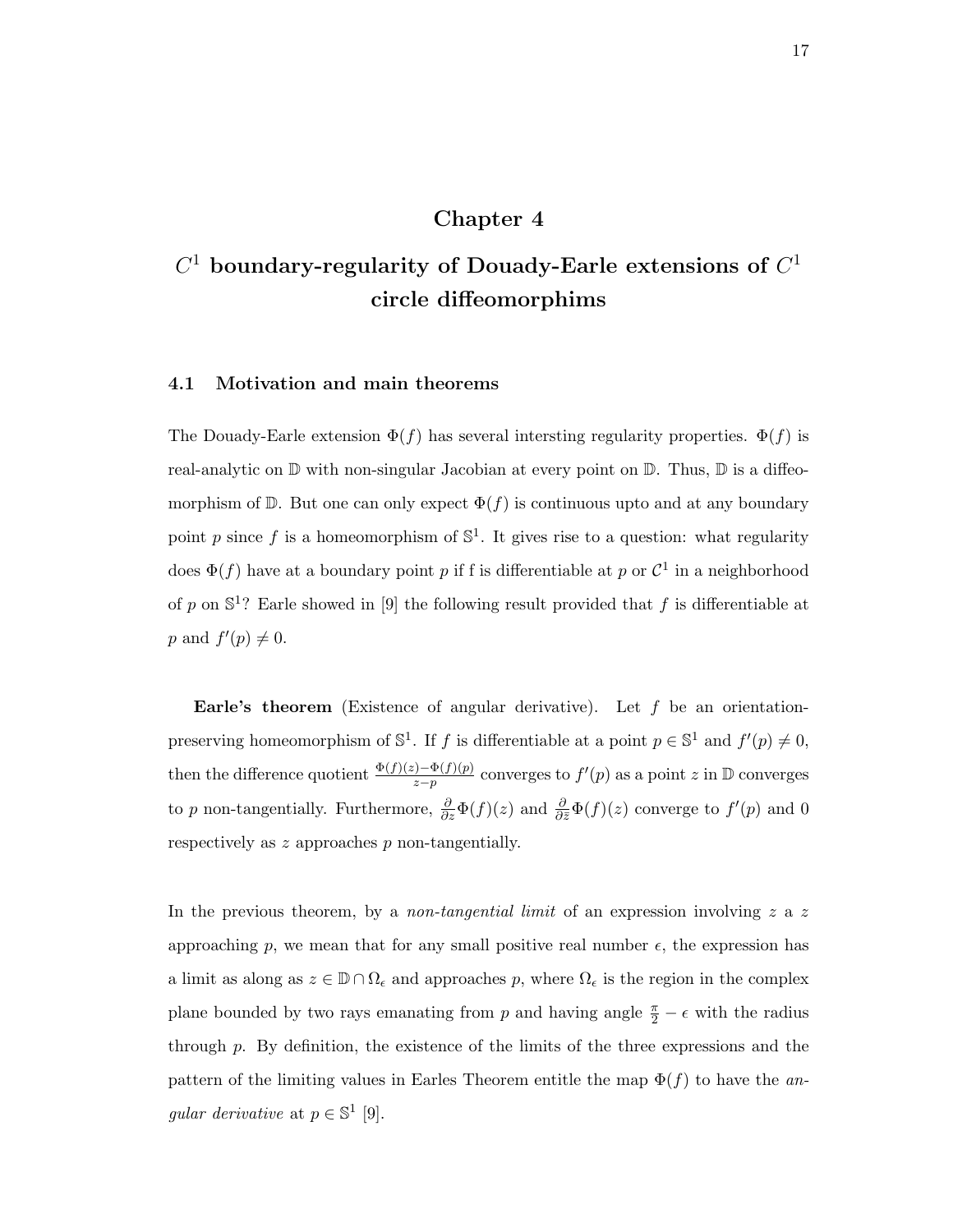In [9], Earle also pointed out that there is an analogous result for the extensions of orientation-reversing homeomorphisms of  $\mathbb{S}^1$ . Since this paper considers extensions of all homeomorphisms of  $\mathbb{S}^1$ , it is helpful to know the exact statement of the analogue, which is as follows.

**Analogue of Earle's Theorem.** Let  $f$  be an orientation-reversing homeomorphism of  $\mathbb{S}^1$ . If f is differentiable at a point  $p \in \mathbb{S}^1$  and  $f'(p) \neq 0$ , then the difference quotient  $\Phi(f)(z)-\Phi(f)(p)$  $\frac{\partial f(x)-\Phi(f)(p)}{x-p}$  converges to  $f'(p)$  as a point z in D converges to p non-tangentially. Furthermore,  $\frac{\partial}{\partial z}\Phi(f)(z)$  and  $\frac{\partial}{\partial \bar{z}}\Phi(f)(z)$  converge to  $f'(p)$  and 0 respectively as z approaches p non-tangentially.

Earles Theorem and its analogue invite curiosities to study the limits of those three expressions as z approaches p tangentially or what more can imply the existence of such limits. In this chapter, we first show that those expressions do have limits as  $z$ approaches p provided that f is  $\mathcal{C}^1$  in a neighborhood of p on  $\mathbb{S}^1$  and  $f'(p) \neq 0$ .

**Theorem 1** (Differentiability at a boundary point). Let f be a homeomorphism of  $\mathbb{S}^1$ and  $p \in \mathbb{S}^1$ . Assume that f is  $\mathcal{C}^1$  in a neighborhood of a point  $p \in \mathbb{S}^1$  and  $f'(p) \neq 0$ . Then if f is orientation-preserving, then the difference quotient  $\frac{\Phi(f)(z)-\Phi(f)(p)}{z-p}$  converges to  $f'(p)$  as a point z in  $\mathbb D$  converges to p non-tangentially. Furthermore,  $\frac{\partial}{\partial z}\Phi(f)(z)$  and  $\frac{\partial}{\partial \bar{z}}\Phi(f)(z)$  converge to  $f'(p)$  and 0 respectively as z approaches p.

If f is orientation-reversing, then the difference quotient  $\frac{\Phi(f)(z)-\Phi(f)(p)}{z-p}$  converges to  $f'(p)$  as a point z in  $\mathbb D$  converges to p. Furthermore,  $\frac{\partial}{\partial z}\Phi(f)(z)$  and  $\frac{\partial}{\partial \bar{z}}\Phi(f)(z)$  converge to 0 and  $f'(p)$  respectively as z approaches p.

It implies the following theorem.

**Theorem 2** (Global  $C^1$  diffoemorphism). For any  $C^1$  diffeomorphism f of  $\mathbb{S}^1$ , the Douady-Earle extension  $\Phi(f)$  of f is a  $\mathcal{C}^1$  diffeomorphism of D.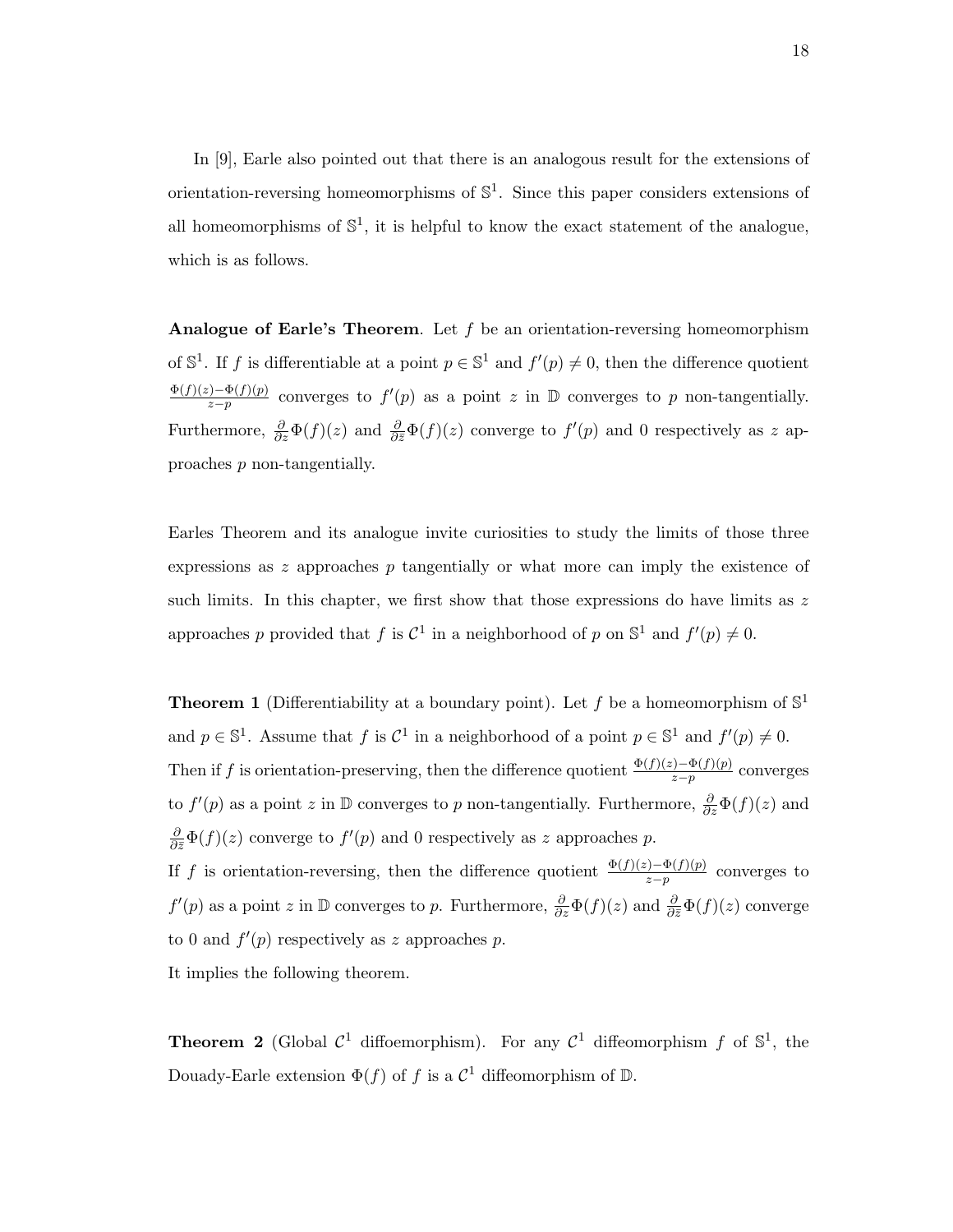Here by a  $\mathcal{C}^1$  diffeomorphism F of  $\mathbb D$  we mean it is a homeomorphism of  $\overline{\mathbb D}$  and a diffeomorphism of  $\mathbb{D}$ , and furthermore it has a  $\mathcal{C}^1$ -diffeomorphic extension on an open neighborhood of  $\overline{\mathbb{D}}$  in  $\mathbb{R}^2$ .

**Remark 1**(1) Let f be an orientation-preserving  $\mathcal{C}^1$  diffeomorphism of  $\mathbb{S}^1$ . Then f is symmetric. Using the Beurling-Ahlfors extension of f and a result in  $[7]$ , one concludes that  $\Phi(f)$  is an asymptotically conformal homeomorphism of D. Note that our Theorem 1 does recover this fact in the case when f is an orientation-preserving  $\mathcal{C}^1$ diffoemorphism of  $\mathbb{S}^1$ .

(2) Growing out of ideas in [1] and unpublished ideas of Milnor, an effective algorithm for finding the images of points under  $\Phi(f)$ , called the MAY iterator, was formally introduced in [1]. With availability of computer facilities, one may use the MAY iterator to explore properties of Douady-Earle extensions of circle homeomorphisms of different regularities. For example, one may verify Earle's theorem and Theorem 1 numerically with some examples.

In [9], Earle proved his theorem on the existence of angular derivative by arranging arguments and reasonings with maps defined on  $\mathbb D$  and  $\mathbb S^1$ . After understanding his proof, we asked ourselves how the proof would go if we considered the corresponding maps defined on the upper half plane  $\mathbb H$  and the extended real line  $\mathbb R$ . The click of this idea leads to a very short proof of Earles Theorem. From there, we developed our Theorem 1.

#### 4.2 Proof of the main theorems

Because of the conformal naturality, we introduce the following normalization to the map f considered in Theorem 1. Pre-composed and post-composed by rotations around the origin, we may assume that  $p = 1$  and  $f(1) = 1$ . Then followed by postcomposition by a translation preserving  $\mathbb{S}^1$  and fixing 1, we may assume that f fixes 1 too. Finally, post-composed by a hyperbolic transformation fixing 1 and 1, we may assume that  $f(1) = 1$  (resp.  $f(-1) = -1$ ) if the derivative of f at 1 is positive (resp. negative). In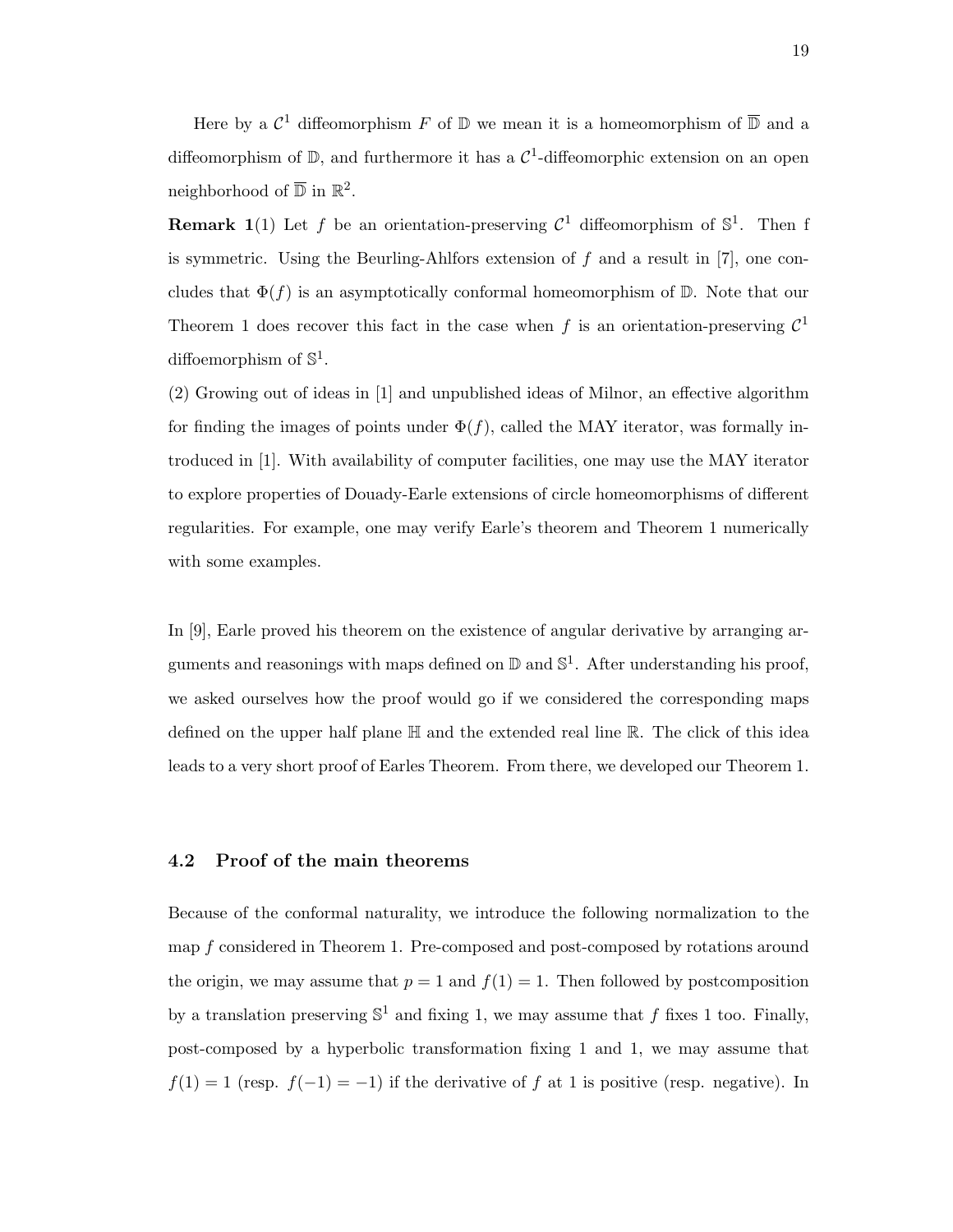summary, we may assume that  $p = 1, f(1) = 1, f(1) = 1$ , and  $f'(1) = 1$  or 1 (corresponding to an orientation preserving or reversing homeomorphism f).

In addition to the conformal naturality, a functional property of Douady-Earle extensions of circle homeomorphisms developed by Douady and Earle in [5] is another important key to develop proofs of our theorems.

**Proposition 1.** (Douady-Earle [8]) Let  $\mathcal{H}(\mathbb{S}^1)$  (respectively,  $\mathcal{H}(\mathbb{D})$ ) be the space of homeomorphisms of  $\mathbb{S}^1$  (respectively,  $\mathbb{S}^1$ ) equipped with  $\mathcal{C}^0$ -topology, and  $\mathcal{D}(\mathbb{D})$  the space of diffeomorphisms of the open unit disk with  $\mathcal{C}^{\infty}$ -topology. Then the map  $\Phi : \mathcal{H}(\mathbb{S}^1) \to \mathcal{D}(\mathbb{D}) \cap \mathcal{H}(\mathbb{D})$  is continuous.

By arranging arguments and reasonings with corresponding maps defined on the extended real line  $\mathbb R$  and the upper half plane  $\mathbb H$ , we are able to provide quite simple proofs of Theorem 1, and Earles Theorem and its analogue. In order to do so, we conjugate f and its Douady-Earle extension  $\Phi(f)$  by a Mobius transformation between the unit disk D and the upper half plane  $\mathbb{H}$ . That is, let  $h(z) = i \frac{z_1}{z+1}$ ,  $\tilde{f} = h \circ f \circ h^1$ , and  $\Phi(\tilde{f}) = h \circ \Phi(f) \circ h^1$ . Then  $\tilde{f}$  is a homeomorphism of R, and  $\tilde{f}(0) = 0$  and  $\tilde{f}'(0) = 1$  or −1. We also call  $\Phi(\tilde{f})$  the Douady-Earle extension of  $\tilde{f}$ . Note also that  $h(0) = i$ , and we will view i as a center of the hyperbolic plane  $\mathbb{H}$ . Based on these settings, we need the following corollary of the previous proposition.

**Corollary 1.** Let  $\mathcal{H}(\mathbb{R})$  be the space of homeomorphisms of  $\mathbb{R}$  with the topology of uniform convergence of homeomorphisms on compact subsets of  $\mathbb R$ , and let  $\mathcal{D}(\mathbb H)$  be the space of diffeomorphisms of H with the topology of uniform convergence of homeomorphisms and all derivatives on compact subsets of H. Then with respect to these two topologies,  $f \to \Phi(f) = h \circ \Phi(h^{-1} \circ f \circ h) \circ h^{-1}$  is continuous.

The proof of Theorem 1 is reduced to show the following two propositions.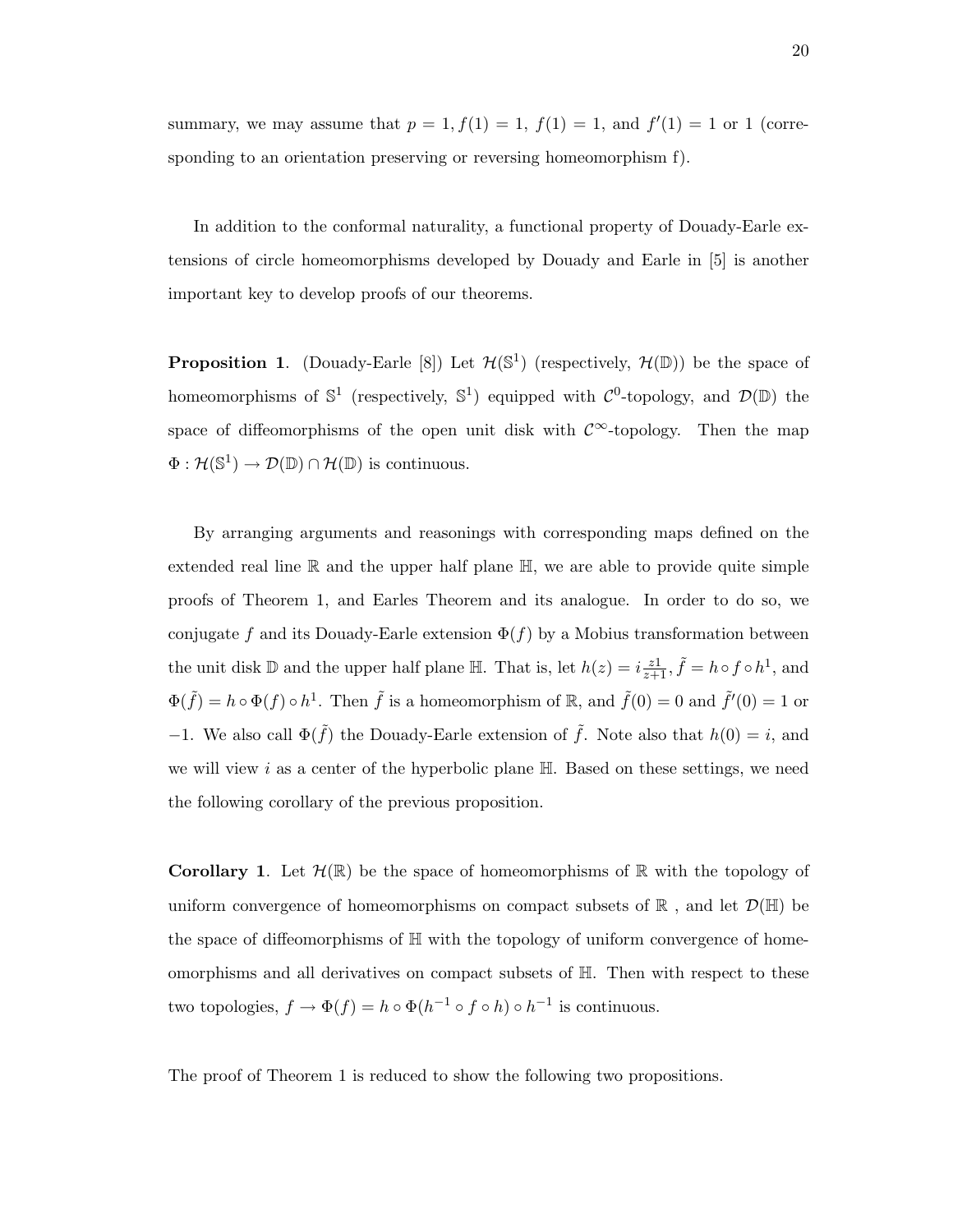$$
\lim_{z \to 0} \frac{F(z)}{z} = 1, \lim_{z \to 0} \frac{\partial F(z)}{\partial z} = 1, \lim_{z \to 0} \frac{\partial F(z)}{\partial \bar{z}} = 0.
$$

**Proof.** For brevity of notation, we use  $\epsilon(t)$  to denote a quantity that approaches 0 as an involved real variable  $t$  goes to 0.

Let b be a positive real number and  $m_b(z) = bz$ . Given any real number a, let  $t_a(z) = z + a$ . We first show

(1) 
$$
F(a+bi) = f(a) + bi + \epsilon(|a|+b)b,
$$

where  $\epsilon(|a| + b)$  goes to 0 as  $|a| + b$  approaches 0. By the conformal naturality,

$$
\frac{F(a+bi) - a}{b}
$$
\n
$$
= \frac{\Phi(f)(a+bi) - a}{b}
$$
\n
$$
= \frac{\Phi(f) \circ t_a \circ m_b(i) - f(a)}{b}
$$
\n
$$
= m_{1/b} \circ t_{-f(a)} \circ \Phi(f) \circ t_a \circ m_b(i)
$$
\n
$$
= \Phi(m_{1/b} \circ t_{-f(a)} \circ f \circ t_a \circ m_b)(i).
$$

Let

$$
f_{(a,b)} = m_{1/b} \circ t_{-f(a)} \circ f \circ t_a \circ m_b.
$$

Then

$$
\frac{F(a+bi)-a}{b} = \Phi(f_{(a,b)})(i).
$$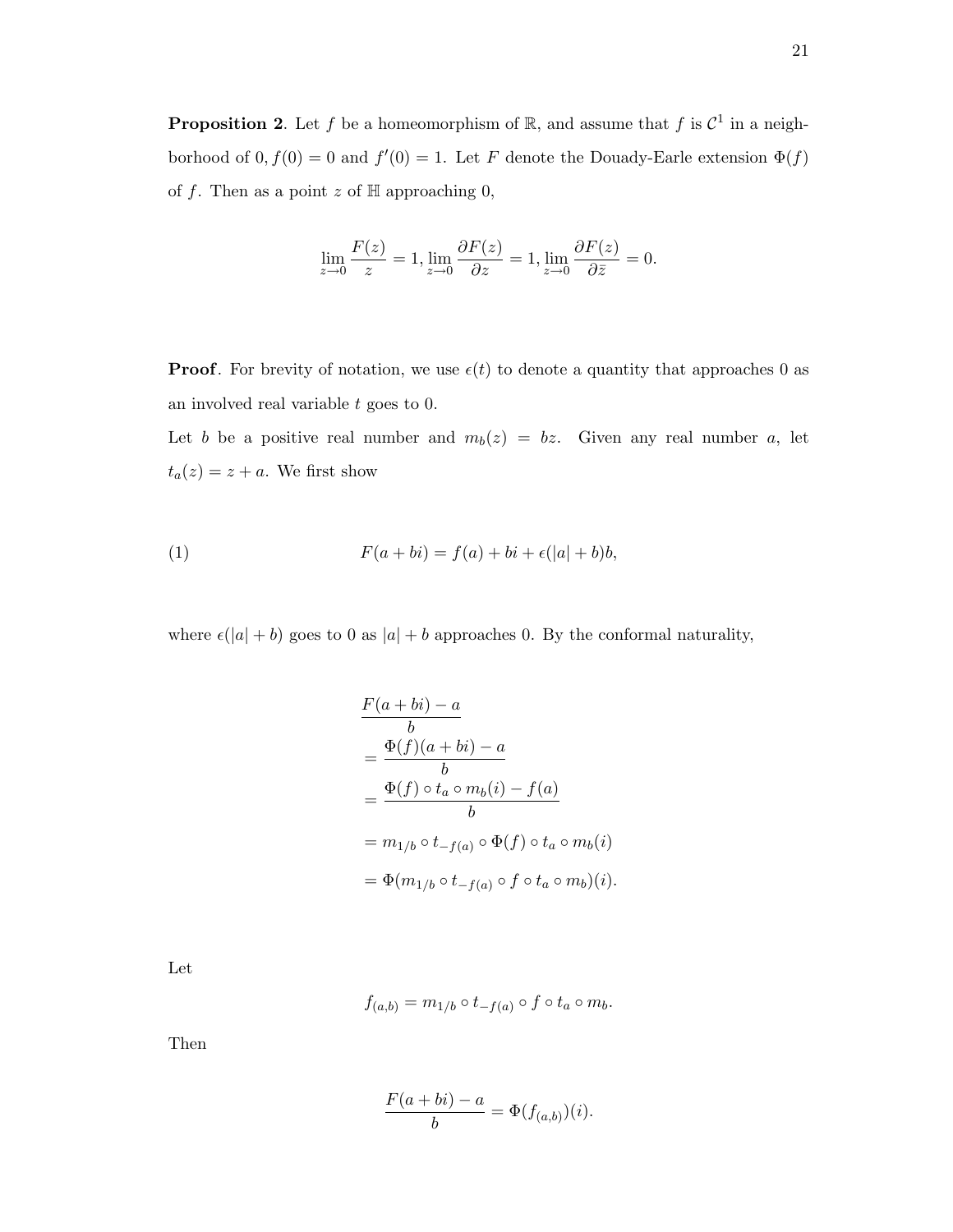Now we rewrite the boundary map  $f_{(a,b)}$  as

(2) 
$$
f(a,b)(x) = \frac{f(a+bx) - f(a)}{b} = f'(a)x + \epsilon(|bx|)x.
$$

Since f is  $\mathcal{C}^1$  in a neighborhood of 0 and  $f'(0) = 1$ ,  $f_{(a,b)}$  converges to the identity map Id uniformly on every compact subset of  $\mathbb R$  as a and b go to 0. By Corollary 1, as a and b approach 0, we obtain that  $\Phi(f_{(a,b)})(i)$  converges to  $\Phi(Id)(i) = i$ , and  $\frac{\partial}{\partial z}(\Phi(f_{(a,b)})(i)$  and  $\frac{\partial}{\partial \bar{z}}(\Phi(f_{(a,b)})(i)$  converge to  $\frac{\partial}{\partial z}(\Phi(Id))(i) = 1$  and  $\frac{\partial}{\partial \bar{z}}(\Phi(Id))(i) = 0$ respectively. It is clear that  $\Phi(f(a, b))(i)$  converging to i as a and b approaching 0 implies the estimate (1). Furthermore, applying the chain rule of taking derivatives to the right side of  $\Phi(f_{(a,b)})(z) = \frac{F(a+bz)-f(a)}{b}$ , we obtain:  $\frac{\partial}{\partial z}\Phi(f_{(a,b)})(z) = \frac{\partial}{\partial z}F(a+bz)$ and  $\frac{\partial}{\partial \bar{z}} \Phi(f_{(a,b)})(z) = \frac{\partial}{\partial \bar{z}} F(a + bz)$ .

Now letting  $z = i$ , we can see that:  $\frac{\partial}{\partial z}F(a + bi)$  and  $\frac{\partial}{\partial \bar{z}}F(a + bi)$  converege to 1 and 0 respectively as the same as  $\frac{\partial}{\partial z}\Phi(f_{(a,b)})(i)$  and  $\frac{\partial}{\partial \bar{z}}\Phi(f_{(a,b)})(i)$  when a and b go to 0. It remains to show that  $\frac{F(a+bi)}{a+bi}$  converges to 1 as  $a+bi$  goes to 0. Using again the assumption of f in a neighborhood of 0, the estimate of  $F(a + bi)$  in (1) can be further expressed as:

(3) 
$$
F(a+bi) = a + \epsilon(a)a + bi + \epsilon(|a|+b)b = a + bi + \epsilon(a)a + \epsilon(|a|+b)b.
$$

Thus,

$$
\frac{F(a+bi)}{a+bi} = 1 + \frac{\epsilon(a)a + \epsilon(|a|+b)b}{a+bi}.
$$

Clearly,

$$
\left|\frac{\epsilon(a)a+\epsilon(|a|+b)b}{a+bi}\right| = \frac{\epsilon(a)a+\epsilon(|a|+b)b}{\sqrt{a^2+b^2}} \leq |\epsilon(a)|+|\epsilon(|a|+b)|,
$$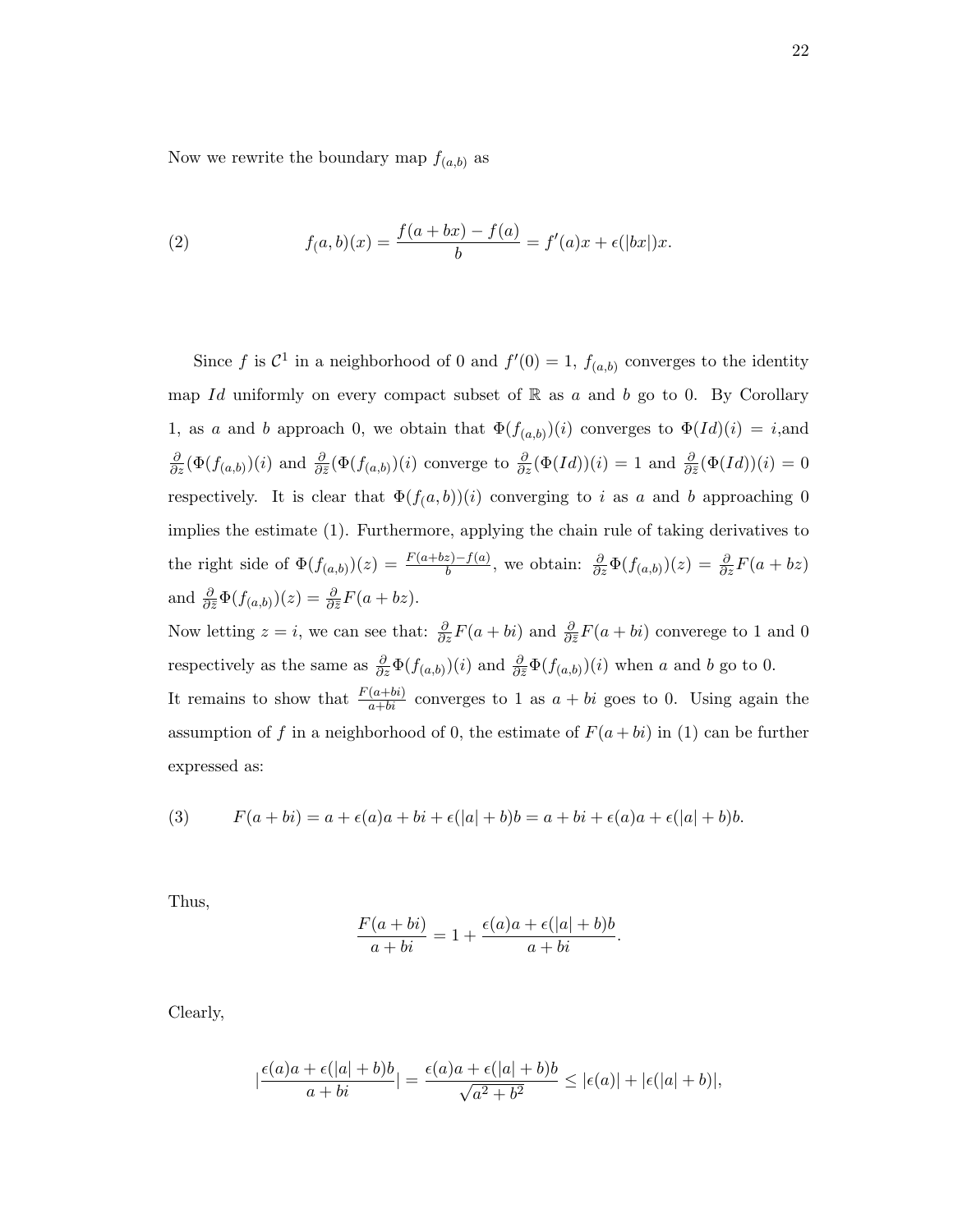which converges to 0 as  $a + bi$  approaches 0. By letting  $z = a + bi$ , we have shown that  $\lim_{z\to 0} \frac{F(z)}{z} = 1$ . We complete the proof.

**Proposition 3.** Let f be a homeomorphism of R, and assume that f is  $\mathcal{C}^1$  in a neighborhood of  $0, f(0) = 0$  and  $f'(0) = 1$ . Let F denote the Douady-Earle extension  $\Phi(f)$ of f. Then as a point z of H approaches 0,

$$
\lim_{z \to 0} \frac{F(z)}{\bar{z}} = -1, \lim z \to 0 \frac{\partial F(z)}{\partial \bar{z}} = -1, \lim_{z \to 0} \frac{\partial F(z)}{\partial z} = 0.
$$

**Proof.** Under the same notation introduced in the proof of the previous proposition, one can see that the expression of the boundary map  $f_{(a,b)}$  given in (2) now implies that  $f_{(a,b)}$  converges to Id uniformly on every compact subset of R as a and b approach 0. One extra work to complete the proof of this proposition is to find the Douady-Earle extension of Id. Let  $f = Id$  and  $h(z) = -i \frac{z-1}{z+1}$ . Then  $g(z) = h^{-1} \circ f \circ h(z) \frac{1}{z} = \overline{z}$ , where  $z \in \mathbb{S}^1$ . Using the definition of the conformal barycenter, one can easily verify that  $\Phi(g)(0) = 0$ .

Using the conformal naturality, we have shown that  $\Phi(g)(z_0) = \bar{z_0}$  for any  $z_0 \in \mathbb{D}$ . It follows that  $\Phi(f)(z) = h \circ \Phi(g) \circ h^{-1} = -\overline{z}$  for each z in the upper half plane H.

The rest of the proof of this proposition follows the exact same strategies to complete the proof of the previous proposition.

The proofs of Earles theorem and its analogue are reduced to show the following two propositions.

**Proposition 4.** Let f be a homeomorphism of R, and assume that  $f(0) = 0$  and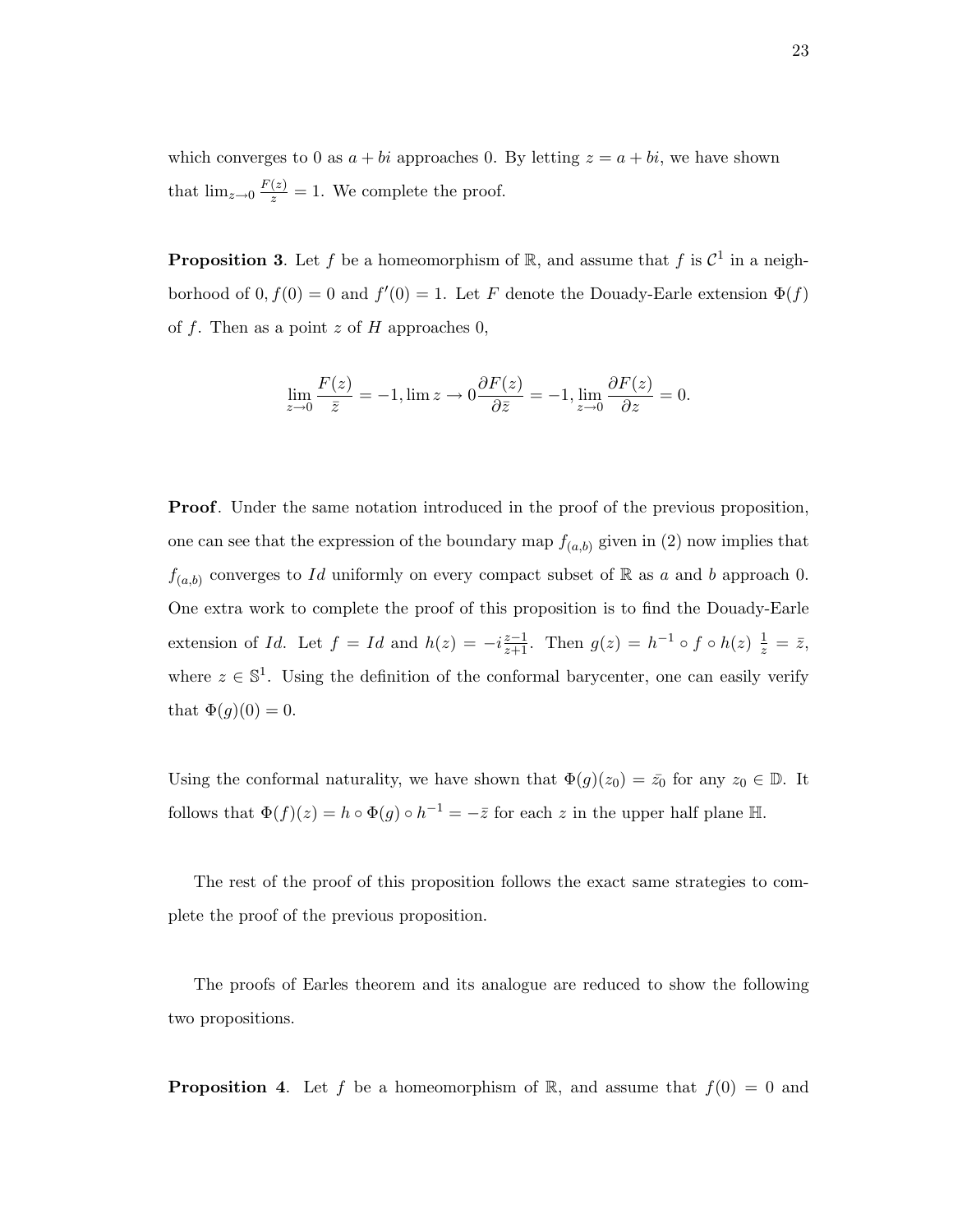$f'(0) = 1$ . Let F denote the Douady-Earle extension  $\Phi(f)$  of f. Then given any real number  $M > 0$ , if a point  $z = a + bi$  of  $\mathbb{H}$  approaching 0 with  $|a/b| \leq M$ , then

$$
\lim_{z \to 0} \frac{F(z)}{z} = 1, \lim_{z \to 0} \frac{\partial F(z)}{\partial z} = 1, \lim_{z \to 0} \frac{\partial F(z)}{\partial \overline{z}} = 0.
$$

Proof. Let us use the same notation as introduced in the proof of Proposition 2. Using the expression (2) of  $f_{(a,b)}$ , we rewrite

$$
f_{(a,b)}(x)
$$
  
= 
$$
\frac{f(a+bx) - f(a)}{b}
$$
  
= 
$$
\frac{[a+bx+\epsilon(a+bx)(a+bx)] - [a+\epsilon(a).a]}{b}
$$
  
= 
$$
x + \epsilon(|a+bx|)(a/b+x)\epsilon(|a|)a/b.
$$

Now we can see that if both a and  $b > 0$  approach 0 with  $|a/b| \leq M$ , then  $f(a, b)$ converges to the identity map on every compact subset of  $\mathbb{R}$ . The rest of the proof is exactly same as presented in the proof of the previous proposition with  $z = a + bi$ approaching 0 in the upper half plane arbitrarily replaced by  $z = a + bi$  approaching 0 with  $|a/b|M$ . To save space, we skip it.

**Proposition 5.** Let f be a homeomorphism of R, and assume that  $f(0) = 0$  and  $f'(0) = 1$ . Let F denote the Douady-Earle extension  $\Phi(f)$  of f. Then given any real number  $M > 0$ , if a point  $z = a + bi$  of  $\mathbb{H}$  approaching 0 with  $|a/b| \leq M$ , then

$$
\lim_{z \to 0} \frac{F(z)}{\bar{z}} = -1, \lim_{z \to 0} \frac{\partial F(z)}{\partial \bar{z}} = -1, \lim_{z \to 0} \frac{\partial F(z)}{\partial z} = 0.
$$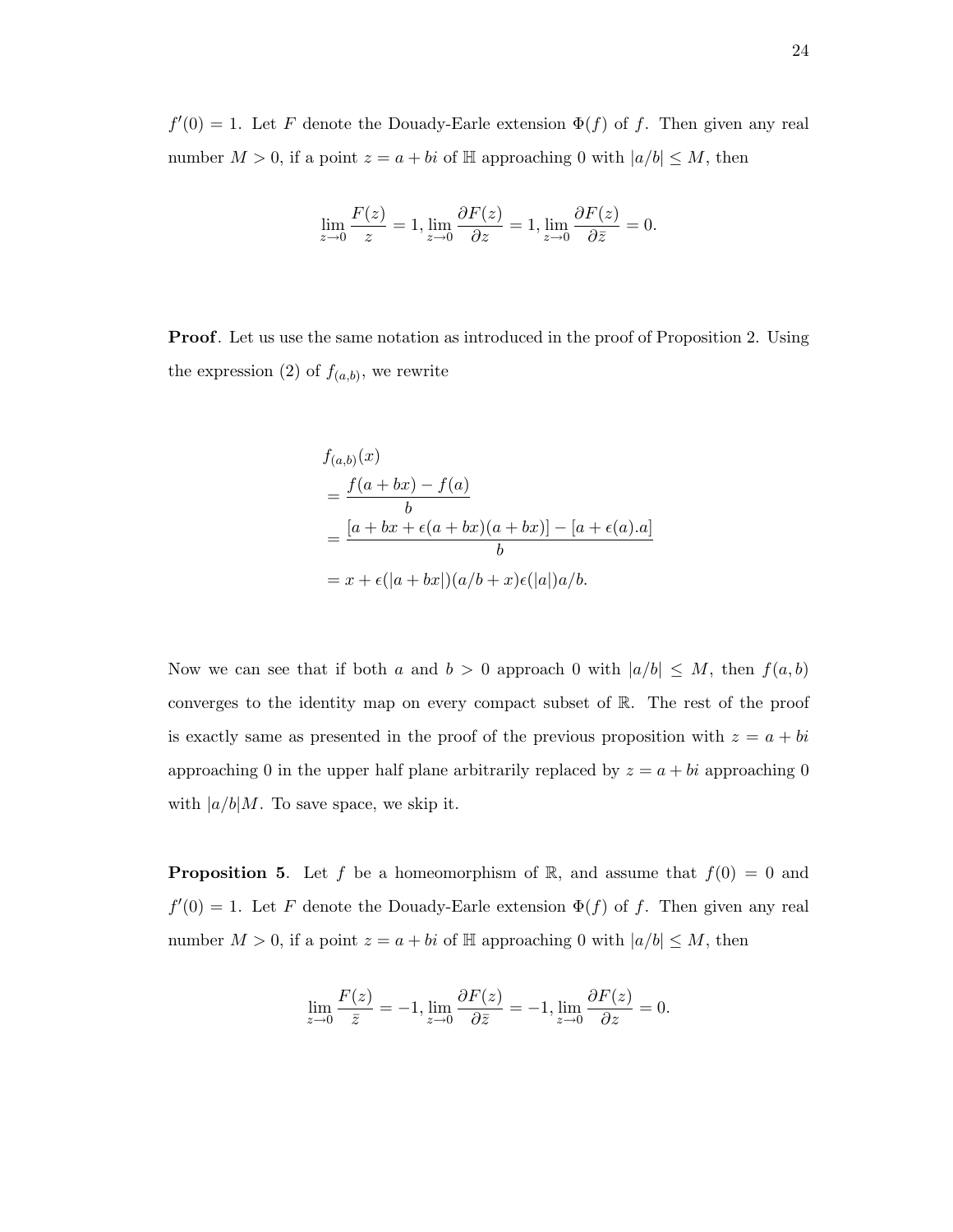Proof. The proof follows the exact same strategies to show the previous proposition after rewriting the boundary map  $f_{(a,b)}$  in this case as follows:

$$
f_{(a,b)}(x)
$$
  
= 
$$
\frac{f(a+bx) - f(a)}{b}
$$
  
= 
$$
\frac{[-(a+bx) + \epsilon(a+bx)(a+bx)] - [-a + \epsilon(a).a]}{b}
$$
  
= 
$$
-x + \epsilon(|a+bx|)(a/b+x)\epsilon(|a|)a/b.
$$

Proof of Theorem 2. For each point z on the extended complex plane, let z be the mirror image of z with respect to  $\mathbb{S}^1$ , that is,  $z^* = \frac{1}{\overline{z}}$  Then extend  $F = \Phi(f)$  to the exterior of the unit disk by defining  $F(z) = (F(z^*))^*$  for each z outside the unit disk  $D$ . Using Theorem 1, one can see that the extended map F is a diffeomorphism of the extended complex plane.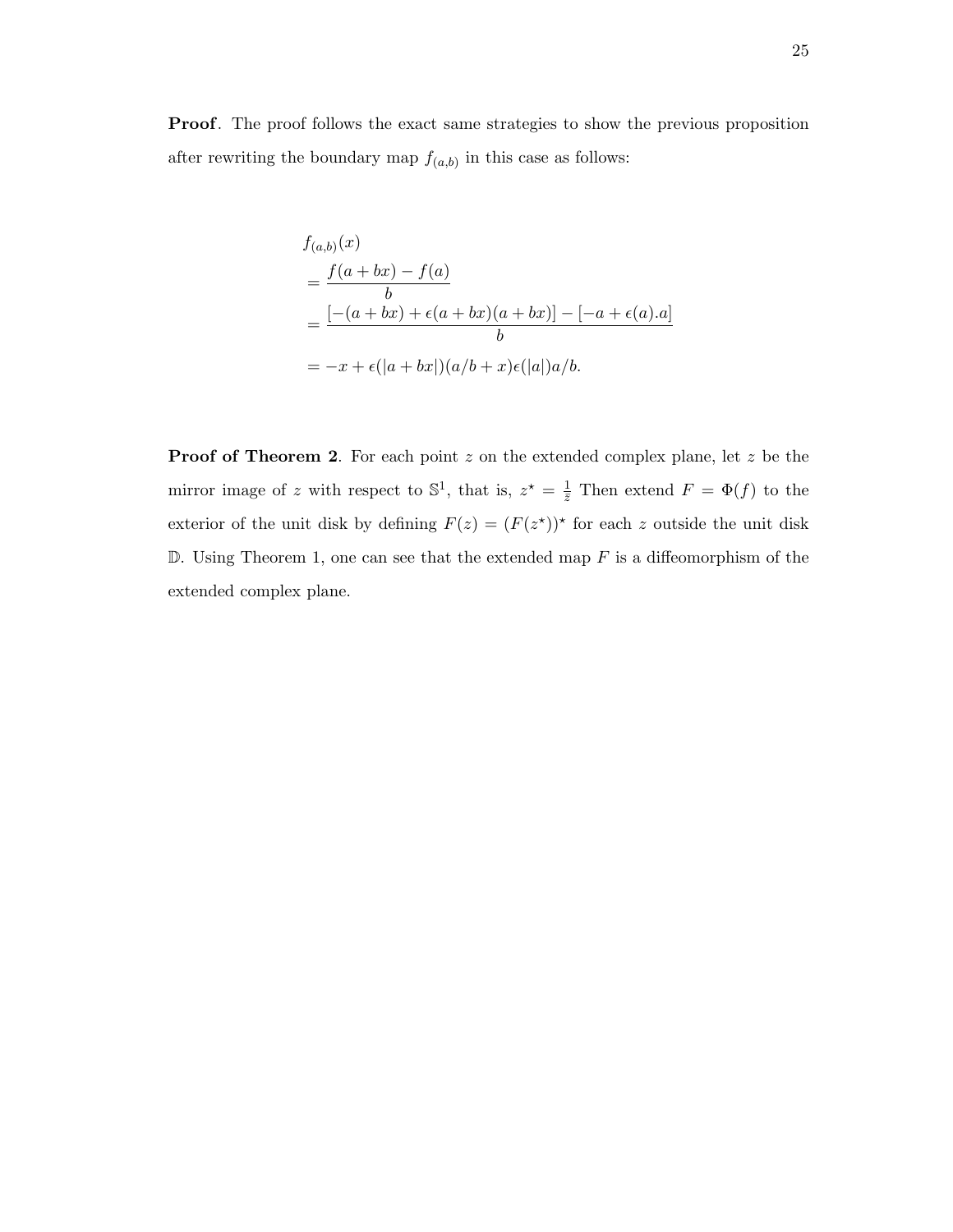### Chapter 5

## Introduction, preliminaries and brief history

A closed hyperbolic surface is a compact surface without boundary whose sectional curvature is −1. One can show, by considering the Euler characteristic of the surface and using Gauss-Bonnet theorem for closed surface that a closed orinted surface can support a complete Riemannian metric with constant Gaussian curvature −1 (called the hyperbolic metric on the surface) if and only if its genus is greater than or equal to 2. In this paper, we will be primarily concerned with hyperbolic metrics.

Laplacian on  $M$  is a linear operator acting on the space of all smooth functions on  $M$ , defined by  $\Delta f = div(\nabla f)$ . Let  $\lambda_n$  be the *n*-th eigenvalue of the Laplace operator. For a closed oriented surface, it is known that, the spectrum, i.e. the set of all the eigenvalus of the Laplacian is always discrete, countable and the eigenvalues are non-negative [6]. So we can talk about the *n*-th eigenvalue of Laplacian operator. Some authors define the Laplacian operator as  $\Delta f = -div(\nabla f)$ , so for them the eigenvalues would be nonpositive. Eigenvalues of the Laplace operator has been an area of continuous study and research, because of its obvious connection with physics and other areas in mathematics. There have been much reserach on the upper bound on the eigenvalues and also on whether we can produce closed surfaces with small eigenvalues. Good references for the geometry and speactra for closed hyperbolic surfaces are the books by P. Buser[4] and I. Chavel[6], among others. Another good reference for both compact and non-compact Riemann surfaces is the book by Nicolas Bergeron [5]. I will generalize a result mentioned in [5].

Some of the key theorems on bounds on eigenvalues on Riemann surfaces has been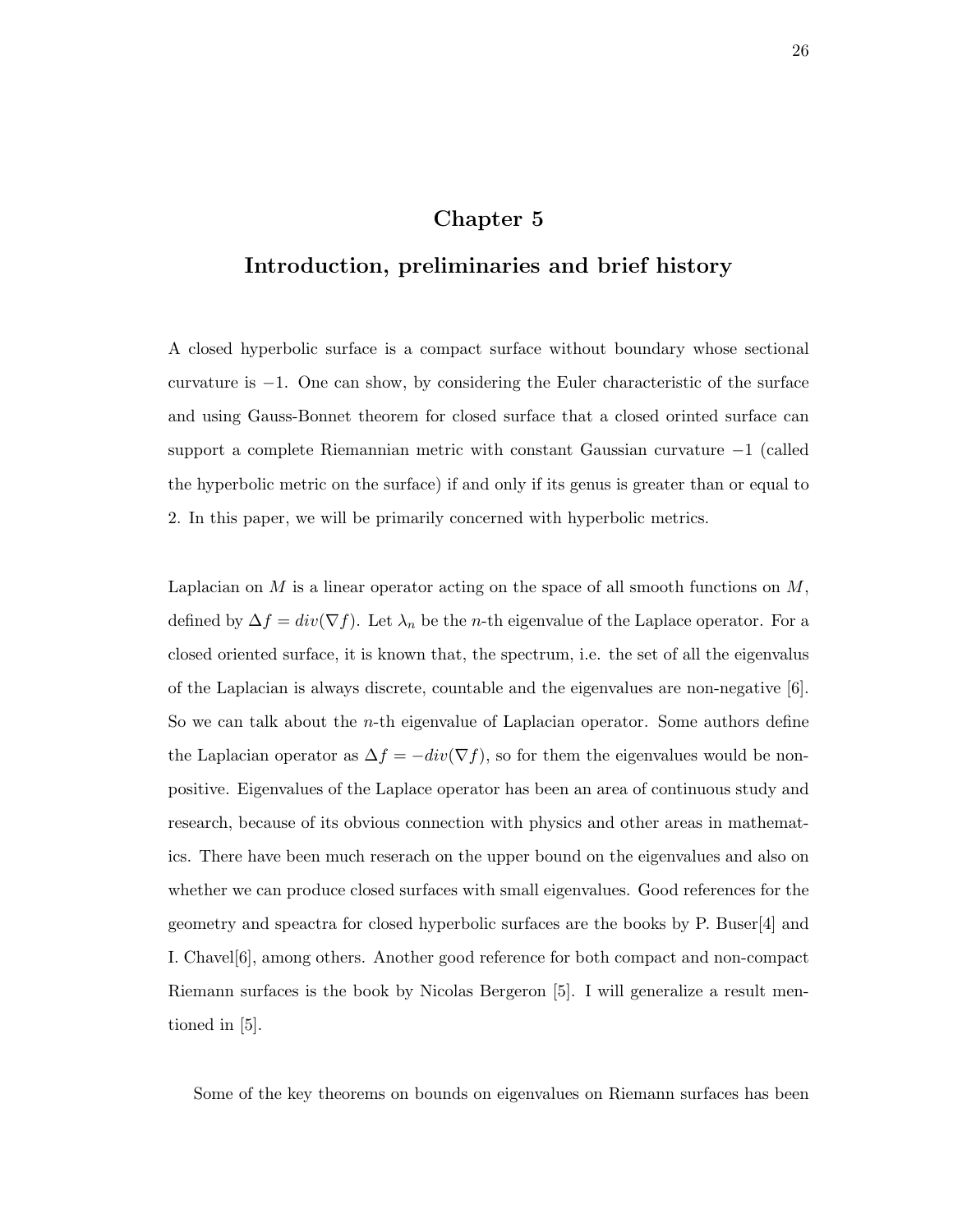proved by P. Buser [4]. He proved, using the minimax principle in [4] that for any closed oriented Riemann surface of genus g, the  $(4g - 2)$ -nd eigenvalue  $\lambda_{4g-2} \ge 0.25$ . He also showed that  $\forall n\in\mathbb{N},$  and  $\forall\epsilon>0$  , there exists a closed Riemann surface  $S$  with  $\lambda_n(S) \leq 0.25 + \epsilon$ . The number 0.25 is not special in this case: it is also proved by Buser that  $\forall \epsilon > 0$ , there exists a closed Riemann surface X so that  $\lambda_{2g-3} < \epsilon$ . So we can also ask the question is  $2g - 3$  optimal in this case? The answer is no, since in [11], B. Randol has proved that  $\forall \epsilon > 0$ , and  $\forall n \in \mathbb{N}$ , there exists a closed Riemann surface X with  $\lambda_n(X) < \epsilon$ . His proof however used the very sophisticated techniques from Selberg Trace Formula, which is also immensely important in Number Theory. In [20], I gave a very simple and geometric proof, depending solely on the minimax principle, of the following theorem.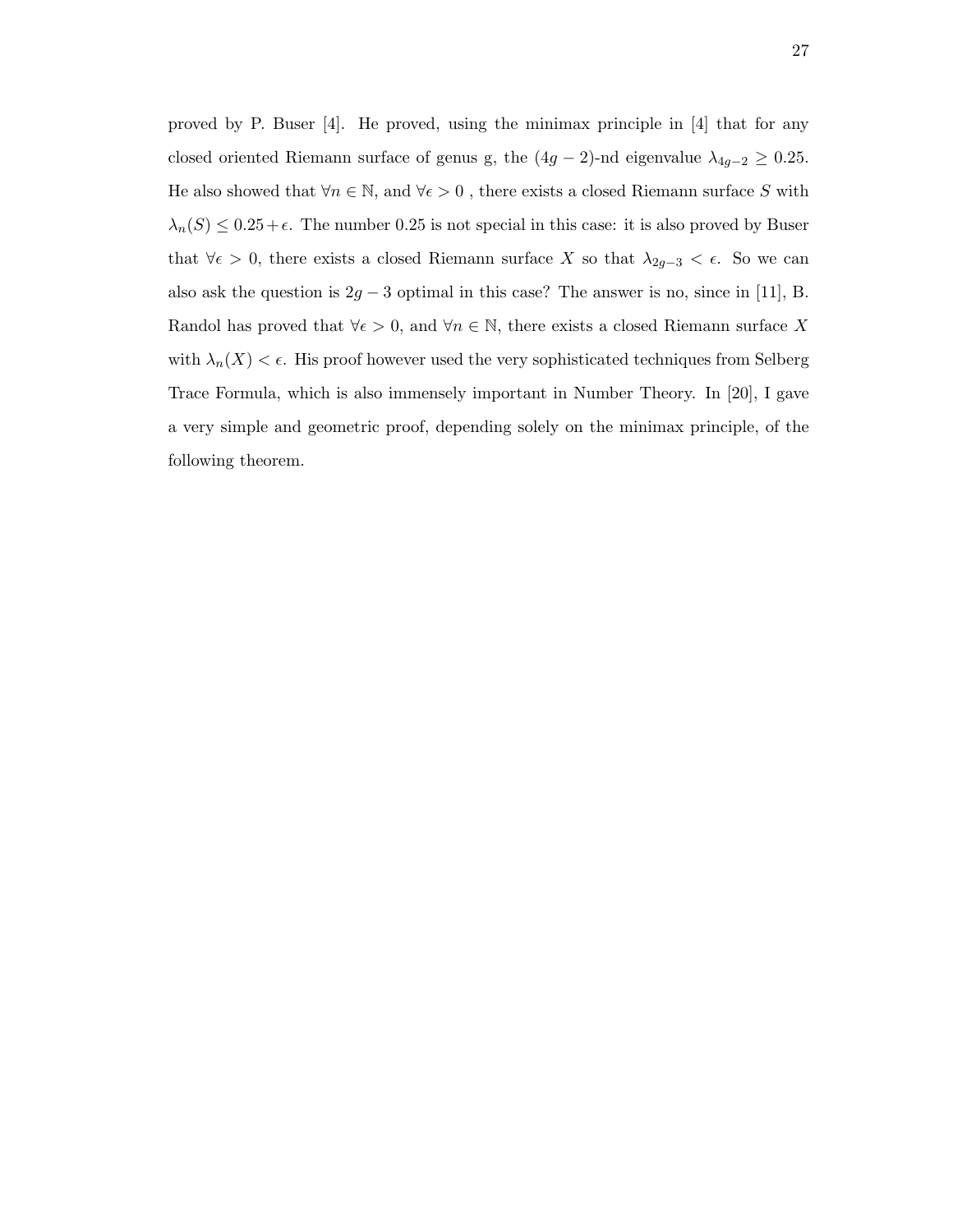## Chapter 6

## Statement and Proof of the main theorem

### 6.1 Minimax Principles

We will start with the minimax principle. Let  $W^{1,2}(M)$  denote the Sobolev space of functions on M whose first order distributional derivatives exist on M and are (globally) square-integrable on M.

**Theorem 1 (Minimax principle)**. Let  $f_1, f_2, \ldots, f_{k+1}$  be continuous functions on M such that they lie in the Sobolev space  $W^{1,2}(M)$  and assume that volume of (support of  $f_i \cap$  support of  $f_j$  = 0 $\forall 1 \leq j \leq k+1$ . Then the k-th eigenvalue  $\lambda_k$  of M satisfes the upper bound

$$
\lambda_k \le \max_{1 \le i \le k+1} \frac{(||\nabla f_i||_2)^2}{(||f_i||_2)^2}.
$$

For a proof of minimax principle, please see Peter Buser's book [4] or in Issac Chavel's book [6]. Let us remark here that some authors also use the symbol  $H^1(M)$  or  $W^1(M)$ in stead of  $W^{1,2}(M)$  to denote the corresponding Sobolev spaces.

Our main theorem, Theorem 2 is actually a generalization of the following theorem.

**Theorem 1 (Bergeron).** Given any connected, closed, hyperbolic surface M, and given any  $\epsilon > 0$ , there exists a finite cover  $\tilde{M}$  of M such that its 1-st eigenvalue satisfies

$$
\lambda_1(M) < \epsilon.
$$

To prove his theorem, Bergeron used the following (technical) lemma which we will generalize as well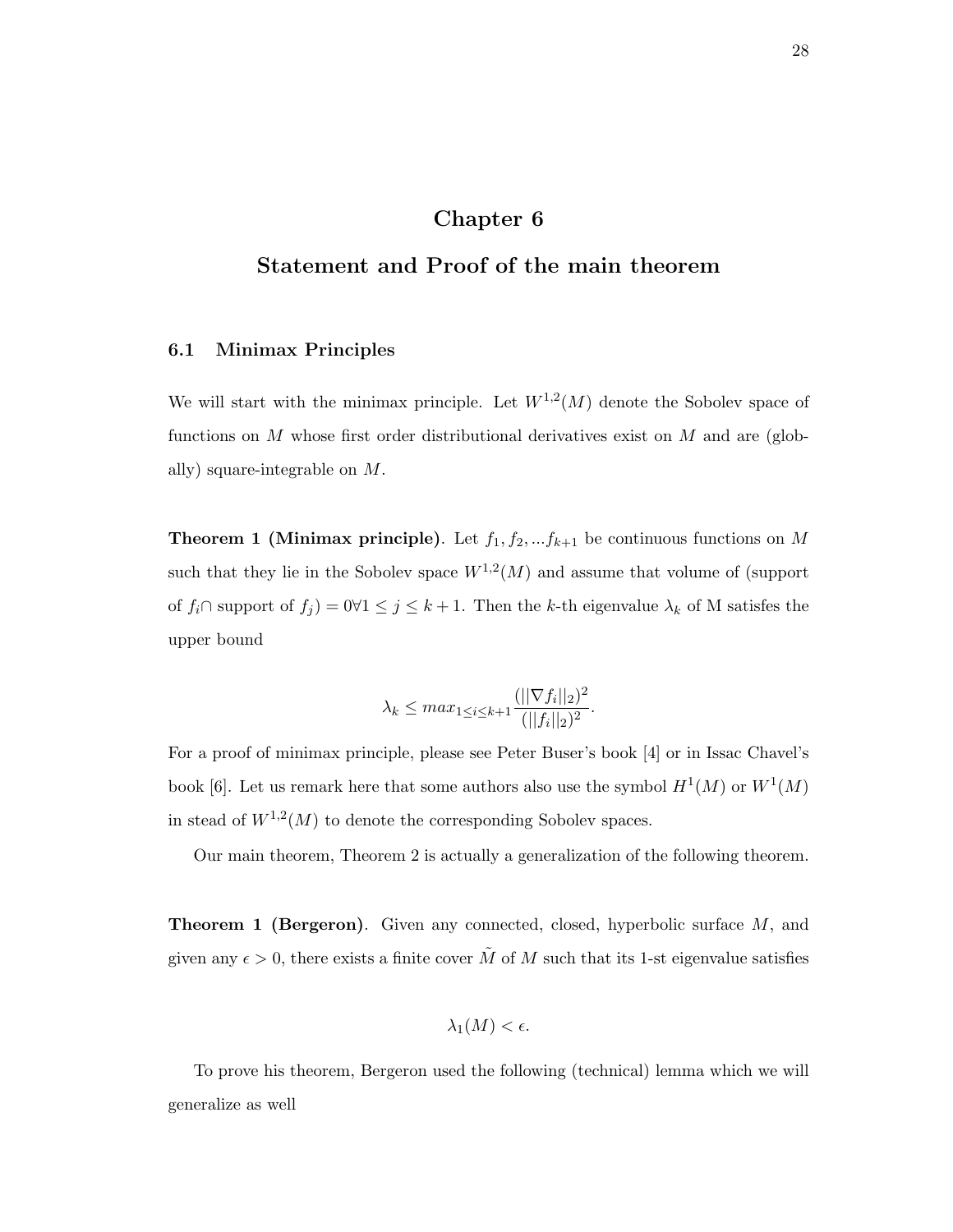**Lemma 1.** Let M be a closed hyperbolic surface such that  $M = A \cup B$  where A and B are two connected compact sets satisfying  $A \cap B = \bigcup_{i=1}^{n} \gamma_i$ , where  $\gamma_i$ 's are simple closed geodesics in M. Let  $l(\gamma_i)$  denote the length of  $\gamma_i$  and let

$$
h = \frac{\sum_{i=1}^{n} l(\gamma_i)}{minimum\{area(A), area(B)\}}.
$$

Let  $\eta > 0$  be a positive number such that the  $\eta$ -neighborhood of every  $\gamma_i$  is embedded in M. Then there exists a constant  $C(\eta)$ , depending only on  $\eta$ , such that the first positive eigenvalue  $\lambda_1(M)$  satisfies

$$
\lambda_1(M) \le C(\eta)(h + h^2).
$$

The proof of Theorem 1 follows from lemma 1.

Finally, we state the main theorem of this paper.

Theorem 2 (Main Theorem). Given any connected, closed, hyperbolic surface M, given any natural number n, and given any  $\epsilon > 0$ , there exists a finite cover  $\tilde{M}$  of M such that its  $n$ -th eigenvalue satisfies

$$
\lambda_n(\tilde{M}) < \epsilon.
$$

Proof of the main theorem will follow from the following lemma, which is a generalization of lemma 1, mentioned before.

**Lemma 2.** Let  $\tilde{M}$  be a closed hyperbolic surface such that  $\tilde{M} = \bigcup_{i=1}^{n+1} A_i$  and  $A_1 \cap A_2 = \gamma_1, A_2 \cap A_3 = \gamma_2, ..., A_n \cap A_{n+1} = \gamma_n, A_{n+1} \cap A_1 = \gamma_{n+1}$ , where  $A_i$ 's are closed subsets of  $\tilde{M}$  and  $\gamma_i$ 's are pairwise disjoint simple closed geodesics in  $\tilde{M}$ , and  $A_i \cap A_j = \emptyset \forall j \geq i+2$  except that  $A_1 \cap A_{n+1} = \gamma_{n+1}$ . Further assume that areas of all  $A_i$  and lengths of all the  $\gamma_i$  's are equal, and that the  $\eta$  neighborhood of each  $\gamma_i$  is embedded in  $\tilde{M}$ . Then we have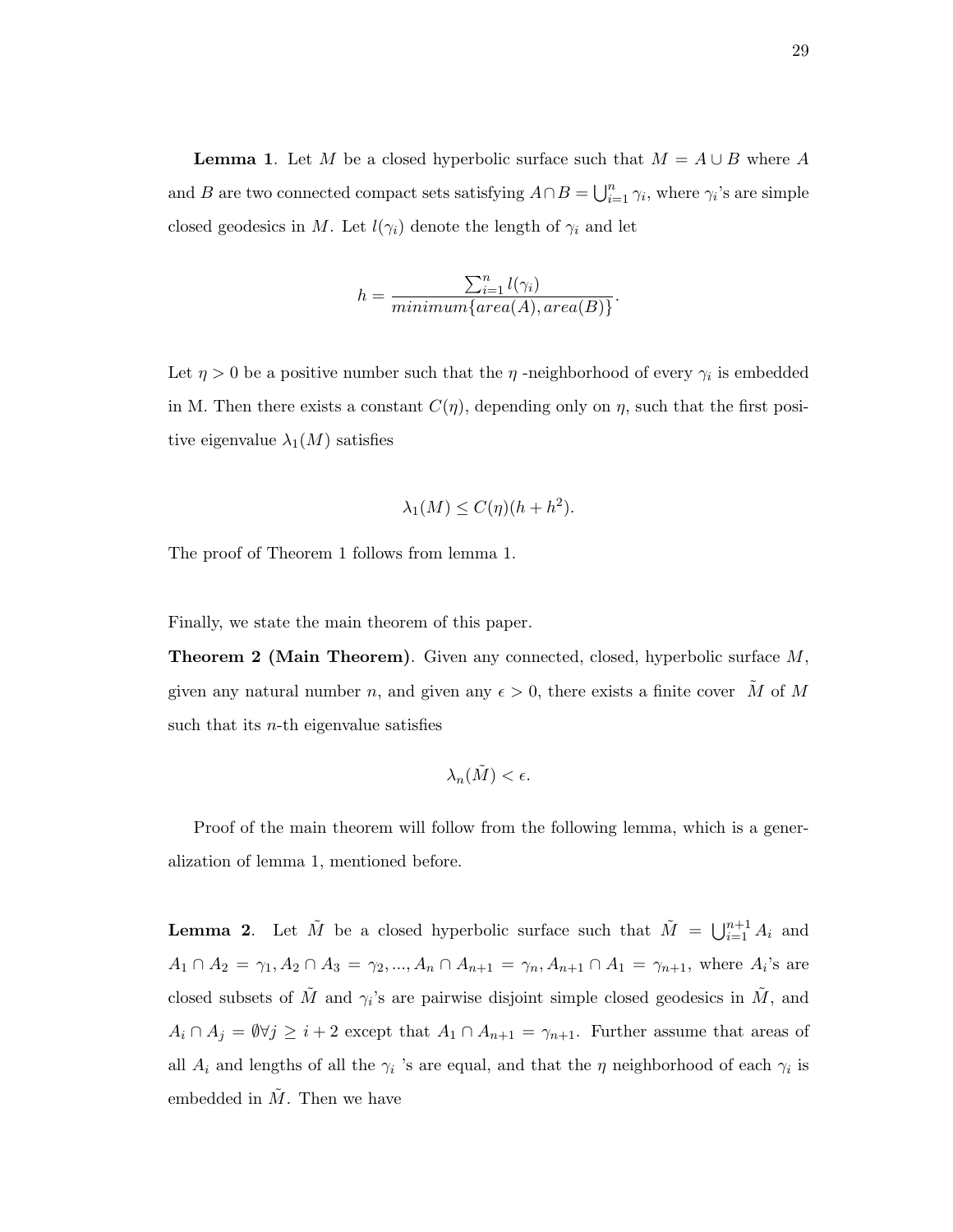$$
\lambda_n(\tilde{M}) \le C(\eta)(h+h^2),
$$

where  $C(\eta)$  is a positive constant depending only on  $\eta$ , and  $h = (n+1) \frac{l(\gamma_1)}{area(\Lambda)}$  $\frac{\iota(\gamma_1)}{area(A_1)}$ .

Proof of Lemma 2. We will use the minimax principle  $[6]$  to prove the lemma. We will produce  $(n + 1)$  functions  $g_1, g_2, \dots g_{n+1}$  on  $\tilde{M}$  such that

$$
\frac{(||\nabla g_i||_2)^2}{(||g_i||_2)^2} \le C(\eta)(h+h^2).
$$

Define for t small positive

$$
A_i(t) = \{ z \in A_i : dist(z, \gamma_i) \le t \}.
$$

So  $A_i(t)$  is a half-collar around the simple closed geodesic  $\gamma_i$ . Next, define the functions  $f_i : \tilde{M} \to \mathbb{R}$  by :

$$
f_i(z) = \begin{cases} \frac{1}{t} \operatorname{dist}(z, \gamma_i) & \text{if } z \in A_i(t) \\ 1 & \text{if } z \in A_i \setminus A_i(t) \\ 0 & \text{if } z \in \tilde{M} \setminus A_i \end{cases}
$$

$$
(||\nabla f_i||_2)^2 = \frac{1}{t^2} area(A_i(t))
$$

$$
(||f_i||_2)^2 \geq area(A_i \setminus (A_i(t)))
$$

It is clear that

$$
f_i \in C^0(M) \cap W^{1,2}(M) \forall 1 \le i \le n.
$$

Now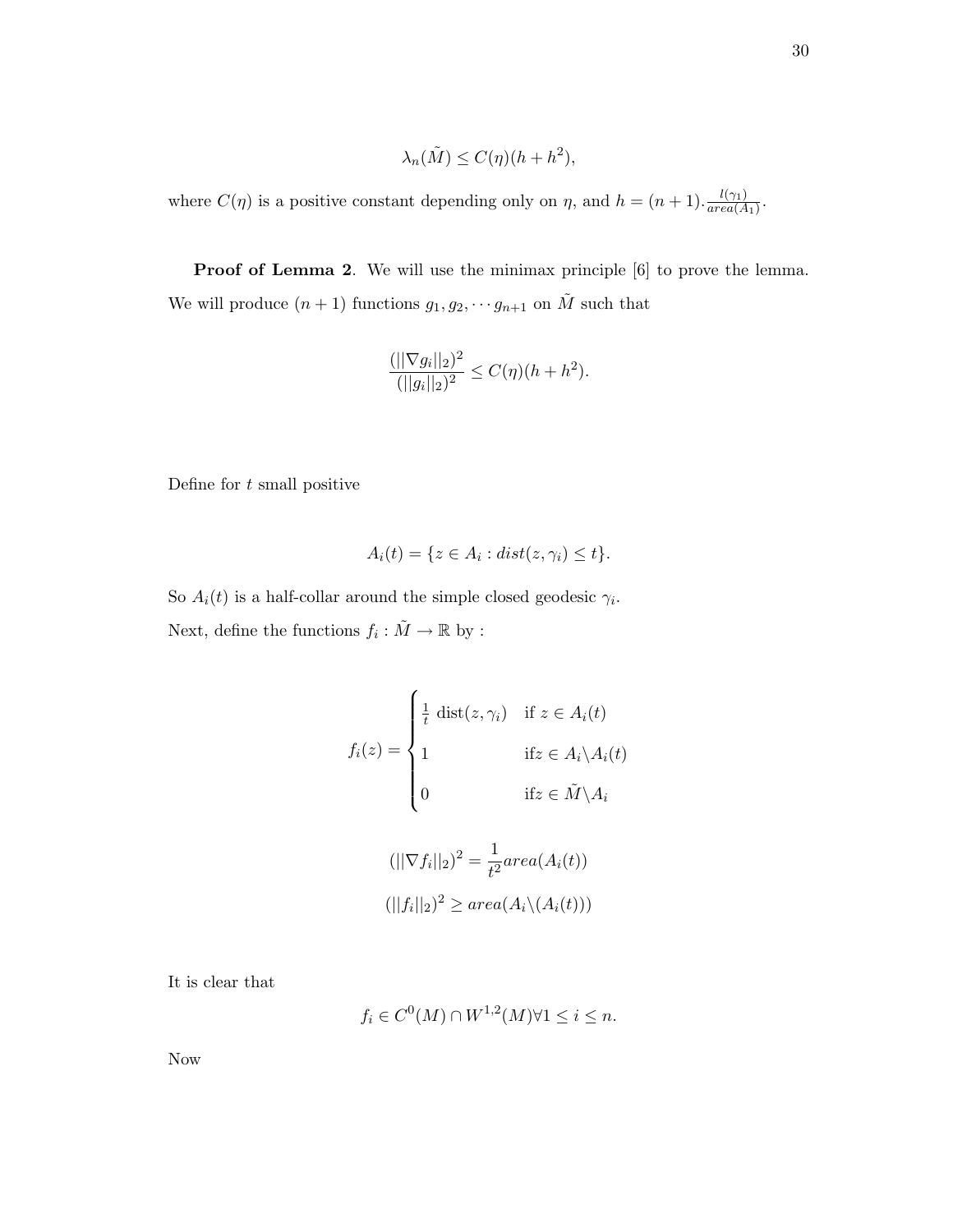$$
\frac{(||\nabla f_i||_2)^2}{(||f_i||_2)^2}
$$
\n
$$
\leq \frac{1}{t^2} \frac{area(A_i(t))}{area(A_i) - area(A_i(t))}
$$
\n
$$
\leq \frac{1}{t^2} \frac{l(\gamma_i)sinh(t)}{area(A_i) - l(\gamma_i)sinh(t)}
$$
\n
$$
\leq \frac{1}{t^2} \frac{1}{n+1} \frac{harea(A_i)sinh(t)}{area(A_i) - \frac{1}{n+1}harea(A_i)sinh(t)}
$$
\n
$$
\leq \frac{1}{t^2} \frac{1}{n+1} \frac{h sinh(t)}{1 - \frac{1}{n+1}h sinh(t)}
$$
\n
$$
\leq \frac{h sinh(t)}{t^2(1 - sinh(t))}
$$
\n
$$
\leq \frac{h}{t(1 - sinh(t))}
$$
\n
$$
\leq \frac{2h}{\eta} \frac{1}{1 - sinh(t)}
$$
\n
$$
\leq \frac{2}{\eta}h(1 + h)
$$
\n
$$
= C(\eta)h(1 + h), \text{ where } C(\eta) = \frac{2}{\eta}.
$$

This completes the proof of the lemma 2.

#### 6.2 Proof of the main theorem 2

Since genus of M is  $\geq 2$ , there exists a simple closed geodesic  $\gamma$  embedded in M such that  $M\setminus\gamma$  is connected. Take  $\eta$  positive such that  $\eta$ -neighborhood of  $\gamma$  is embedded in M. Fix  $\eta$  once and for all. Now, for each natural number N, construct a cover M of M of degree  $(n+1)N$  in the following way : Take  $(n+1)N$  copies of  $M\setminus\gamma$  and join them in a cyclical way, i.e. each copy of  $M\setminus\gamma$  is joined to two other and different copies of  $M\setminus\gamma$ . Then there exists  $(n+1)$  lifts of  $\gamma$  cutting  $\tilde{M}$  into  $(n+1)$  pieces  $A_1, A_2, \ldots, A_{n+1}$ ; each one formed by  $N$  fundamental domains for the action for the covering  $M$  such that  $A_1 \cap A_2 = \gamma_1, A_2 \cap A_3 = \gamma_2, ..., A_n \cap A_{n+1} = \gamma_n, A_{n+1} \cap A_1 = \gamma_{n+1}$ , such that each  $A_i$  is a union of N copies of  $M\setminus\gamma$ , which is a disjoint union except for a set of measure zero. Then for each i,  $area(A_i)=N.area(M)$ . (see below the corresponding figure of the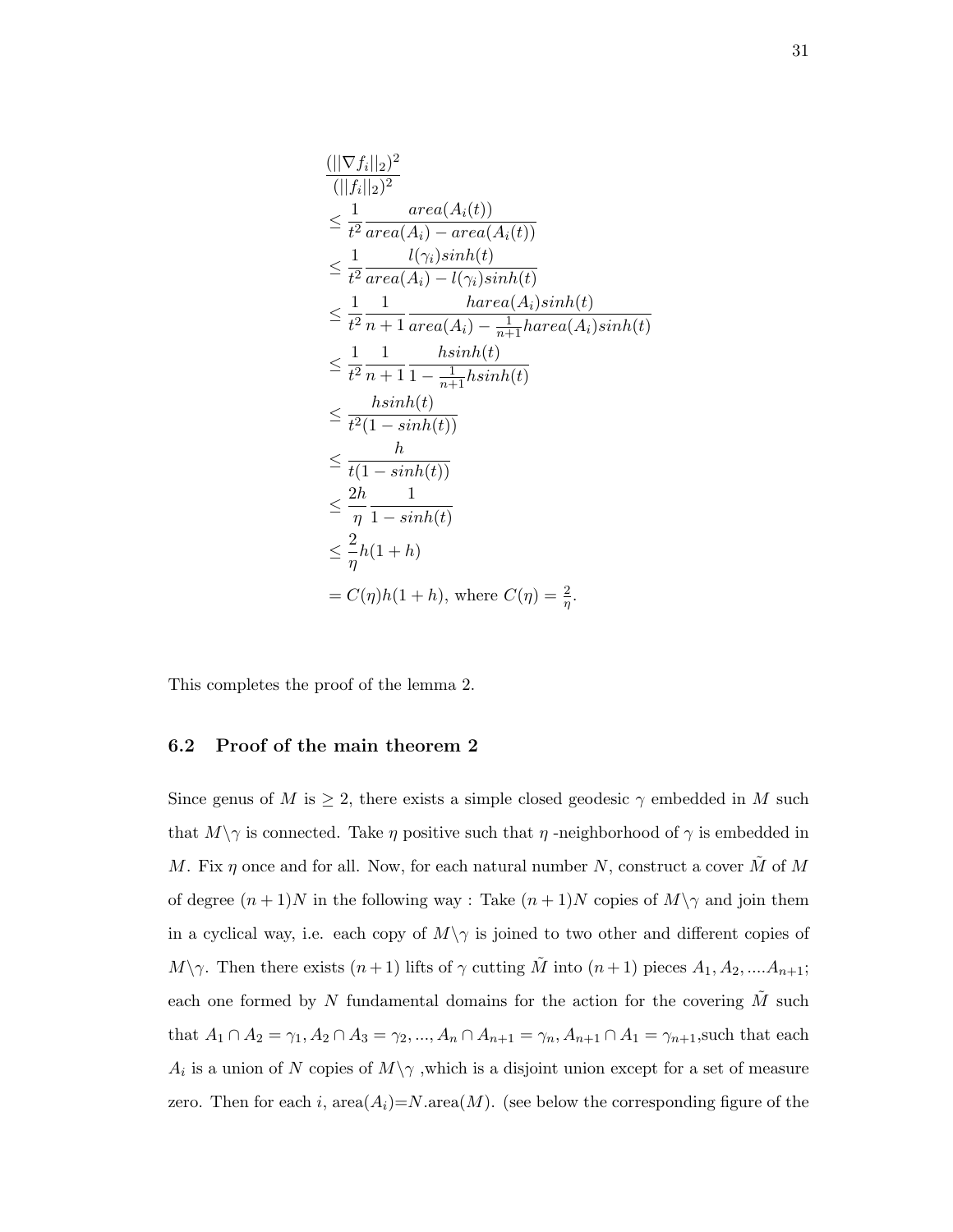$(2 + 1) \cdot 2 = 6$ -fold cover of M for  $n = 2, N = 2$ ).



A picture of the covering surface when  $n = 2$ ,  $N = 2$ .

Then, by the previous lemma,

$$
\lambda_n(\tilde{M}) \le C(\eta) \left[ \frac{l(\gamma)}{N \times area(M)} + \left( \frac{l(\gamma)}{N \times area(M)} \right)^2 \right] \to 0
$$

as  $n \to \infty$ . This proves the main theorem of this chapter.

 $\Box$ 

#### 6.3 Application of the main theorem

We define the quantity  $l_n$  already defined in [SWY].

Fix a closed hyperbolic surface  $M$ . For a fixed  $n$ , let  $C$  stand for any (finite) collection of simple closed geodesics in  $M$  such that the complement of the union of the geodesics in C is a disjoint union of  $(n + 1)$  components. Let  $\mathcal{C}_n$  denote the family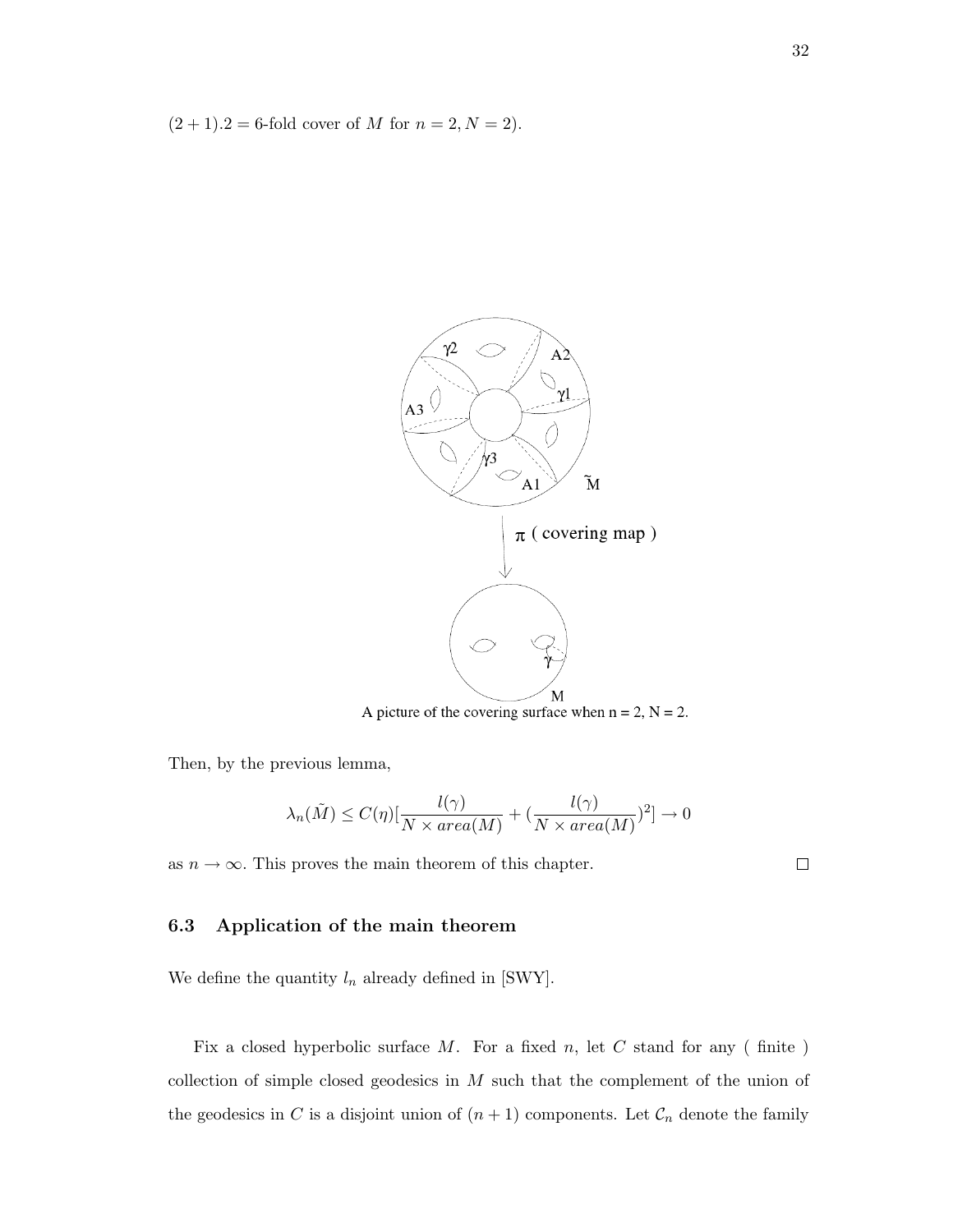of all such C's. Let  $l(C)$  denote the sum of lengths of all the geodesics in C. Let  $l_n$ denote the infimum of all  $l(C)$ , where C varies in  $\mathcal{C}_n$ . It is easy to show directly using the definition that,  $l_n \leq l_{n+1}$ .

In [24] and [7], it is shown that  $\lambda_n$  is related to a geometric quantity  $l_n$ , where  $l_n$  is the quantity defined in the definition 4.1. Then the results of the papers above show us that

**Theorem 4.2([24],[7])** With  $l_n$  defined as above, we have  $C_1(g) \cdot l_n \leq \lambda_n \leq C_2(g) \cdot l_n \forall 1 \leq$  $n \leq (2g-3)$ , where  $C_1(g), C_2(g)$  are constants depending on only the genus g of the surface.

For a proof, see [24] or [7]. Here we can easily prove as a

Corollary of the main theorem. In the theorem 3.1 above, we cannot make  $C_1(g)$  independent of g.

**Proof of corollary.** For a large positive integer N, the n-th eigenvalue of  $\tilde{M}$  that we just constructed is arbitrarily close to zero but  $l_n(\tilde{M}) \geq l_1(\tilde{M}) \geq l_1(M)$ ; since the image of any family of geodesics that cut  $\tilde{M}$  into two pieces cut  $M$  into two pieces as well, and the image of any geodesic in the family cutting  $\tilde{M}$  has the same length of its image, and two geodesics in  $\tilde{M}$  could be identified in  $M$  . But  $l_1(M)$  is a fixed positive number since M is fixed once and for all. So  $C_1(g)$  cannot be made independent of q : note that the genus of the covering surfaces go to infinity as  $\epsilon$  is made arbitrarily smaller.  $\Box$ 

**Remark.** A possible way to prove the dependence of  $C_2(g)$  on the genus g is to construct a sequence of hyperbolic surfaces from M with n-th eigenvalues going to  $\infty$ and their  $l_n$ 's being less than or equal to that of M.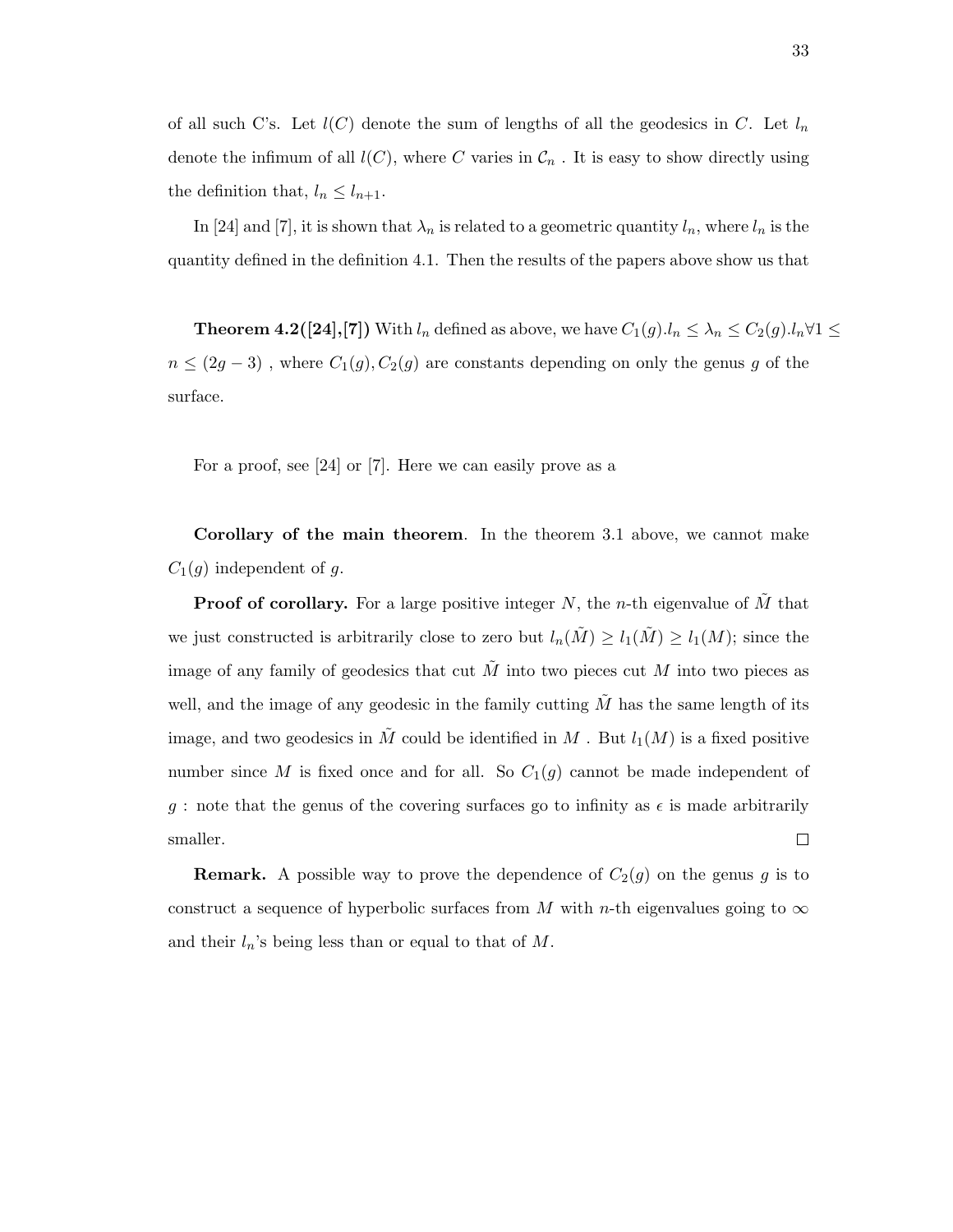## References

- [1] W. Abikoff, 'Conformal barycenters and the Douady-Earle extension A discrete dynamical approach', Jour. d'Analyse Math. 86 (2002) 221-234.
- [2] L. V. Ahlfors, Lectures on Quasiconformal Mapping, Van Nostrand Mathematical Studies 10 (Van Nostrand-Reinhold, Princeton, N. J., 1966).
- [3] A. Beurling and L. V. Ahlfors, 'The boundary correspondence for quasiconformal mappings', Acta Math. 96 (1956) 125-142.
- [4] Peter Buser, Geometry and Spectra of Compact Riemann Surfaces, Birkhauser, pp. 213-215.
- [5] Nicholas Bergeron, Le spectre des surfaces hyperboliques
- [6] Issac Chavel, Eigenvalues in Riemannian Geometry, Academic Press, Chapter 1, 11.
- [7] J. Dodziuk, T. Pignataro, B. Randol and D. Sullivan, Estimating small eigenvalues of Riemann surfaces, Contemporary Mathematics 64 (1987), 93-121.
- [8] A. Douady and C. J. Earle, 'Conformally natural extension of homeomorphisms of circle', Acta Math. 157 (1986) 23-48.
- [9] C. J. Earle, 'Angular derivatives of the barycentric extension', Complex Variables 11 (1989) 189-195.
- [10] C.J. Earle, F. Gardner, N. Lakic, Asymptotic Teichmueller spaces, part I: the complex structure, Contemp. Math. (256) (2000), 17-38.
- [11] C.J. Earle, V. Markovic and D. Saric, Barycentric extension and the Bers embedding for asymptotic Teichmuller space: Contemp. Math.,311,87-106, 2002.
- [12] F. P. Gardiner, J. Hu and N. Lakic, 'Earthquake curves', Complex Manifolds and Hyperbolic Geometry (ed. C. J. Earle, W. J. Harvey and S. Recillas-Pishmish), Contemporary Mathematics 311 (American Mathematical Society, Providence, RI, 2002) 141–195.
- [13] F. Gardiner and N. Lakic, *Quasiconformal Teichmuller theory*, AMS.
- [14] Jun Hu, Earthquake measures and Cross-ratio distortion, Contemp. Math., 355, 285-308, 2004.
- [15] J. Hu and O. Muzician, 'Cross-ratio distortion and Douady-Earle extension: I. A new upper bound on quasiconformality', Jour. of London Math. Soc. Advance Access. doi:10.1112/jlms/jds013. May 7, 2012.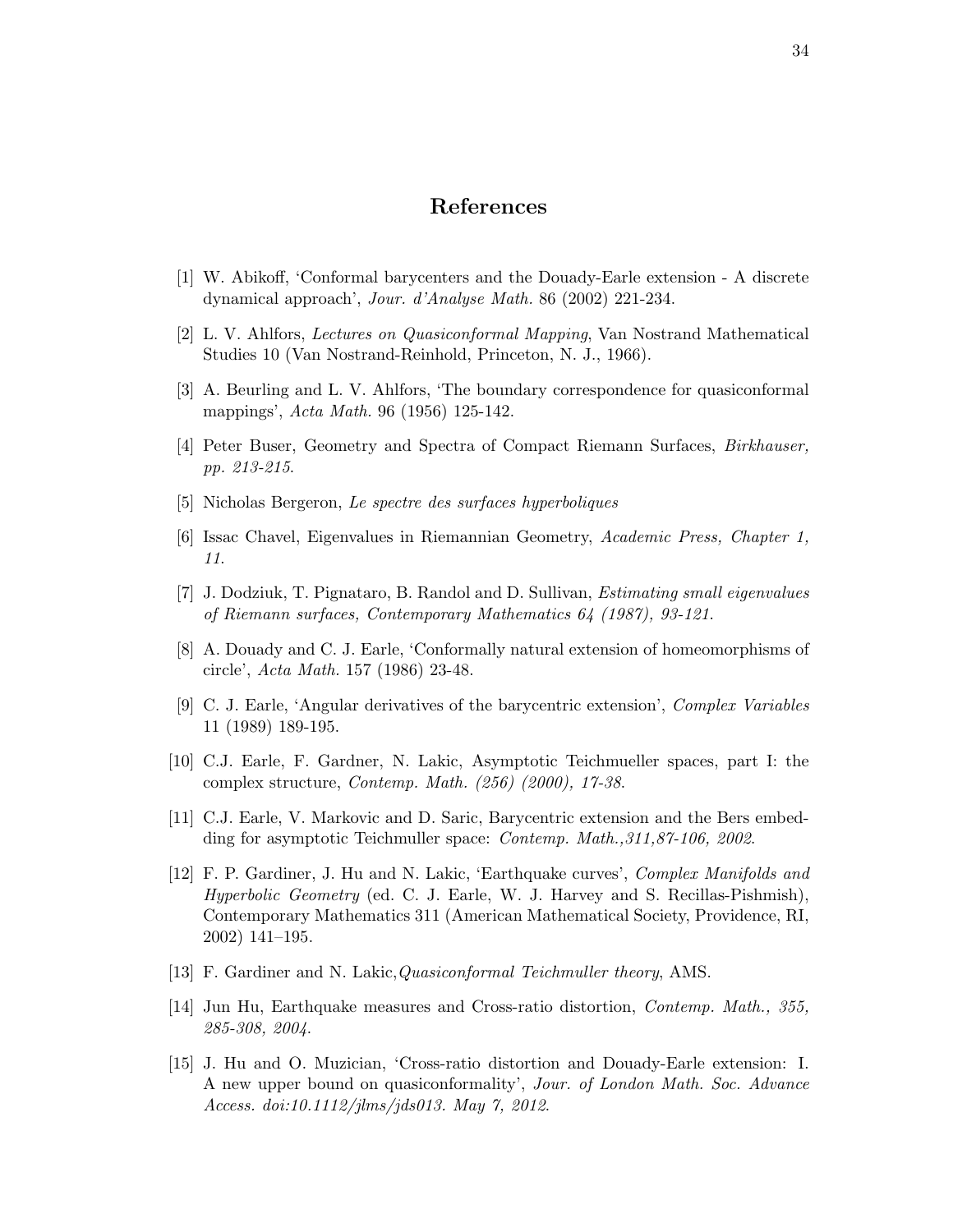- [16] ——, 'Cross-ratio distortion and Douady-Earle extension: II. Quasiconformality and asymptotic conformality are local', Jour. d'Analyse Math., Vol. 117, No. 1, 249-271, 2012 (DOI: 10.1007/s11854-012-0021-7).
- [17] Jun Hu and Susovan Pal, 'Boundary differentiablity of Douady-Earle extensions of diffeomorphims of  $\mathbb{S}^n$ ', submitted to the Bulletin of London Mathematical Society.
- [18] ——, Douady-Earle extensions of  $C^{1,\alpha}$  circle diffeomorphims, in preparation.
- [19] O. Lehto and K. I. Virtanen, Quasiconformal Mapping (Springer-Verlag, New York, Berlin, 1973).
- [20] Susovan Pal, Construction of a Closed Hyperbolic Surface of arbitrarily small eigenvalues of prescribed serial numbers,to appear in the Proceedings of the Ahlfors-Bers colloquium VI in 2011.
- [21] Ch. Pommerenke, Boundary Behavior of Conformal Maps,Springer-Verlag, 1991
- [22] Burton Randol, Small Eigenvalues of the Laplace Operator on Compact Riemann Surfaces, Bulletin of the American Mathematical Society 80 (1974) 996-1000.
- [23] Dennis Sullivan, Bounds, quadratic differentials and renormalizations conjecture, Mathematics into the twenty-first century, Vol. 2, Providence, RI, AMS
- [24] Richard Scoen, Scott Wolpert, and S.T. Yau, Geometric bounds on the low eigenvalues of a compact surface, Proc. Sympos. Pure Math., Vol. 36, Amer. Math. Soc, Providence, RI, 1980, pp. 279-286.
- [25] Alexander Vasil'ev, Evolution Dynamics of conformal maps with quasiconformal extensions ArXiv